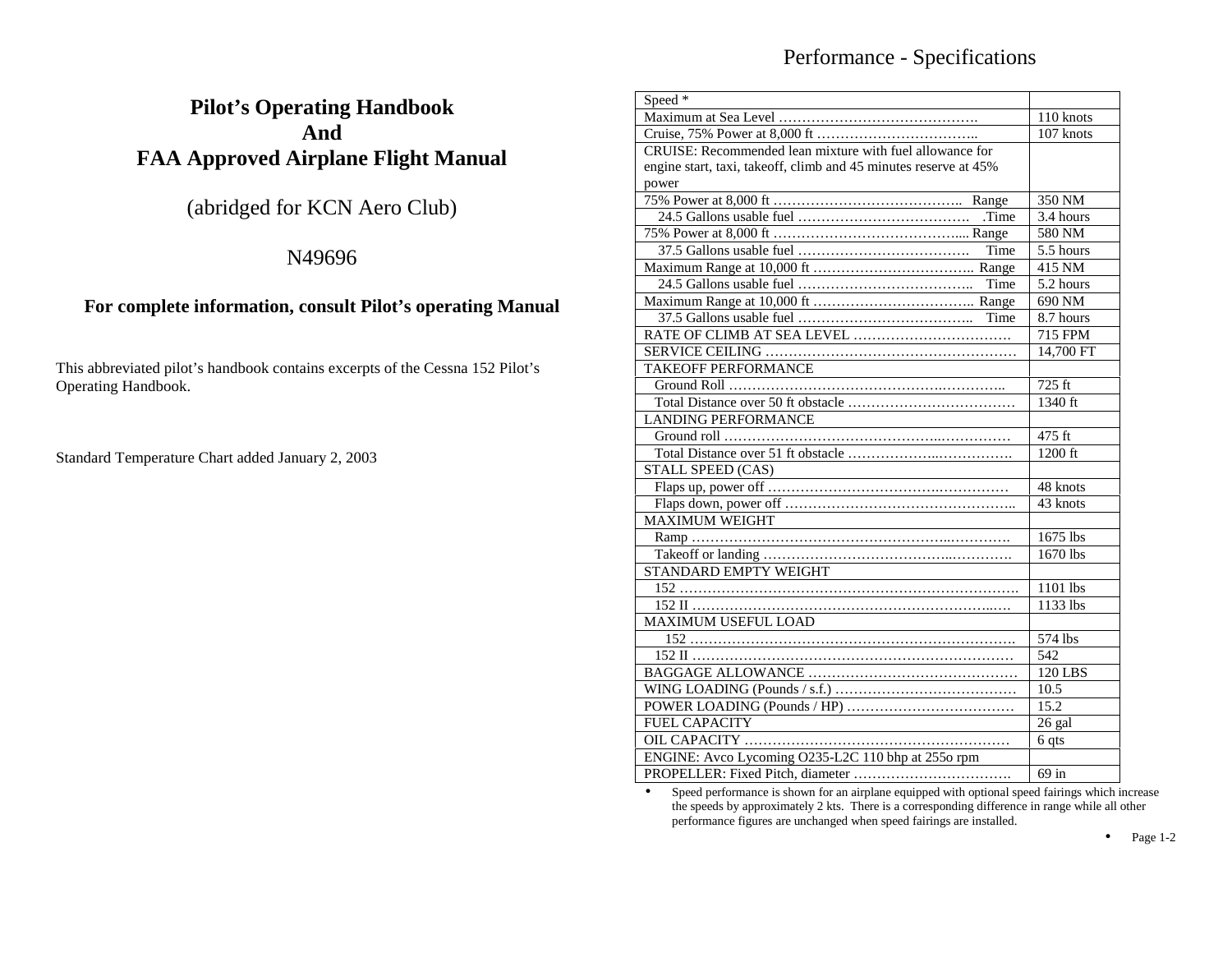# **AIRSPEED LIMITATIONS**

|              | <b>SPEED</b>          | <b>KCAS</b> | <b>KIAS</b> | <b>REMARKS</b>          |
|--------------|-----------------------|-------------|-------------|-------------------------|
| $V_{NE}$     | Never Exceed Speed    | 145         | 149         | Do not exceed this      |
|              |                       |             |             | speed in any operation  |
| $V_{NO}$     | Maximum Structural    | 108         | 111         | Do not exceed this      |
|              | Cruising Sped         |             |             | speed except in smooth  |
|              |                       |             |             | air, and then only with |
|              |                       |             |             | caution                 |
| $V_A$        | Maneuvering Speed:    |             |             | Do not make full or     |
|              | 1670 lbs.             | 101         | 104         | abrupt control          |
|              | $1500$ lbs.           | 96          | 98          | movements above this    |
|              | 1350 lbs.             | 91          | 93          | speed                   |
| $\rm V_{FE}$ | Maximum Flap Extended | 87          | 85          |                         |
|              | Speed                 |             |             |                         |
|              | Maximum Window Open   | 145         | 149         |                         |
|              | Speed                 |             |             |                         |

### **AIRSPEED INDICATOR MARKINGS**

| <b>MARKING</b>    | <b>KIAS</b> | <b>SIGNIFICANCE</b>                                       |
|-------------------|-------------|-----------------------------------------------------------|
| White arc         | $35 - 85$   | Full flap operating range. Lower limit is maximum weight  |
|                   |             | V-so in landing configuration. Upper limit is maximum     |
|                   |             | speed permissible with flaps extended                     |
| Green arc         | $40 - 111$  | Normal operation range. Lover limit is maximum weight     |
|                   |             | Vs at most forward C.G. with flaps retracted. Upper limit |
|                   |             | is maximum structural cruising speed                      |
| <b>Yellow</b> arc | $111 -$     | Operations must be conducted with caution and only in     |
|                   | 149         | smooth air                                                |
| Red Line          | 149         | Maximum speed for all operations                          |

### **Power Plant Limitations and Markings**

Engine Operating Limits for Takeoff and Continuous Operations Maximum Power – 110 BHPMaximum Engine speed – 2550 RPM

Maximum Oil Temperature 245° F (118°C) Oil PressureMinimum – 25 psi

Maximum – 100 psi

### **Maneuver limits**

This airplane is certificated in the utility category and is designed for limited aerobatic flight. In the acquisition of various certificates such as commercial pilot and flight instructor, certain maneuvers are required. All of these maneuvers are permitted in this airplane

#### No aerobatic maneuvers are approved except those listed below **Maneuver Recommended Entry Speed**

| Chandelles                  | 95                       |
|-----------------------------|--------------------------|
| Lazy Eights                 | 95                       |
| <b>Steep Turns</b>          | 95                       |
| <b>Spins</b>                | <b>Slow Deceleration</b> |
| Stalls (except whip stalls) | <b>Slow Deceleration</b> |

Higher speeds can be used if abrupt use of controls if avoided

The baggage compartment and / or child's seat must not be occupied during aerobatics

Aerobatics that may impose high loads should not be attempted. The important thing to bear in mind in flight maneuvers is that the airplane is that the airplane is clean in aerodynamic design and will build up speed quickly with the nose down. Proper speed control is an essential requirement for execution of any maneuver and care should always be exercised to avoid excessive speed which, in turn, can impose excessive loads. In the execution of all maneuvers, avoid abrupt of controls.

### **Flight Load Factor Limits**

Flaps Up  $+4.4 \text{ g to } -1.76 \text{ g}$ Flaps Down  $+3.5 g$ 

### **Fuel Limitations**

Total fuel capacity 26 gal (13 gal each tank) Usable fuel, all conditions 24.5 gal Approved Fuel Grades 100 LL Grade Aviation 100 Grade AviationAutomotive (91 octane minimum) Mixed fuel (automotive and aviati on)

Section 2- Placards Not Included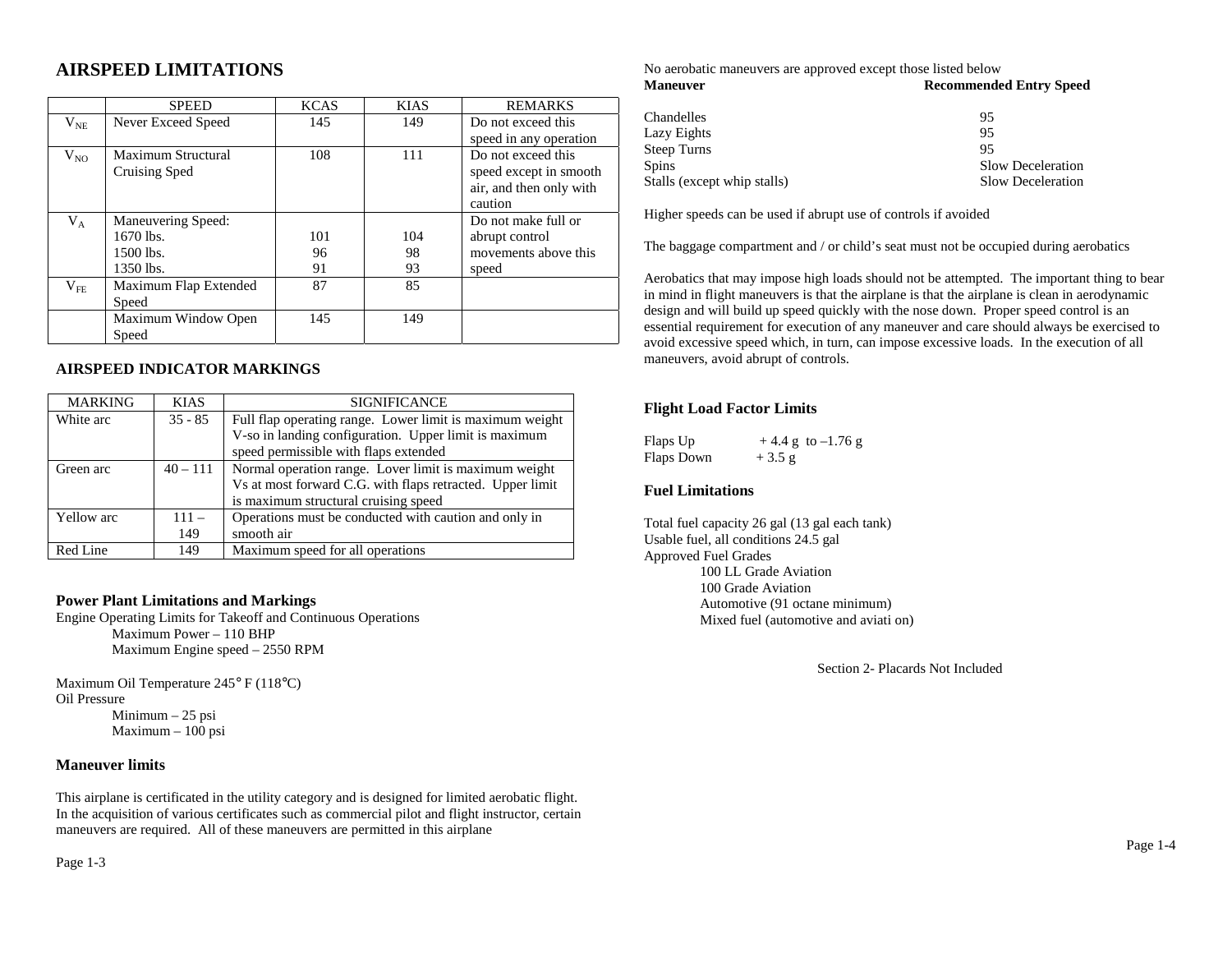# **SECTION 3 EMERGENCY PROCEDURES**

# **Table of Contents**

# Page

# **OPERATIONAL CHECKLISTS**

| Ammeter Shows Excessive Rate Of Charge (Full Scale Deflection) 3-7            |
|-------------------------------------------------------------------------------|
| Low-Voltage Light Illuminates During Flight (Ammeter Indicates Discharge) 3-7 |

# **AMPLIFIED PROCEDURES**

| Page 3-1 |  |
|----------|--|
|          |  |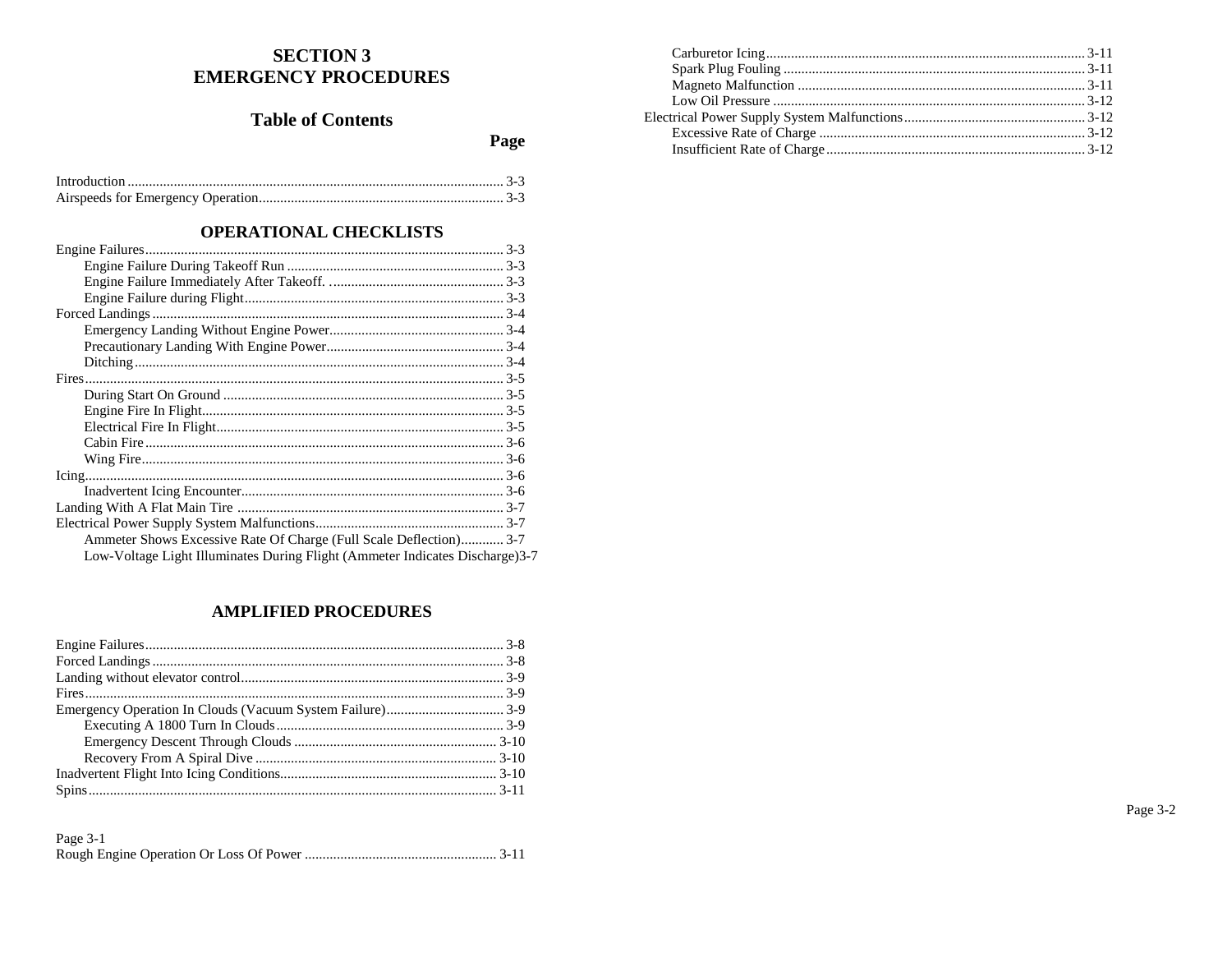# **INTRODUCTION**

Section 3 provides checklist and amplified procedures for coping with emergencies that may occur. Emergencies caused by airplane or engine malfunctions are extremely rare if proper preflight inspections and maintenance are practiced. Enroute weather emergencies can be minimized or eliminated by careful flight planning and good judgment when unexpected weather is encountered. However, should an emergency arise, the basic guidelines described in this section should be considered and applied as necessary to correct the problem..

# **AIRSPEEDS FOR EMERGENCY OPERATION**

| Maneuvering Speed:            |  |
|-------------------------------|--|
|                               |  |
|                               |  |
|                               |  |
|                               |  |
|                               |  |
| Landing Without Engine Power: |  |
|                               |  |
|                               |  |

# **OPERATIONAL CHECKLISTS**

# **ENGINE FAILURES**

### **ENGINE FAILURE DURING TAKEOFF RUN**

- 1. Throttle -- IDLE.
- 2. Brakes -- APPLY.
- 3. Wing Flaps -- RETRACT.
- 4. Mixture -- IDLE CUT-OFF.
- 5. Ignition Switch -- OFF.
- 6. Master Switch -- OFF.

# **ENGINE FAILURE IMMEDIATELY AFTER TAKEOFF**

- 1. Airspeed -- 60 KIAS.
- 2. Mixture -- IDLE CUT-OFF.
- 3. Fuel Shutoff Valve -- OFF.
- 4. Ignition Switch -- OFF.
- 5. Wing Flaps -- AS REQUIRED.
- 6. Master Switch -- OFF.

Page 3-4

### **ENGINE FAILURE DURING FLIGHT**

- 1. Airspeed -- 60 KIAS.
- 2. Carburetor Heat -- ON.
- 3. Primer -- IN and LOCKED.
- 4. Fuel Shutoff Valve -- ON.
- 5. Mixture -- RICH.
- 6. Ignition Switch -- BOTH (or START if propeller is stopped).

# **FORCED LANDINGS**

### **EMERGENCY LANDING WITHOUT ENGINE POWER**

- 1. Airspeed –65 KIAS (flaps up
	- 60 KIAS (flaps DOWN).
- 2. Mixture -- IDLE CUT-OFF.
- 3. Fuel Shutoff Valve -- OFF.
- 4. Ignition Switch -- OFF.
- 5. Wing Flaps -- AS REQUIRED (30° recommended).
- 6. Master Switch -- OFF.
- 7. Doors -- UNLATCH PRIOR TO TOUCHDOWN.
- 8. Touchdown -- SLIGHTLY TAIL LOW.
- 9. Brakes -- APPLY HEAVILY.

### **PRECAUTIONARY LANDING WITH ENGINE POWER**

- 1. Airspeed -- 60 KIAS.
- 2. Wing Flaps -- 20°.
- 3. Selected Field -- FLY OVER, noting terrain and obstructions, then retract flaps upon reaching a safe altitude and airspeed.
- 4. Radio and Electrical Switches -- OFF.
- 5. Wing Flaps -- 30° (on final approach).
- 6. Airspeed -- 55 KIAS.
- 7. Master Switch -- OFF.
- 8. Doors -- UNLATCH PRIOR TO TOUCHDOWN.
- 9. Touchdown -- SLIGHTLY TAIL LOW.
- 10. Ignition Switch -- OFF.
- 11. Brakes -- APPLY HEAVILY.

### **DITCHING**

- 1. Radio - TRANSMIT MAYDAY on 121.5 MHz, giving location and intentions and SQUAWK 7700 if transponder is installed.
- 2. Heavy Objects (in baggage area) -- SECURE OR JETTISON.
- 3. Approach -- High Winds, Heavy Seas -- INTO THE WIND.; Light Winds, Heavy Swells -- PARALLEL TO SWELLS.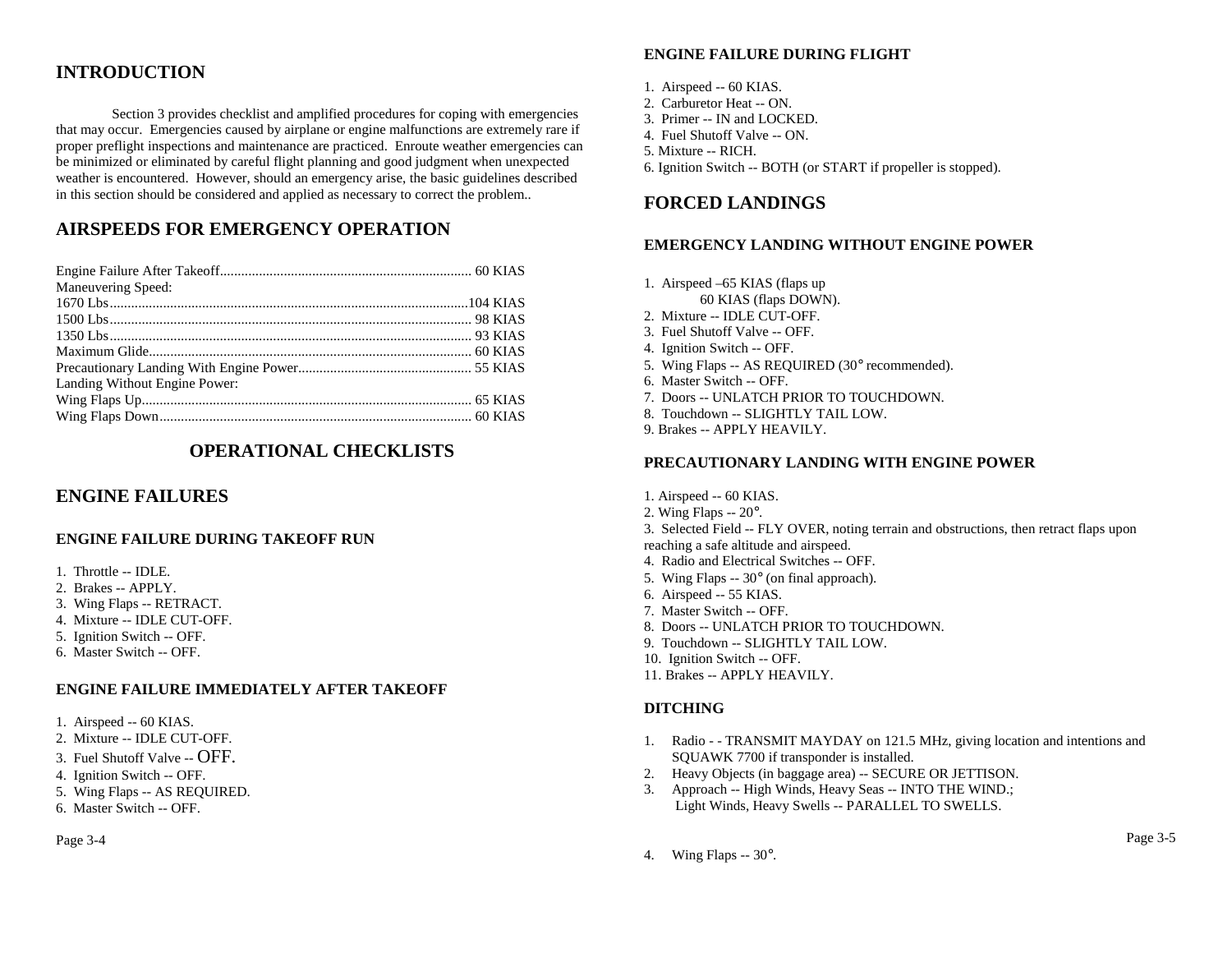- 5. Power -- ESTABLISH 300 FT/MIN DESCENT AT 55 KIAS.
- 6.Cabin Doors -- UNLATCH.
- 7.Touchdown -- LEVEL ATTITUDE AT 300 FT/MIN DESCENT.
- 8.Face -- CUSHION at touchdown with folded coat.
- 9. Airplane -- EVACUATE through cabin doors. If necessary, open windows and flood cabin to equalize pressure so doors can be opened.
- 10. Life Vests and Raft -- INFLATE.

# **FIRES**

### **DURING START ON GROUND**

1. Cranking—CONTINUE ,to get a start which would suck the flames and accumulated fuel through the carburetor and into the engine.

#### If engine starts:

- 2. Power -- 1700 RPM for a few minutes.
- 3. Engine -- SHUTDOWN and inspect for damage.

#### If engine fails to start:

- 4. Cranking -- CONTINUE in an effort to obtain a start.
- 5. Fire Extinguisher - OBTAIN (have ground attendants obtain if not installed).
- 6. Engine -- SECURE.
	- a.Master Switch -- OFF.
	- b.Ignition Switch -- OFF.
	- c.Fuel Shutoff Valve -- OFF.
- 7. Fire EXTINGUISH using fire extinguisher ,wool blanket ,or dirt.
- 8. Fire Damage -- INSPECT, repair damage or replace damaged components or wiring before conducting another flight.

### **ENGINE FIRE IN FLIGHT**

- 1. Mixture -- IDLE CUT-OFF.
- 2.Fuel Shutoff Valve -- OFF.
- 3. Master Switch -- OFF.
- 4. Cabin Heat and Air -- OFF (except wing root vents).
- 5. Airspeed -- 85 KIAS (If fire is not extinguished, increase glide speed to find an airspeed which will provide an incombustible mixture).
- 6. Forced Landing -- EXECUTE (as described in Emergency Landing Without Engine Power).
- 1. Master Switch -- OFF.
- 2. All Other Switches (except ignition switch) -- OFF.
- 3. Vents/Cabin Air/Heat -- CLOSED.
- 4. Fire Extinguisher -- ACTIVATE (if available)

# **WARNING**

After discharging an extinguisher within a closed cabin, ventilate the cabin.

- 5. If fire appears out and electrical power is necessary for continuance of flight:
- 6.Master Switch -- ON.
- 7. Circuit Breakers -- CHECK for faulty circuit, do not reset.
- 8. Radio/Electrical Switches -- ON one at a time, with delay after each until short circuit is localized.
- 9. Vents/ Cabin Air/ Heat -- OPEN when it is ascertained that fire is completely extinguished.

### **CABIN FIRE**

- 1. Master Switch -- OFF.
- 2. Vents/Cabin Air/Heat -- CLOSED (to avoid drafts).
- 3. Fire Extinguisher -- ACTIVATE (if available).

# WARNING

After discharging an extinguisher within a closed cabin, ventilate the cabin.

4. Land the airplane as soon as possible to inspect for damage,

### **WING FIRE**

- 1. Navigation Light Switch -- OFF.
- 2.Strobe Light Switch (if installed) -- OFF.
- 3. Pitot Heat Switch (if installed) -- OFF.

#### NOTE

Perform a sideslip to keep the flames away from the fuel tank and cabin, and land as soon as possible, with flaps retracted.

Page 3-6

### **ELECTRICAL FIRE IN FLIGHT**

# **ICING**

#### Page 3-7

# **INADVERTENT ICING ENCOUNTER**

1. Turn pitot heat switch ON (if installed).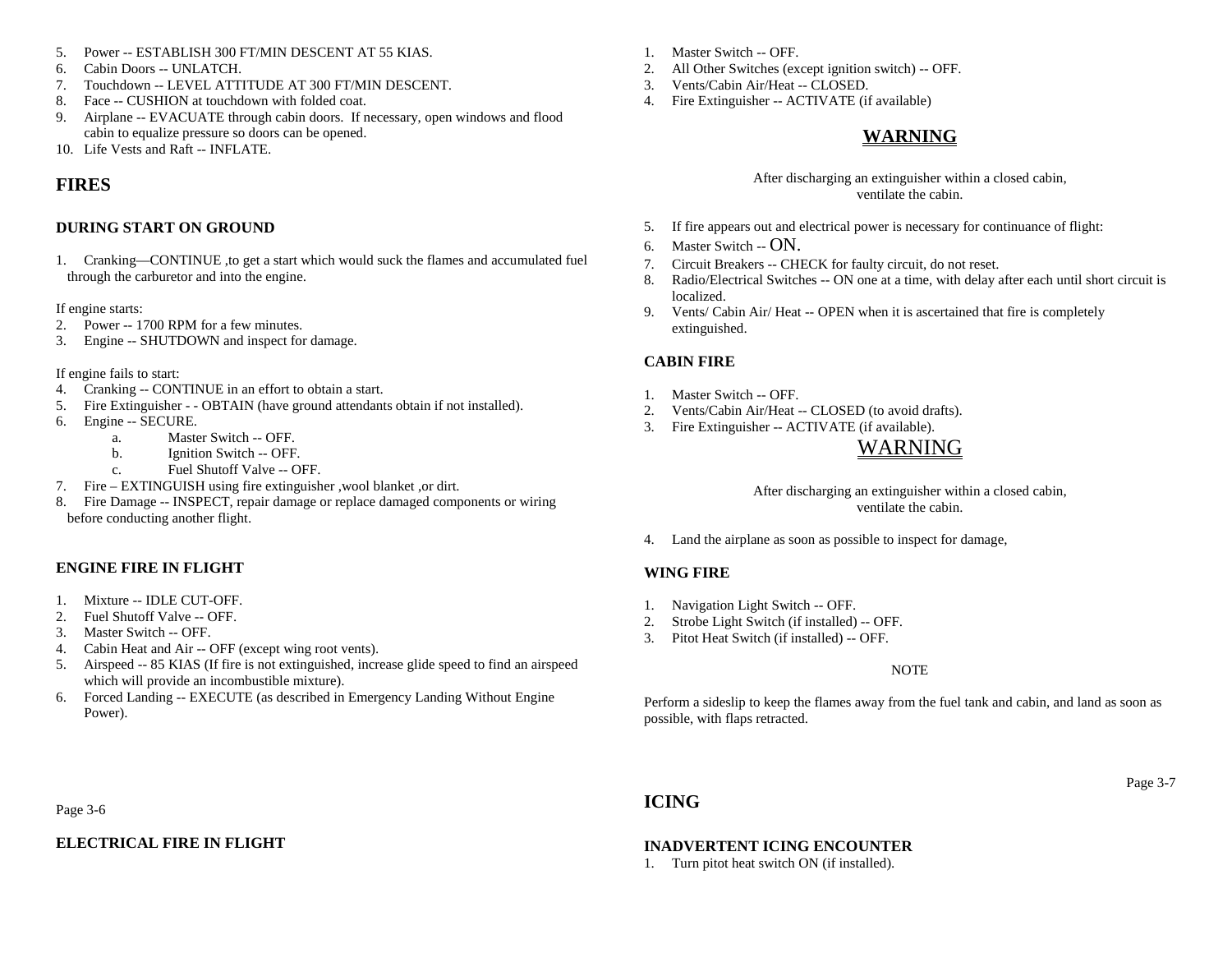- 2. Turn back or change altitude to obtain an outside air temperature that is less conducive to icing.
- 3. Pull cabin heat control full out to obtain maximum defroster air temperature. For greater air flow at reduced temperatures, adjust the cabin air control as required.
- 4.Open the throttle to increase engine speed and minimize ice buildup on propeller blades.
- 5. Watch for signs of carburetor air filter ice and apply carburetor heat as required. An unexpected loss in engine speed could be caused by carburetor ice or air intake filter ice. Lean the mixture for maximum RPM, if carburetor heat is used continuously.
- 6. Plan a landing at the nearest airport. With an extremely rapid ice build-up, select a suitable "off airport" landing site.
- 7. With an ice accumulation of 1/ 4 inch or more on the wing leading edges, be prepared for significantly higher stall speed.
- 8. Leave wing flaps retracted. With a severe ice build-up on the horizontal tail, the change in wing wake airflow direction caused by wing flap extension could result in a loss of elevator effectiveness.
- 9. Open left window and, if practical, scrape ice from a portion of the windshield for visibility in the landing approach.
- 10. Perform a landing approach using a forward slip, if necessary, for improved visibility.
- 11. Approach at 65 to 75 KIAS depending upon the amount of ice accumulation.
- 12. Perform a landing in level attitude.

# **LANDING WITH A FLAT MAIN TIRE**

- 1.Wing Flaps -- AS DESIRED.
- 2.Approach -- NORMAL.
- 3. Touchdown—GOOD TIRE FIRST hold airplane off flat tire as long as possible with aileron control.

# **ELECTRICAL POWER SUPPLY SYSTEM MALFUNCTIONS**

# **AMMETER SHOWS EXCESSIVE RATE OF CHARGE (Full Scale Deflection)**

- 1.Alternator -- OFF.
- 2.Nonessential Electrical Equipment -- OFF.
- 3. Flight -- TERMINATE as soon as practical.

# **LOW-VOLTAGE LIGHT ILLUMINATES DURING FLIGHT (Ammeter Indicates Discharge)**

NOTE

Illumination of the low-voltage light may occur during low RPM conditions with an electrical load on the system such as during a low RPM taxi. Under these conditions, the light will go out at higher RPM. The master switch need not be recycled since an over-voltage condition has not occurred to de-activate the alternator system.

- 1. Radios -- OFF.
- 2. Master Switch -- OFF (both sides).
- 3. Master Switch -- ON.
- 4. Low-Voltage Light -- CHECK OFF.
- 5.Radios -- ON.

If low-voltage light illuminates again:

- 6. Alternator -- OFF.
- 7.Nonessential Radio and Electrical Equipment -- OFF.
- 8. Flight -- TERMINATE as soon as practical.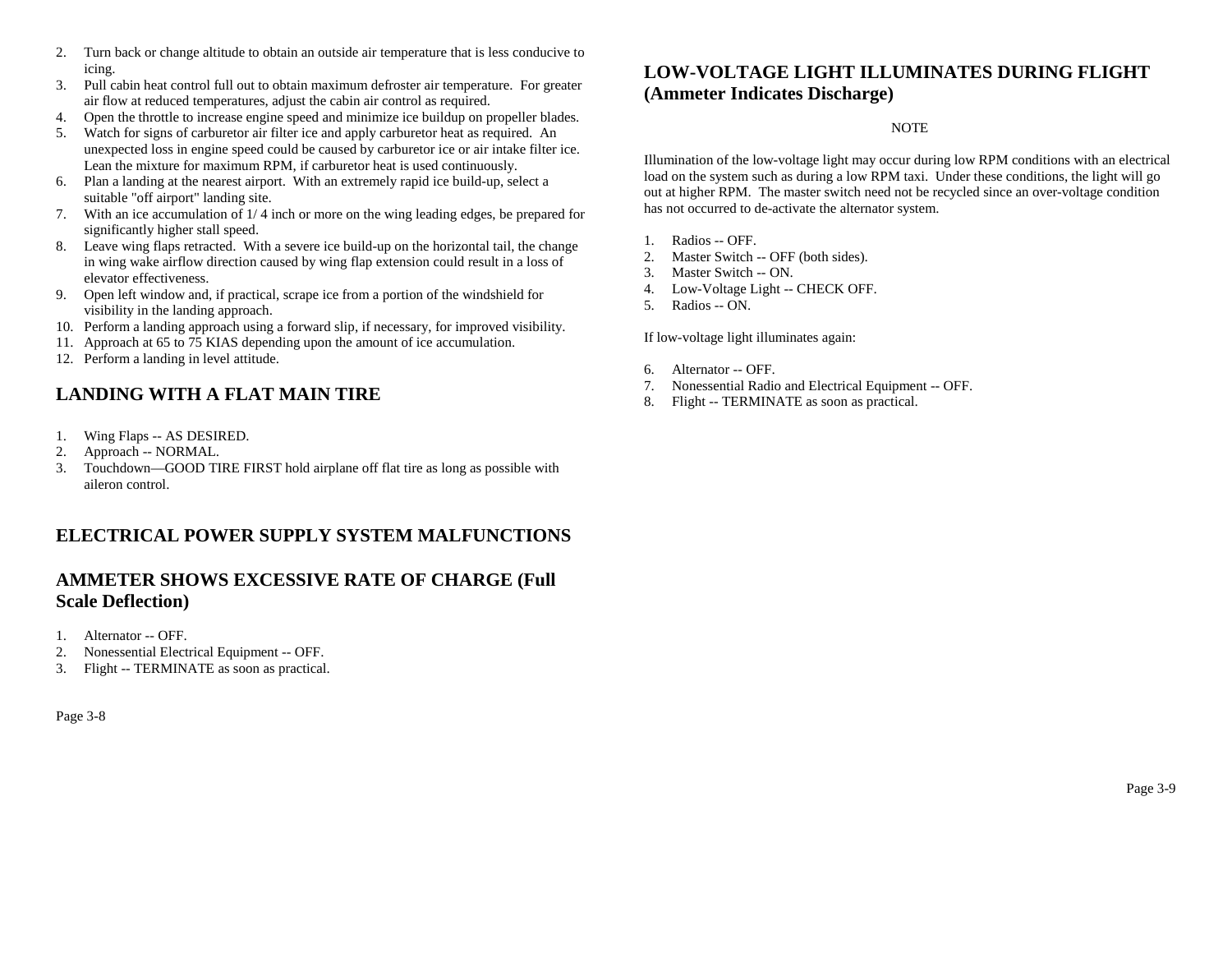# **AMPLIFIED PROCEDURES**

# **ENGINE FAILURE**

If an engine failure occurs during the takeoff run, the most important thing to do is stop the airplane on the remaining runway. Those extra items on the checklist will provide added safety after a failure of this type.

Prompt lowering of the nose to maintain airspeed and establish a glide attitude is the first response to an engine failure after takeoff. In most cases, the landing should be planned straight ahead with only small changes in direction to avoid obstructions. Altitude and airspeed are seldom sufficient to execute a 1800 gliding turn necessary to return to the runway. The checklist procedures assume that adequate time exists to secure the fuel and ignition systems prior to touchdown.

After an engine failure in flight, the best glide speed as shown in figure 3-1 should be established as quickly as possible. While gliding toward a suitable landing area, an effort should be made to identify the cause of the failure. If time permits, an engine restart should be attempted as shown in the checklist. If the engine cannot be restarted, a forced landing without power must be completed.



Figure 3-1. Maximum Glide

# **FORCED LANDINGS**

If all attempts to restart the engine fail and a forced landing is, imminent, select a suitable field and prepare for the landing as discussed under the "Emergency Landing Without Engine Power" checklist.

Before attempting an "off airport" landing with engine power available, one should fly over the landing area at a safe but low altitude to inspect the terrain for obstructions and surface conditions, proceeding as discussed under the Precautionary Landing With Engine Power checklist.

Prepare for ditching by securing or jettisoning heavy objects located in the baggage area and collect folded coats for protection of occupants' face at touchdown. Transmit Mayday message on 121.5 MHz giving location and intentions, and squawk 7700 if a transponder is installed. Avoid a landing flare because of difficulty in judging height over a water surface.

# **LANDING WITHOUT ELEVATOR CONTROL**

Trim for horizontal flight (with an airspeed of approximately 55 KIAS and flaps lowered to 200) by using throttle and elevator trim controls. Then **do not change the elevator trim control setting;** control the glide angle by adjusting power exclusively.

At flareout, the nose-down moment resulting from power reduction is an adverse factor and the airplane may hit on the nose wheel. Consequently, at flareout, the trim control should be set at the full nose-up position and the power adjusted so that the airplane will rotate to the horizontal attitude for touchdown. Close the throttle at touchdown.

# **FIRES**

Although engine fires are extremely rare in flight, the steps of the appropriate checklist should be followed if one is encountered. After completion of this procedure, execute a forced landing. Do not attempt to restart the engine.

The initial indication of an electrical fire is usually the odor of burning insulation. The checklist for this problem should result in elimination of the fire.

Page 3-11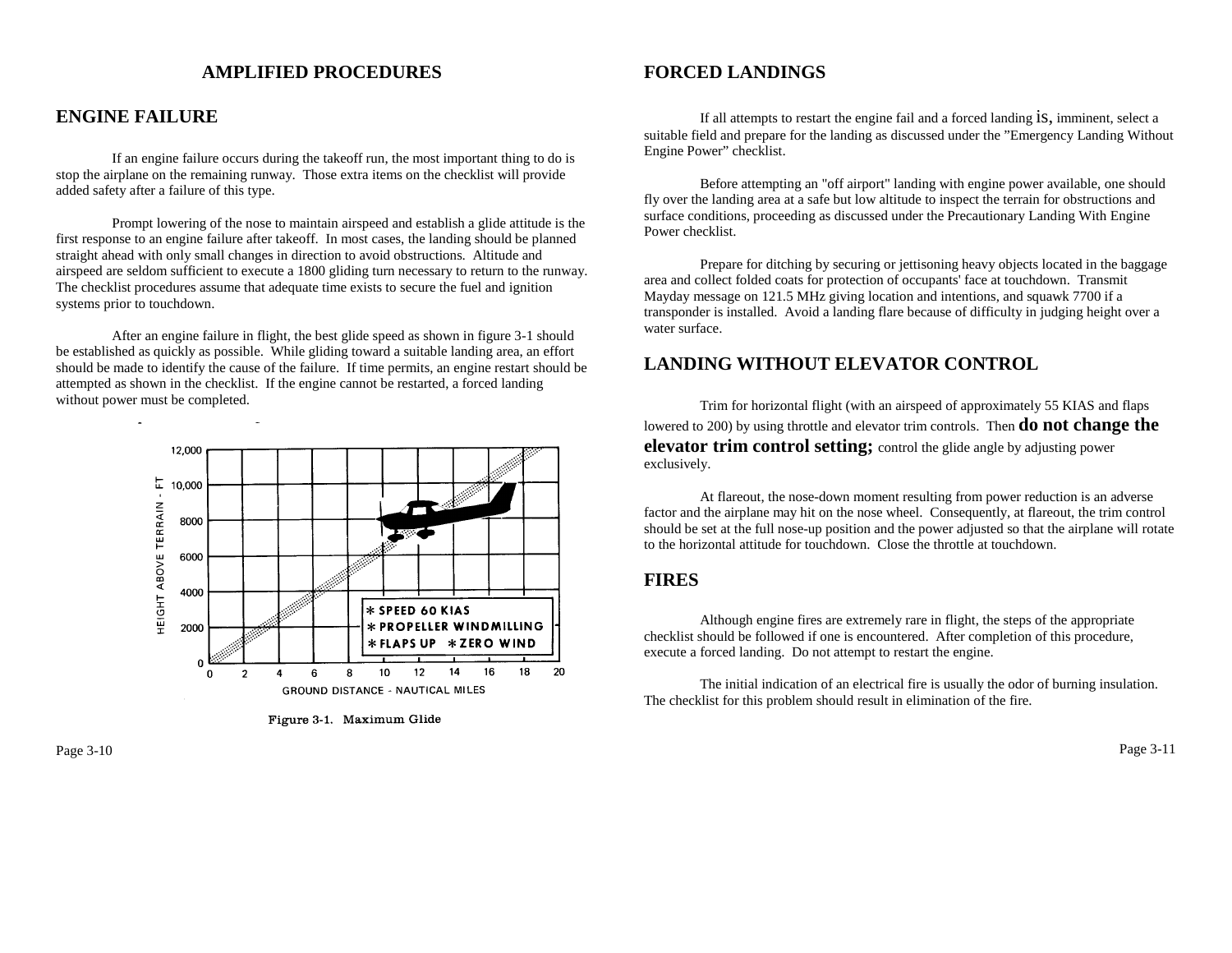# **EMERGENCY OPERATION IN CLOUDS(Vacuum System Failure)**

In the event of a vacuum system failure during flight, the directional indicator and attitude indicator will be disabled, and the pilot will have to rely on the turn coordinator if he inadvertently flies into clouds. The following instructions assume that only the electricallypowered turn coordinator is operative, and that the pilot is not completely proficient in instrument flying.

# **EXECUTING A 180**° **TURN IN CLOUDS**

Upon inadvertently entering the clouds, an immediate plan should be made to turn back as follows:

- 1. Note the compass heading.
- 2. Note the time of the minute hand and observe the position of the sweep second hand on the clock.
- 3. When the sweep second hand indicates the nearest half-minute, initiate a standard rate left turn, holding the turn coordinator symbolic airplane wing opposite the lower left index mark for 60 seconds. Then roll back to level flight by leveling the miniature airplane.
- 4. Check accuracy of the turn by observing the compass heading which should be the reciprocal of the original heading.
- 5. If necessary, adjust heading primarily with skidding motions rather than rolling motions so that the compass will read more accurately.
- 6. Maintain altitude and airspeed by cautious application of elevator control. Avoid overcontrolling by keeping the hands off the control wheel as much as possible and steering only with rudder.

### **EMERGENCY DESCENT THROUGH CLOUDS**

If conditions preclude reestablishment of VFR flight by a 1801 turn, a descent through a cloud deck to VFR conditions may be appropriate. If possible, obtain radio clearance for an emergency descent through clouds. To guard against a spiral dive, choose an easterly or westerly heading to minimize compass card swings due to changing bank angles. In addition, keep hands off the control wheel and steer a straight course with rudder control by monitoring the turn coordinator. Occasionally check the compass heading and make minor corrections to hold an approximate course. Before descending into the clouds, set up a stabilized let-down condition as follows:

- 1.Apply full rich mixture.
- 2.Use full carburetor heat.
- 3.Reduce power to set up a 500 to 800 ft/min rate of descent.
- 4.Adjust the elevator trim for a stabilized descent at 70 KIAS.
- 5. Keep hands off control wheel.

### Page 3-12

6. 6Monitor turn coordinator and make corrections by rudder alone.

- 7. Check trend of compass card movement and make cautious corrections with rudder to stop turn.
- 8. Upon breaking out of clouds, resume normal cruising flight.

# **RECOVERY FROM A SPIRAL DIVE**

If a spiral is encountered, proceed as follows:

- 1. Close the throttle.
- $2<sub>1</sub>$  Stop the turn by using coordinated aileron and rudder control to align the symbolic airplane in the turn coordinator with the horizon reference line.
- 3.Cautiously apply elevator backpressure to slowly reduce the airspeed to 70 KIAS.
- 4.Adjust the elevator trim control to maintain a 70 KIAS glide.
- 5.Keep hands off the control wheel, using rudder control to hold a straight heading.
- 6.Apply carburetor heat.
- 7.Clear engine occasionally, but avoid using enough power to disturb the trimmed glide.
- 8.Upon breaking out of clouds, resume normal cruising flight.

# **INADVERTENT FLIGHT INTO ICING CONDITIONS**

Flight into icing conditions is prohibited. An inadvertent encounter with these conditions can best be handled using the checklist procedures. The best procedure, of course. is to turn back or change altitude to escape icing conditions.

# **SPINS**

Should an inadvertent spin occur, the following recovery procedure should be used:

- 1. PLACE AILERONS IN NEUTRAL POSITION.
- 2. RETARD THROTTLE TO IDLE POSITION.
- 3. APPLY AND HOLD FULL RUDDER OPPOSITE TO THE DIRECTION OFROTATION.
- 4. JUST **AFTER** THE RUDDER REACHES THE STOP, MOVE THE CONTROL WHEEL **BRISKLY** FORWARD FAR ENOUGH TO BREAK THE STALL. Full downelevator may be required at aft center of gravity loadings to assure optimum recoveries.
- 5. **HOLD THESE CONTROL INPUTS UNTIL ROTATION STOPS.** Premature relaxation of the control inputs may extend the recovery.
- 6. AS ROTATION STOPS, NEUTRALIZE RUDDER, AND MAKE A SMOOTH RECOVERY FROM THE RESULTING DIVE.

### NOTE

If disorientation precludes a visual determination of the direction of rotation, the symbolic airplane in the turn coordinator may be referred to for this information.

#### Page 3-13

For additional information on spins and spin recovery, see the discussion under SPINS in Normal Procedures (Section 4).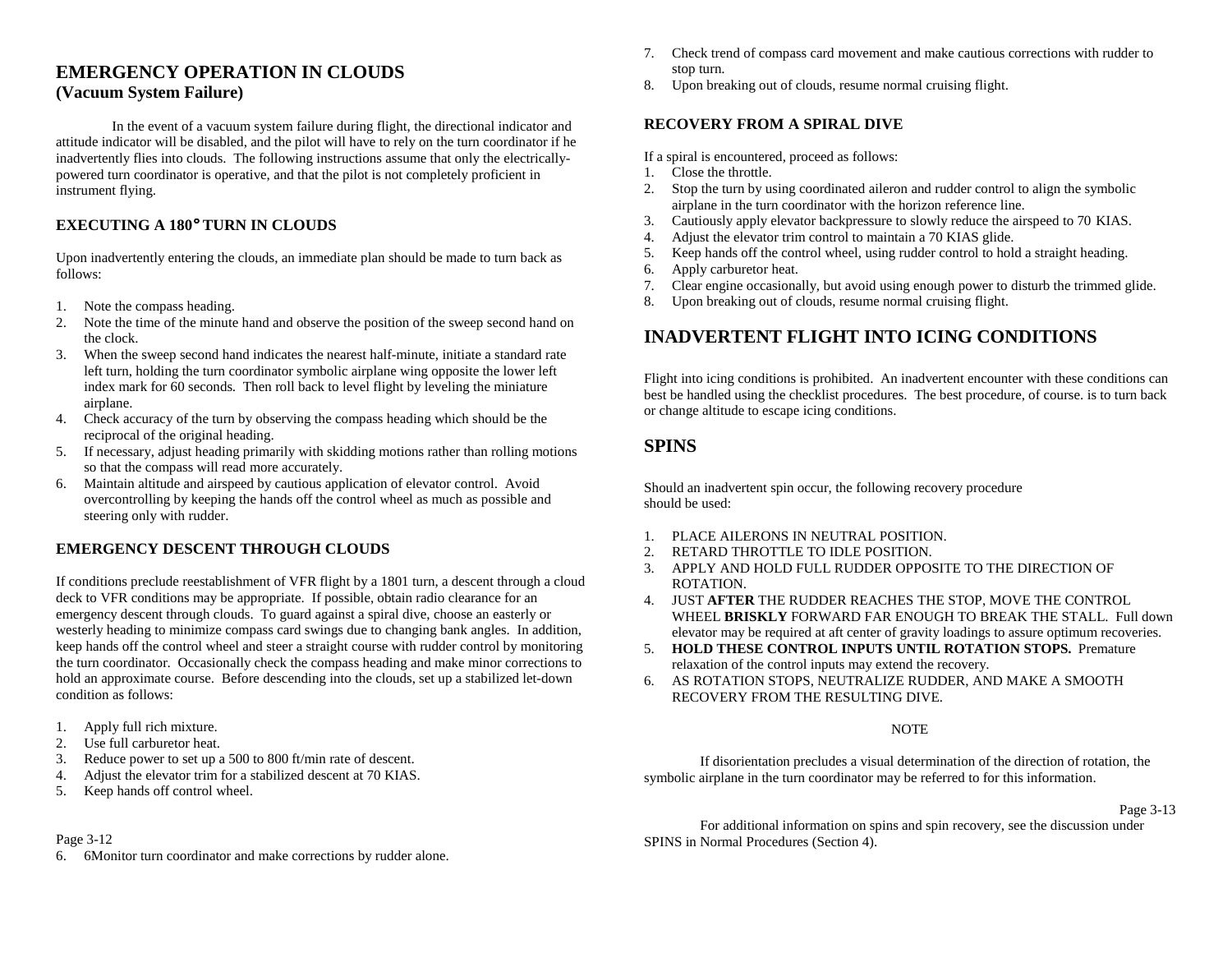# **ROUGH ENGINE OPERATION OR LOSS OF POWER**

#### **CARBURETOR ICING**

A gradual loss of RPM and eventual engine roughness may result from the formation of carburetor ice. To clear the ice, apply full throttle and pull the carburetor heat knob full out until the engine runs smoothly; then remove carburetor heat and readjust the throttle. If conditions require the continued use of carburetor heat in cruise flight, use the minimum amount of heat necessary to prevent ice from forming and lean the mixture slightly for smoothest engine operation.

#### **SPARK PLUG FOULING**

A slight engine roughness in flight may be caused by one or more spark plugs becoming fouled by carbon or lead deposits. This may be verified by turning the ignition switch momentarily from BOTH to either L or R position. An obvious power loss in single ignition operation is evidence of spark plug or magneto trouble. Assuming that spark plugs are the more likely cause, lean the mixture to the recommended lean setting for cruising flight. If the problem does not clear up in several minutes, determine if a richer mixture setting will produce smoother operation. If not, proceed to the nearest airport for repairs using the BOTH position of the ignition switch unless extreme roughness dictates the use of a single ignition position.

### **MAGNETO MALFUNCTION**

A sudden engine roughness or misfiring is usually evidence of magneto problems. Switching from BOTH to either L or R ignition switch position will identify which magneto is malfunctioning. Select different power settings and enrich the mixture to determine if continued operation on BOTH magnetos is practicable. If not, switch to the good magneto and proceed to the nearest airport for repairs-

#### **LOW OIL PRESSURE**

If low oil pressure is accompanied by normal oil temperature, there is a possibility the oil pressure gage or relief valve is malfunctioning. A leak in the line to the gage is not necessarily cause for an immediate precautionary landing because an orifice in this line will prevent a sudden loss of oil from the engine sump. However, a landing at the nearest airport would be advisable to inspect the source of trouble.

If a total loss of oil pressure is accompanied by a rise in oil temperature, there is good reason to suspect an engine failure is imminent. Reduce engine power immediately and select a suitable forced landing field. Use only the minimum power required to reach the desired touchdown spot.

# Page 3-14 **ELECTRICAL POWER SUPPLY SYSTEM MALFUNCTIONS**

Malfunctions in the electrical power supply system can be detected by periodic monitoring of the ammeter and low-voltage warning light; however, the cause of these

malfunctions is usually difficult to determine. A broken alternator drive belt or wiring is most likely the cause of alternator failures, although other factors could cause the problem. A damaged or improperly adjusted alternator control unit can also cause malfunctions. Problems of this nature constitute an electrical emergency and should be dealt with immediately. Electrical power malfunctions usually fall into two categories: excessive rate of charge and insufficient rate of charge. The paragraphs below describe the recommended remedy for each situation.

### **EXCESSIVE RATE OF CHARGE**

After engine starting and heavy electrical usage at low engine speeds (such as extended taxiing) the battery condition will be low enough to accept above normal charging during the initial part of a flight. However, after thirty minutes of cruising flight, the ammeter should be indicating less than two needle widths of charging current. If the charging rate were to remain above this value on a long flight, the battery would overheat and evaporate the electrolyte at an excessive rate.

Electronic components in the electrical system can be adversely affected by higher than normal voltage. The alternator control unit includes an over-voltage sensor that normally will automatically shut down the alternator if the charge voltage reaches approximately 31.5 volts. If the over-voltage sensor malfunctions or is improperly adjusted, as evidenced by an excessive rate of charge shown on the ammeter, the alternator should be turned off, nonessential electrical equipment turned off and the flight terminated as soon as practical.

#### **INSUFFICIENT RATE OF CHARGE**

#### NOTE

Illumination of the low-voltage light and ammeter discharge indications may occur during low RPM conditions with an electrical load on the system, such as during a low RPM taxi. Under these conditions, the light will go out at higher RPM. The master switch need not be recycled since an over-voltage condition has not occurred to de-activate the alternator system.

If the over-voltage sensor should shut down the alternator, a discharge rate will be shown on the ammeter followed by illumination of the low voltage warning light. Since this may be a "nuisance" trip-out, an attempt should be made to reactivate the alternator system. To do this, turn the radios off, then turn both sides of the master switch off and then on again. If the problem no longer exists, normal alternator charging will resume and the low-voltage light will go off. The radios may then be turned back on. If the light illuminates again, a malfunction is confirmed. In this event, the flight should be terminated and/or the current drain on the battery minimized because the battery can supply the electrical system for only a limited period of time. If the emergency occurs at night, power must be conserved for later use of the landing light and flaps during landing.

Page 3-15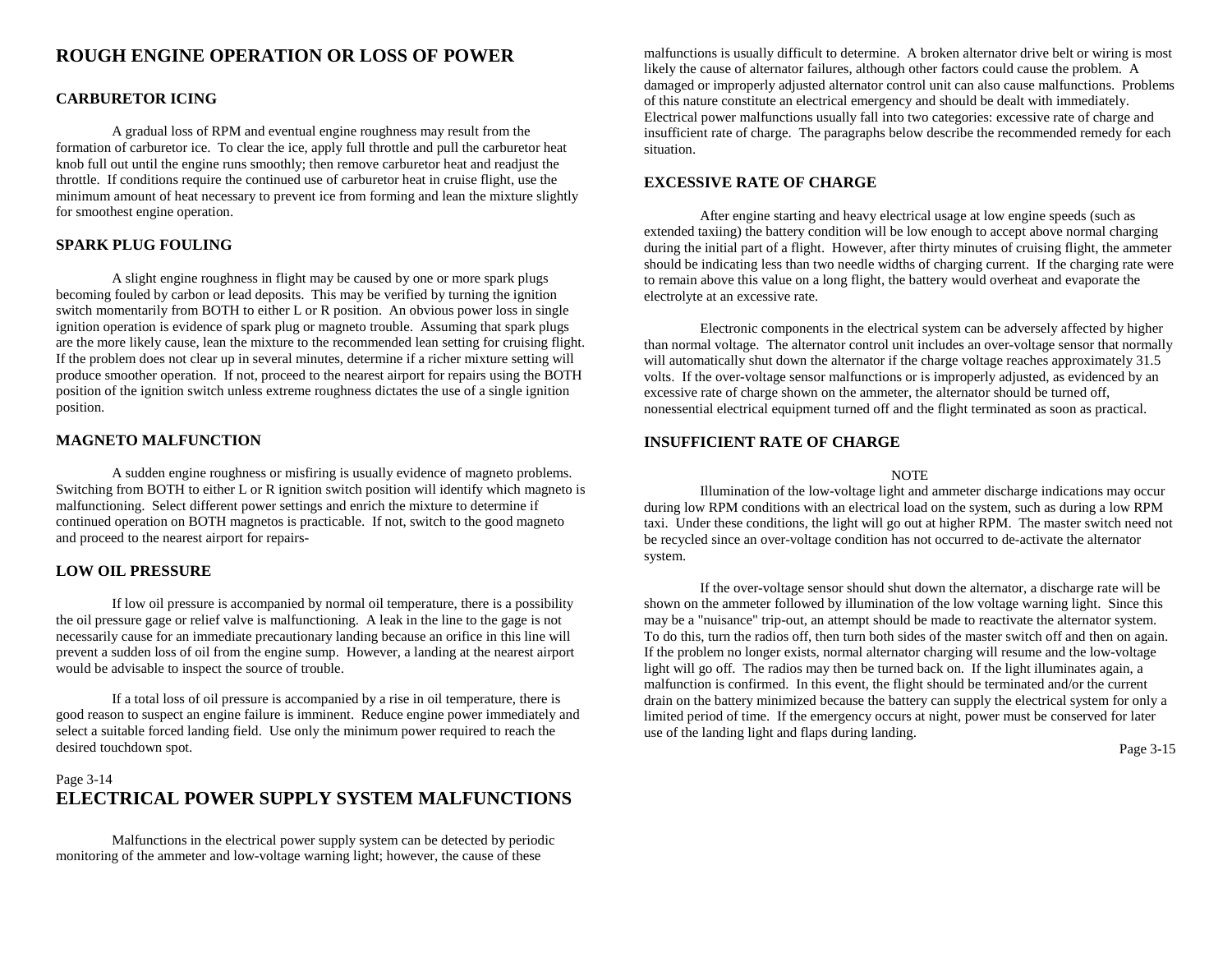# **SECTION 4**

# **NORMAL PROCEDURES**

# **Table of Contents**

# Page

# **Checklist Procedures**

| Takeoff |  |
|---------|--|
|         |  |
|         |  |
|         |  |
| Cruise  |  |
|         |  |
|         |  |
|         |  |
|         |  |
|         |  |
|         |  |
|         |  |
|         |  |

# **Amplified Procedures**

| <b>Stalls</b> |  |
|---------------|--|
| <b>Spins</b>  |  |
| Landing       |  |
|               |  |
|               |  |
|               |  |
|               |  |
|               |  |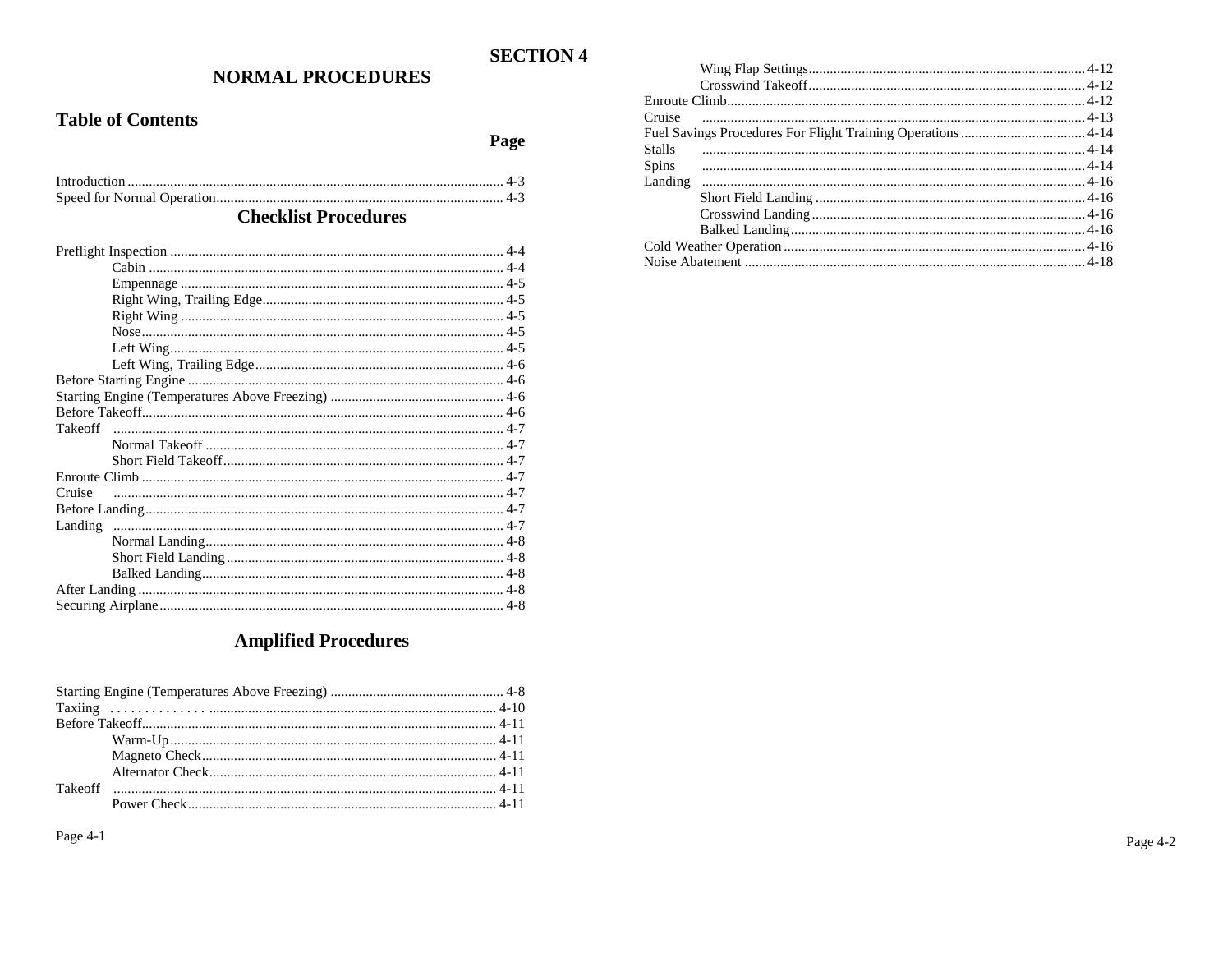### **INTRODUCTION**

Section 4 provides checklist and amplified procedures for the conduct of normal operation. Normal procedures associated with optional systems can be found in Section 9.

# **SPEEDS FOR NORMAL OPERATION**

Unless otherwise noted, the following speeds are based on a maximum weight of 1670 pounds and may be used for any lesser weight. (All speeds in KIAS)

| Takeoff:                                             |  |
|------------------------------------------------------|--|
|                                                      |  |
|                                                      |  |
| Climb, Flaps Up:                                     |  |
|                                                      |  |
|                                                      |  |
|                                                      |  |
|                                                      |  |
| Landing Approach:                                    |  |
|                                                      |  |
|                                                      |  |
|                                                      |  |
| <b>Balked Landing:</b>                               |  |
|                                                      |  |
| Maximum Recommended Turbulent Air Penetration Speed: |  |
|                                                      |  |
|                                                      |  |
|                                                      |  |
|                                                      |  |



# **PREFLIGHT INSPECTION**

Visually check airplane for general condition during walk-around inspection. In cold weather, remove even small accumulations of frost, ice, or snow from wing, tail, and control surfaces. Also, make sure that control surfaces contain no internal accumulations of ice or debris. Prior to flight, check that pitot heater (if installed is warm to touch with 30 seconds with battery and pitot heat switches on. If a night flight is planned, check operation of all lights and make sure a flashlight is available.

### **CABIN**

- 1. Pilot's Operating Handbook –AVAILABLE IN THE AIRPLANE
- 2. Control Wheel Lock REMOVE
- 3.Ignition Switch –OFF
- 4. Avionics Master Switch OFF
- 5. Master Switch ON

# **WARNING**

When turning on the master switch, using an external power source, or pulling the propeller through by hand, treat the propeller as if the ignition switch were on. Do not stand, nor allow anyone else to stand, within the arc of the propeller, since a loose or broken wire, or a component malfunction could cause the propeller to rotate.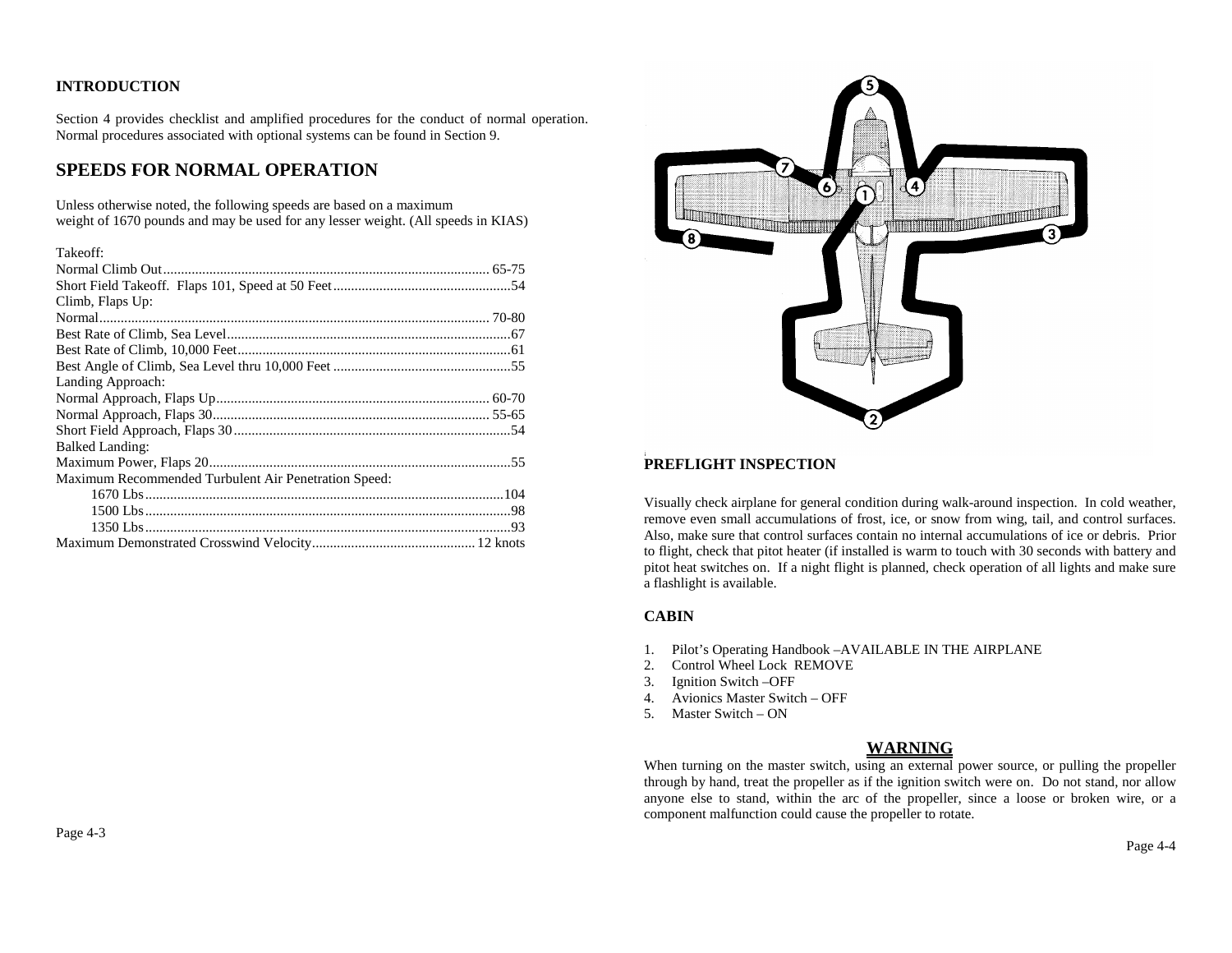- 6. Fuel Quantity Indicators CHECK QUANTITY
- 7. External and Interior lights ON (if night flight is contemplated—check to ensure that all are working)
- 8. Pitot Heat –ON (if flight in instrument conditions is contemplated check to ensure that pitot tube is warm to touch within 30 seconds)
- 9.Lights and pitot heat – OFF
- 10. Master Switch OFF
- 11. Fuel valve ON

# **EMPANNAGE**

- 1. Rudder Gust Lock REMOVE
- 2.Tail Tie –down – DISCONNECT
- 3. Control Surfaces CHECK for freedom of movement and security

# **RIGHT WING- TRAILING EDGE**

1. Aileron –CHECK freedom of movement and security

# **RIGHT WING**

- 1. Wing tiedown DISCONNECT
- 2.Main Wheel Tire – CHECK for proper inflation, cuts, wear
- 3.Brake lines – CHECK for leaks
- 4. Fuel sump CHECK before first flight of day, and after each refueling, drain fuel sample from sump, checking for water and other contaminants
- 5.Fuel Quantity – CHECK VISUALLY
- 6. Fuel Filler Cap --- SECURE

# **NOSE**

- 1. Engine Oil –4 qts minimum –5 qts maximum for flights less than 3 hours—6 qts maximum
- 2.Engine Oil cap --SECURE
- 3. Before first flight of day, and after each refueling, pull out fuel strainer knob for 4 seconds
- 4.Propeller and spinner – CHECK for nicks and cracks
- 5.Air intake – CHECK for obstructions
- 6. Nose wheel strut– CHECK for inflation,
- 7.Nose wheel tire – CHECK for inflation, cuts, wear
- 8. Nose tiedown -- REMOVE

# **LEFT WING**

- 1.Wing tiedown – DISCONNECT
- 2.Pitot tube –REMOVE COVER –CHECK for obstruction, damage
- 7. Main Wheel Tire CHECK for proper inflation, cuts, wear
- 3.Brake lines – CHECK for leaks
- 4.Stall warning vane -- CHECK
- 5. Fuel sump CHECK before first flight of day, and after each refueling, drain fuel sample from sump, checking for water and other contaminants
- 6.Fuel Quantity – CHECK VISUALLY
- 7. Fuel Filler Cap --- SECURE

# **LEFT WING- TRAILING EDGE**

1. Aileron –CHECK freedom of movement and security

# **BEFORE STARTING ENGINE**

- 1. Preflight Inspection COMPLETE
- 2.Seats, Belts, Shoulder Harnesses -- ADJUST and LOCK.
- 3.Fuel Shutoff Valve -- ON.
- 4. Radios, Electrical Equipment -- OFF.
- 5.Brakes -- TEST and SET.
- 6. Circuit Breakers -- CHECK IN.

# **STARTING ENGINE (Temperatures Above Freezing)**

- 1. Mixture -- RICH.
- 2.Carburetor Heat -- COLD.
- 3.Prime -- AS REQUIRED (up to 3 strokes).
- 4.Throttle -- OPEN 1/2 INCH.
- 5. Propeller Area -- CLEAR.
- 6.Master Switch -- ON.
- 7.Ignition Switch -- START (release when engine starts).
- 8.Throttle -- ADJUST for 1000 RPM or less.
- 9. Oil Pressure -- CHECK.

# **BEFORE TAKEOFF**

- 1.Parking Brake -- SET.
- 2.Cabin Doors -- CLOSED and LATCHED.
- 3.Flight Controls -- FREE and CORRECT.
- 4. Flight Instruments SET.
- 5. Fuel Shutoff Valve *ON.*
- 6. Mixture -- RICH (below 3000 feet).
- 7. Elevator Trim -- TAKEOFF.
- 8. Throttle -- 1700 RPM.
	- a. Magnetos -- CHECK (RPM drop should not exceed 125 RPM on either magneto or 50 RPM differential between magnetos).
	- b. Carburetor Heat -- CHECK (for RPM drop).
	- c.Engine Instruments and Ammeter -- CHECK.
	- d.Suction Gage -- CHECK.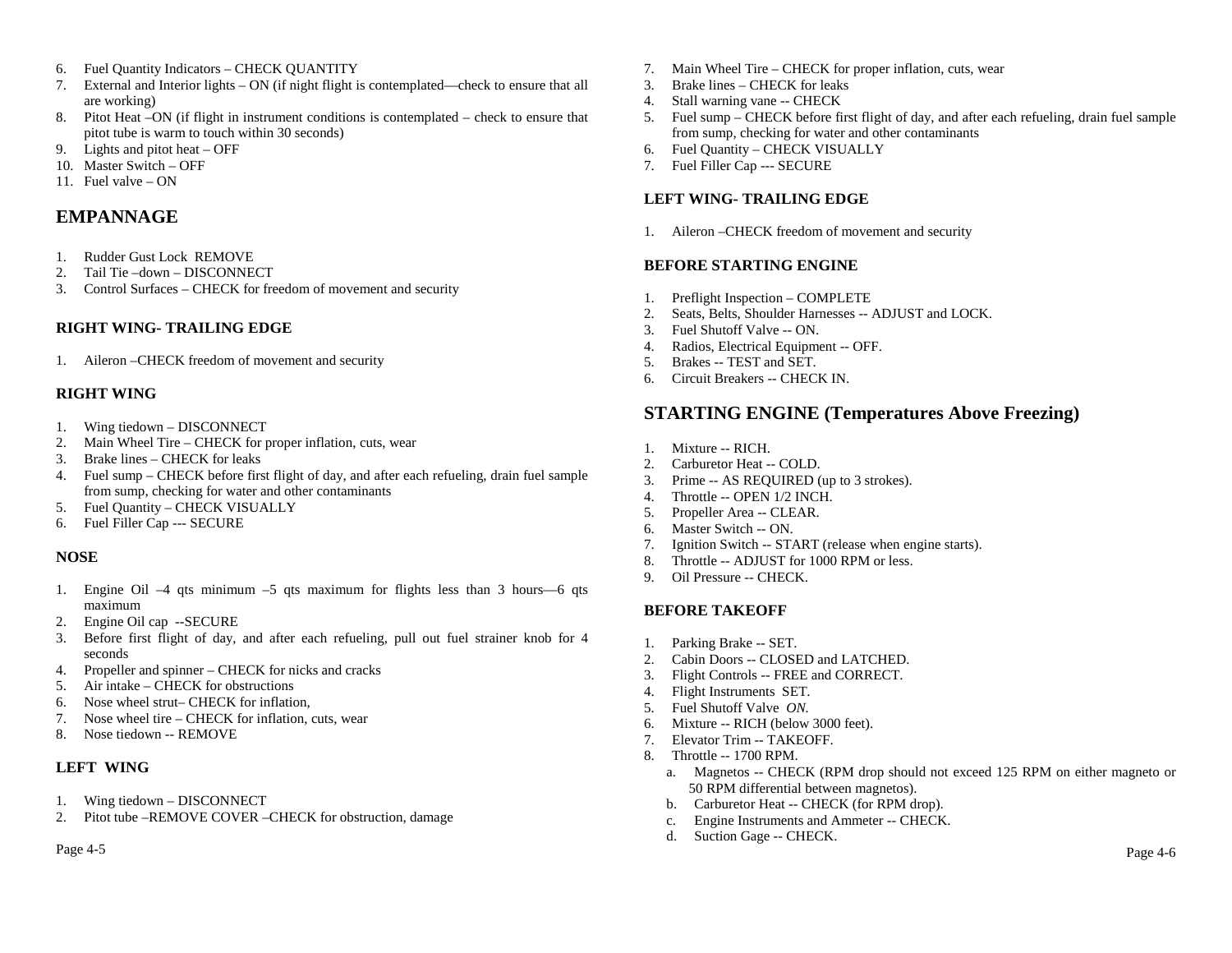- 9. Radios -- SET.
- 10. Flashing Beacon, Navigation Lights and /or Strobe Lights—ON as required.
- 11. Throttle Friction Lock -- ADJUST.
- 12. Brakes -- RELEASE.

# **TAKEOFF**

# **NORMAL TAKEOFF**

- 1.Wing Flaps -- 00- 100.
- 2.Carburetor Heat -- COLD.
- 3.Throttle -- FULL OPEN.
- 4.Elevator Control -- LIFT NOSE WHEEL at 50 KIAS.
- 5. Climb Speed -- 65-75 KIAS.

### **SHORT FIELD TAKEOFF**

- 1.Wing Flaps -- 100.
- 2.Carburetor Heat -- COLD.
- 3.Brakes -- APPLY.
- 4.Throttle -- FULL OPEN.
- 5.Mixture - - RICH (above 3000 feet, LEAN to obtain maximum RPM).
- 6.Brakes -- RELEASE.
- 7.Elevator Control -- SLIGHTLY TAIL LOW.
- 8.Climb Speed -- 54 KIAS (until all obstacles are cleared).
- 9. Wing Flaps -- RETRACT slowly after reaching 60 KIAS.

### **ENROUTE CLIMB**

1. Airspeed -- 70-80 KIAS.

#### **NOTE**

If a maximum performance climb is necessary, refer to section 5 of handbook –67 KIAS at sea level, decreasing to 60 KIAS at 12,000 ft MSL

- 2.Throttle -- FULL OPEN.
- 3. Mixture—RICH below 3000 feet; LEAN for maximum RPM above 3000 feet.

### **CRUISE**

- 1. Power -- 1900-2550 RPM (no more than 75%).
- 2. Elevator Trim -- ADJUST.
- 3. Mixture -- LEAN.

### **BEFORE LANDING**

1. Seats, Belts, Harnesses -- ADJUST and LOCK.

- 2. Mixture -- RICH.
- 3. Carburetor Heat -- ON (apply full heat before closing throttle).

### **NORMAL LANDING**

- 1.Airspeed -- 60-70 KIAS (flaps UP).
- 2.Wing Flaps -- AS DESIRED (below 85 KIAS).
- 3. Airspeed -- 55-65 KIAS (flaps DOWN).
- 4. Touchdown -- MAIN WHEELS FIRST.
- 5. Landing Roll -- LOWER NOSE WHEEL GENTLY.
- 6. Braking -- MINIMUM REQUIRED.

### **SHORT FIELD LANDING**

- 1. Airspeed -- 60-70 KIAS (flaps UP).
- 2. Wing Flaps -- 301 (below 85 KIAS).
- 3. Airspeed -- MAINTAIN 54 KIAS.
- 4. Power -- REDUCE to idle as obstacle is cleared.
- 5. Touchdown -- MAIN WHEELS FIRST.
- 6. Brakes -- APPLY HEAVILY.
- 7. Wing Flaps -- RETRACT.

### **BALKED LANDING**

- 1.Throttle -- FULL OPEN.
- 2.Carburetor Heat -- COLD.
- 3.Wing Flaps -- RETRACT to 201.
- 4.Airspeed -- 55 KIAS.
- 5.Wing Flaps -- RETRACT (slowly).

### **AFTER LANDING**

- 1.Wing Flaps -- UP.
- $2<sub>1</sub>$ Carburetor Heat -- COLD.

### **SECURING AIRPLANE**

- 1.Parking Brake -- SET.
- 2.Radios, Electrical Equipment -- OFF.
- 3.Mixture -- IDLE CUT-OFF (pull full out).
- 4.Ignition Switch -- OFF.
- 5.Master Switch -- OFF.
- 6.Control Lock -- INSTALL.

# **AMPLIFIED PROCEDURES**

STARTING ENGINE (Temperatures Above Freezing)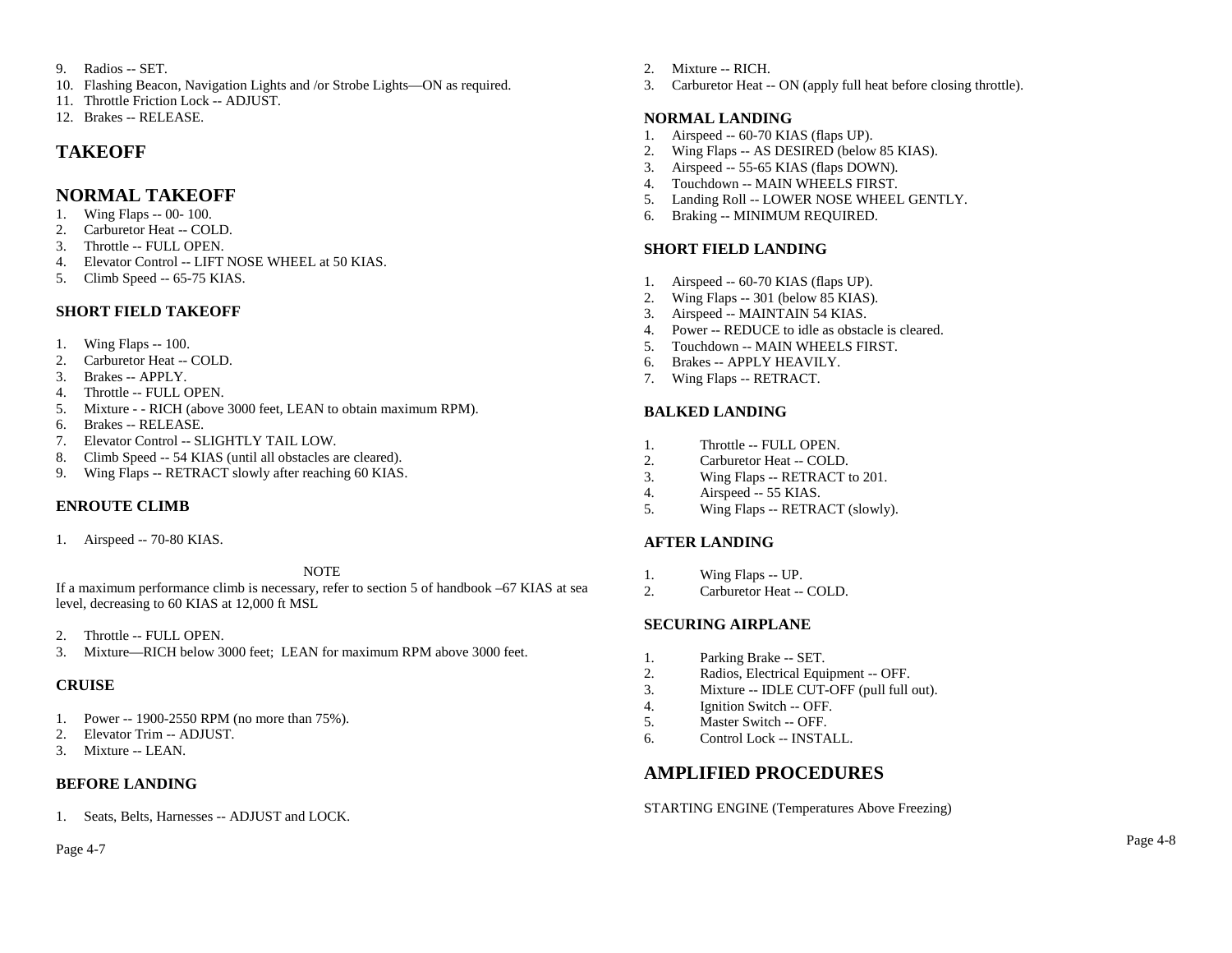During engine starting, open the throttle approximately 1/2 inch. In warm weather, one stroke of the primer should be sufficient. In temperatures near freezing, up to 3 strokes of the primer may be necessary. As the engine starts, slowly adjust the throttle as required for 1000 RPM or less.

#### NOTE

The carburetor used on this airplane does not have an accelerator pump; therefore, pumping of the throttle must be avoided during starting because doing so will only cause excessive leaning.

Weak intermittent firing followed by puffs of black smoke from the exhaust stack indicates overpriming or flooding. Excess fuel can be cleared from the combustion chambers by the following procedure: set the mixture control in the idle cut-off position, the throttle full open, and crank the engine through several revolutions with the starter. Repeat the starting procedure without any additional priming.

If the engine is underprimed (most likely in cold weather with a cold engine) it will not fire at all, and additional priming will be necessary.

After starting, if the oil gage does not begin to show pressure within 30 seconds in the summertime and about twice that long in very cold weather, stop the engine and investigate. Lack of oil pressure can cause serious engine damage. After starting, avoid the use of carburetor heat unless icing conditions prevail.

#### NOTE

Details concerning cold weather starting and operation at temperatures below freezing may be found under Cold Weather Operation paragraphs in this section.



# **TAXIING**

When taxiing, it is important that speed and use of brakes be held to a minimum and that all controls be utilized (see Taxiing Diagram, figure 4-2) to maintain directional control and balance.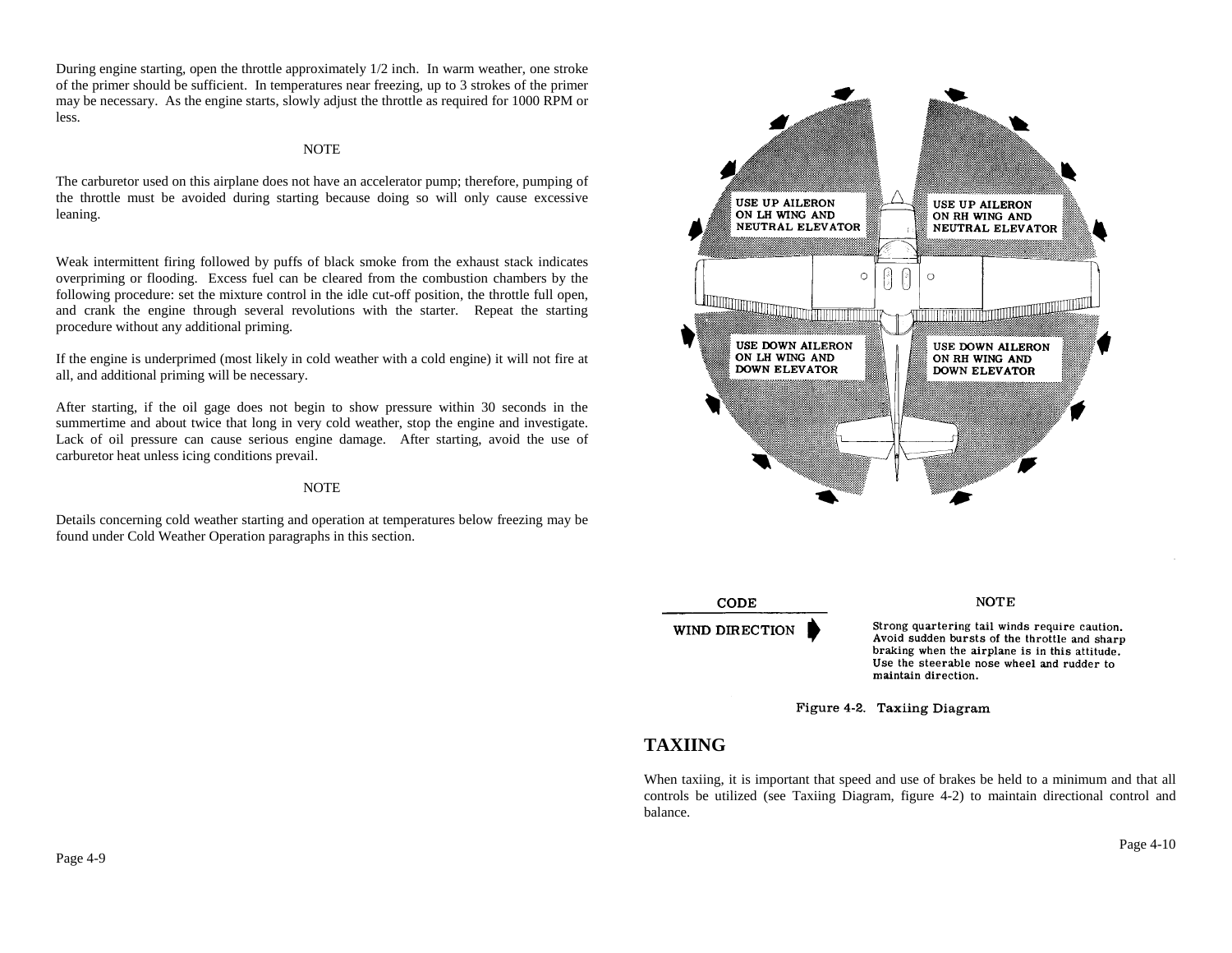The carburetor heat control knob should be pushed full in during all ground operations unless heat is absolutely necessary. When the knob is pulled out to the heat position, air entering the engine is not filtered.

Taxiing over loose gravel or cinders should be done at low engine speed to avoid abrasion and stone damage to the propeller tips.

The nose wheel is designed to automatically center straight ahead when the nose strut is fully extended. In the event the nose strut is overinflated and the airplane is loaded to a rearward center of gravity position, it may be necessary to partially compress the strut to permit steering. This can be accomplished prior to taxiing by depressing the airplane nose (by hand) or during taxi by sharply applying brakes.

### **BEFORE TAKEOFF**

### **WARM-UP**

Most of the warm-up will have been conducted during taxi, and additional warm-up before takeoff should be restricted to the checklist procedures. Since the engine is closely cowled for efficient in-flight cooling, precautions should be taken to avoid overheating on the ground.

### **MAGNETO CHECK**

The magneto check should be made at 1700 RPM as follows. Move ignition switch first to R position and note RPM. Next move switch back to BOTH to clear the other set of plugs. Then move switch to the L position, note RPM and return the switch to the BOTH position. RPM drop should not exceed 125 RPM on either magneto or show greater than 50 RPM differential between magnetos. If there is a doubt concerning operation of the ignition system, RPM checks at higher engine speeds will usually confirm whether a deficiency exists.

An absence of RPM drop may be an indication of faulty grounding of one side of the ignition system or should be cause for suspicion that the magneto timing is set in advance of the setting specified.

### **ALTERNATOR CHECK**

Prior to flights where verification of proper alternator and alternator control unit operation is essential (such as night or instrument flights), a positive verification can be made by loading the electrical system momentarily (3 to 5 seconds) with the landing light, or by operating the wing flaps during the engine runup (1700 RPM). The ammeter will remain within a needle width of its initial position if the alternator and alternator control unit are operating properly.

### **TAKEOFF**

### **POWER CHECK**

It is important to check full-throttle engine operation early in the takeoff run. Any sign of rough engine operation or sluggish engine acceleration is good cause for discontinuing the takeoff. If this occurs, you are justified in making a thorough full-throttle static runup before another takeoff is attempted. The engine should run smoothly and turn approximately 2280 to 2380 RPM with carburetor heat off and mixture leaned to maximum RPM.

Full throttle runups over loose gravel are especially harmful to propeller tips. When takeoffs must be made over a gravel surface, it is very important that the throttle be advanced slowly. This allows the airplane to start rolling before high RPM is developed, and the gravel will be blown back of the propeller rather than pulled into it. When unavoidable small dents appear in the propeller blades, they should be immediately corrected as described in Section 8 under Propeller Care.

Prior to takeoff from fields above 3000 feet elevation, the mixture should be leaned to .give maximum RPM in a full-throttle, static runup.

After full throttle is applied, adjust the throttle friction lock clockwise to prevent the throttle from creeping back from a maximum power position. Similar friction lock adjustment should be made as required in other flight conditions to maintain a fixed throttle setting.

### **WING FLAP SETTINGS**

Normal takeoffs are accomplished with wing flaps  $0^{\circ}$ -  $10^{\circ}$ . Using  $10^{\circ}$  wing flaps reduces the total distance over an obstacle by approximately 10%. Flap deflections greater than 101 are not approved for takeoff. If 10° wing flaps are used for takeoff, they should be left down until all obstacles are cleared and a safe flap retraction speed of 60 KIAS is reached.

On a short field, 10° wing flaps and an obstacle clearance speed of 54 KIAS should be used. This speed provides the best overall climb speed to clear obstacles when taking into account turbulence often found near ground level.

Soft or rough field takeoffs are performed with 10° wing flaps by lifting the airplane off the ground as soon as practical in a slightly tail-low attitude. If no obstacles are ahead, the airplane should be leveled off immediately to accelerate to a higher climb speed.

### **CROSSWIND TAKEOFF**

Takeoffs into strong crosswinds normally are performed with the minimum flap setting necessary for the field length, to minimize the drift angle immediately after takeoff. With the ailerons partially deflected into the wind, the airplane is accelerated to a speed slightly higher than normal, and then pulled off abruptly to prevent possible settling back to the runway while drifting. When clear of the ground, make a coordinated turn into the wind to correct for drift.

### **ENROUTE CLIMB**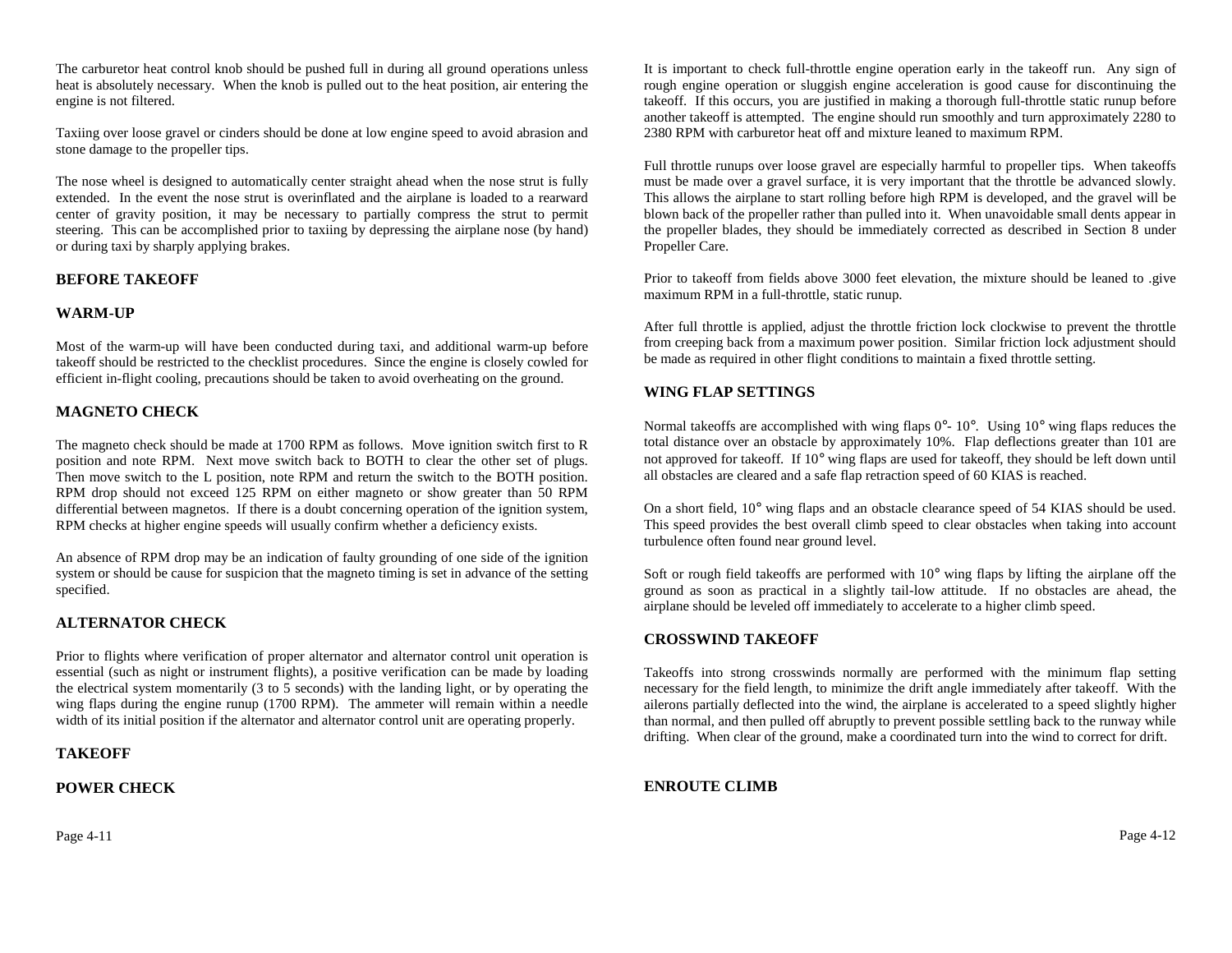Normal climbs are performed with flaps up and full throttle and at speeds 5 to 10 knots higher than best rate-of-climb speeds for the best combination of performance, visibility and engine cooling. The mixture should be full rich below 3000 feet and may be leaned above 3000 feet for smoother operation or to obtain maximum RPM. For maximum rate of climb, use the best rate-of-climb speeds shown in the Rate Of Climb chart in Section 5. If an obstruction dictates the use of a steep climb angle, the best angle-of-climb speed should be used with flaps up and maximum power. Climbs at speeds lower than the best rate-of-climb speed should be of short duration to improve engine cooling.

### **CRUISE**

Normal cruising is performed between 55% and 75% power. The engine RPM and corresponding fuel consumption for various altitudes can be determined by using your Cessna Power Computer or the data in Section 5.

#### NOTE

Cruising should be done at 65% to 75% power until a total of 50 hours has accumulated or oil consumption has stabilized. This is to ensure proper seating of the rings and is applicable to new engines, and engines in service following cylinder replacement or top overhaul of one or more cylinders.

The data in Section 5 shows the increased range and improved fuel economy that is obtainable when operating at lower power settings. The use of lower power settings and the selection of cruise altitude on the basis of the most favorable wind conditions are significant factors that should be considered on every trip to reduce fuel consumption.

|             | <b>75 % POWER</b>                       |             | <b>65 % POWER</b> |             | <b>55 % POWER</b> |             |
|-------------|-----------------------------------------|-------------|-------------------|-------------|-------------------|-------------|
| Altitude    | <b>KTAS</b>                             | <b>NMPG</b> | <b>KTAS</b>       | <b>NMPG</b> | <b>KTAS</b>       | <b>NMPG</b> |
| Sea level   | 100                                     | 16.4        | 94                | 17.8        | 87                | 19.3        |
| $4000$ feet | 103                                     | 17.0        | 97                | 18.4        | 89                | 19.8        |
| 8000 feet   | 107                                     | 17.6        | 100               | 18.9        | 91                | 20.4        |
|             | <b>Standard Conditions</b><br>Zero Wind |             |                   |             |                   |             |

**Standard Conditions** 

Figure 4-3. Cruise Performance Table

The Cruise Performance Table, figure 4-3, shows the true airspeed and nautical miles per gallon during cruise for various altitudes and percent powers. This table should be used as a guide, along with the available winds aloft information, to determine the most favorable altitude and power setting for a given trip.

To achieve the recommended lean mixture fuel consumption figures shown in Section 5, the mixture should be leaned until engine RPM peaks and drops 25-50 RPM. At lower powers it may be necessary to enrich the mixture slightly to obtain smooth operation.

Page 4-13

Carburetor ice, as evidenced by an unexplained drop in RPM, can be removed by application of full carburetor heat. Upon regaining the original RPM (with heat off), use the minimum amount of heat (by trial and error) to prevent ice from forming. Since the heated air causes a richer mixture, readjust the mixture setting when carburetor heat is to be used continuously in cruise flight.

The use of full carburetor heat is recommended during flight in very heavy rain to avoid the possibility of engine stoppage due to excessive water ingestion. The mixture setting should be readjusted for smoothest operation.

### **FUEL SAVINGS PROCEDURES FOR FLIGHT TRAINING OPERATIONS**

For best fuel economy during flight training operations, the following procedures are recommended.

1. Use 55% to 60% power while transitioning to and from the practice area (approximately 2200-2250 RPM).

2. Lean the mixture for maximum RPM during climbs above 3000 feet. The mixture may be left leaned for practicing such maneuvers as stalls.

3. Lean the mixture for maximum RPM during all operations at any altitude, including those below 3000 feet, when using 75% or less power.

#### NOTE

When cruising at 75% or less power, the mixture may be further leaned until the RPM peaks and drops 25-50 RPM. This is especially applicable to cross-country training flights, but may also be practiced during transition flights to and from the practice area.

Using the above-recommended procedures can provide fuel savings of up to 13% when compared to typical training operations at a full rich mixture.

### **STALLS**

The stall characteristics are conventional for the flap-up and flaps-down condition. The stall warning horn produces a steady signal 5 to 10 knots before the actual stall is reached and remains on until the airplane flight attitude is changed. Stall speeds for various combinations of flap setting and bank angle are summarized in Section 5,

### **SPINS**

Intentional spins are approved in this airplane (see Section 2). Before attempting to perform spins, however, several items should be carefully considered to assure a safe flight. No spins should be attempted without first having received dual instruction in both spin entries and spin recoveries from a qualified instructor who is familiar with the spin characteristics of the Cessna 152.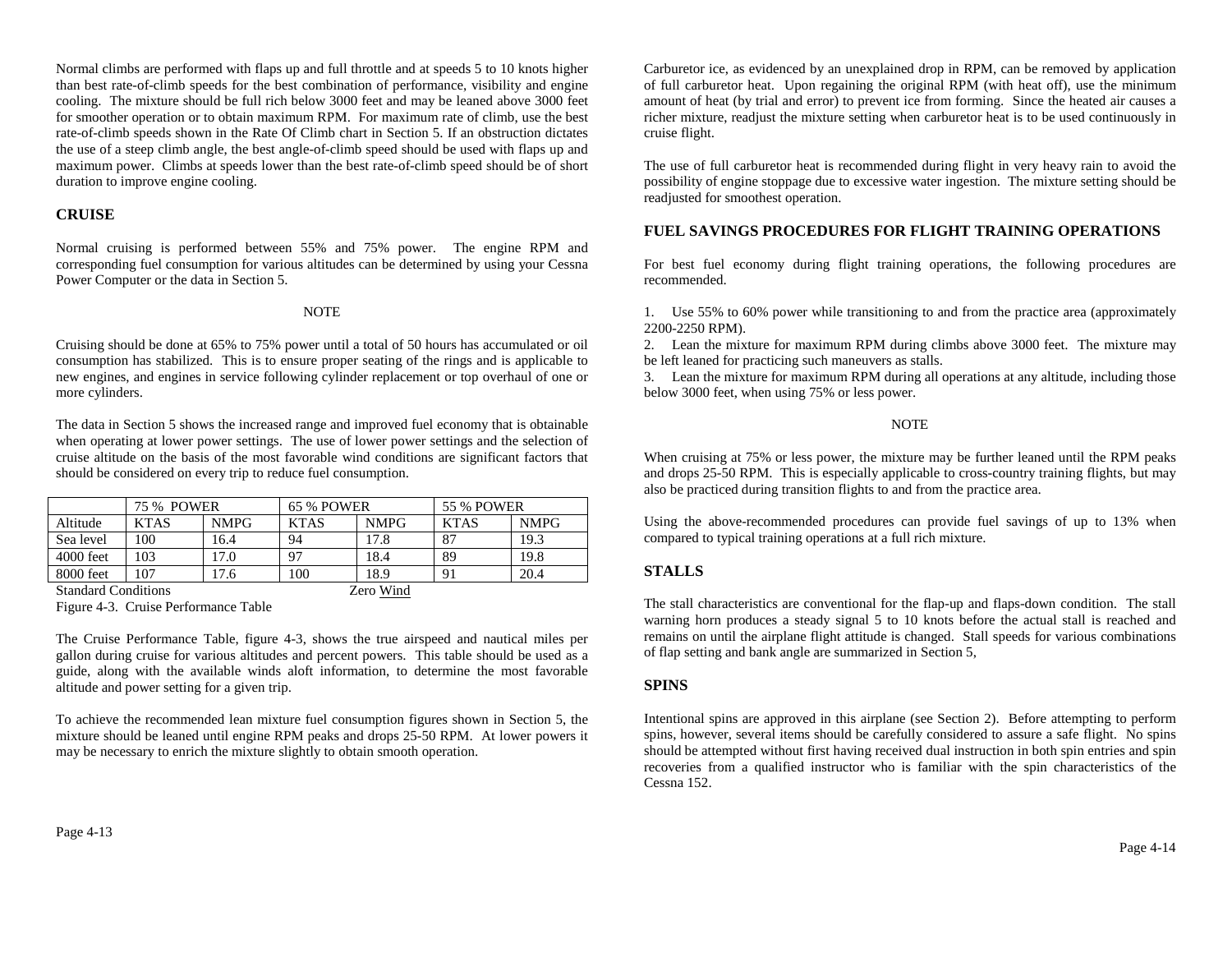The cabin should be clean and all loose equipment (including the microphone) should be stowed. For a solo flight in which spins will be conducted, the copilot's seat belt and shoulder harness should be secured. **Spins with baggage loadings or occupied child's seat are not approved.**

The seat belts and shoulder harnesses should be adjusted to provide proper restraint during all anticipated flight conditions. However, care should be taken to ensure that the pilot can easily reach the flight controls and produce maximum control travels.

It is recommended that, where feasible, entries be accomplished at high enough altitude that recoveries are completed 4000 feet or more above ground level. At least 1000 feet of altitude loss should be allowed for a 1-turn spin and recovery, while a 6-turn spin and recovery may require somewhat more than twice that amount. For example, the recommended entry altitude for a 6-turn spin would be 6000 feet above ground level. In any case, entries should be planned so that recoveries are completed well above the minimum 1500 feet above ground level required by FAR 91.71. Another reason for using high altitudes for practicing spins is that a greater field of view is provided which will assist in, maintaining pilot orientation.

The normal entry is made from a power-off stall. As the stall is approached, the elevator control should be smoothly pulled to the full aft position. Just prior to reaching the stall "break", rudder control in the desired direction of the spin rotation should be applied so that full rudder deflection is reached almost simultaneously with reaching full aft elevator. A slightly greater rate of deceleration than for normal stall entries or the use of partial power at the entry will assure more consistent and positive entries to the spin. Both elevator and rudder controls should be held full with the spin until the spin recovery is initiated. An inadvertent relaxation of either of these controls could result in the development of a nose-down spiral.

#### NOTE

Careful attention should be taken to assure that the aileron control is neutral during all phases of the spin since any aileron deflection in the direction of the spin may alter the spin characteristics by increasing the rotation rate and changing the pitch attitude.

For the purpose of training in spins and spin recoveries, a I to 2-turn spin is adequate and should be used. Up to 2 turns, the spin will progress to a fairly rapid rate of rotation and a steep attitude. Application of recovery controls will produce prompt recoveries of from 1/4 to 1/2 of a turn.

If the spin is continued beyond the 2 to 3-turn range, some change in character of the spin may be noted. Rotation rates may vary and some additional sideslip may be felt. Normal recoveries from such extended spins may take up to a full turn or more.

Regardless of how many turns the spin is held or how it is entered, the following recovery technique should be used:

1. VERIFY THAT AILERONS ARE NEUTRAL AND THROTTLE IS IN IDLE POSITION.Page 4-15

2. APPLY AND HOLD FULL RUDDER OPPOSITE TO THE DIRECTION OFROTATION.

3. JUST AFTER THE RUDDER REACHES THE STOP, MOVE THE CONTROL WHEEL BRISKLY FORWARD FAR ENOUGH TO BREAK THE STALL. Full downelevator may be required at aft center of gravity loadings to assure optimum recoveries.

4. HOLD THESE CONTROL INPUTS UNTIL ROTATION STOPS. Premature relaxation of the control inputs may extend the recovery.

5. AS ROTATION STOPS, NEUTRALIZE RUDDER, AND MAKE A SMOOTH RECOVERY FROM THE RESULTING DIVE.

#### NOTE

If disorientation precludes a visual determination of the direction of rotation, the symbolic airplane in the turn coordinator may be referred to for this information.

Variations in basic airplane rigging or in weight and balance due to installed equipment or cockpit occupancy can cause differences in behavior, particularly in extended spins. These differences are normal and will result in variations in the spin characteristics and in the recovery lengths for spins of more than 3 turns. However, the above recovery procedure should always be used and will result in the most expeditious recovery from any spin.

Intentional spins with flaps extended are prohibited, since the high speeds which may occur during recovery are potentially damaging to the flap/wing structure.

#### **LANDING**

Normal landing approaches can be made with power-on or power-off at speeds of 60 to 70 KIAS with flaps up, and 55 to 65 KIAS with flaps down. Surface winds and air turbulence are usually the primary factors in determining the most comfortable approach speeds.

Actual touchdown should be made with power-off and on the main wheels first. The nose wheel should be lowered smoothly to the runway as speed is diminished.

#### **SHORT FIELD LANDING**

For a short field landing in smooth air conditions, make an approach at 54 KIAS with 301 flaps using enough power to control the glide path. After all approach obstacles are cleared, progressively reduce power and maintain 54 KIAS by lowering the nose of the airplane. Touchdown should be made with power-off and on the main wheels first. Immediately after touchdown, lower the nose wheel and apply heavy braking as required. For maximum brake effectiveness, retract the flaps, hold full nose-up elevator, and apply maximum brake pressure without sliding the tires.

Slightly higher approach speeds should be used under turbulent air conditions.

#### **CROSSWIND LANDING**

Page 4-16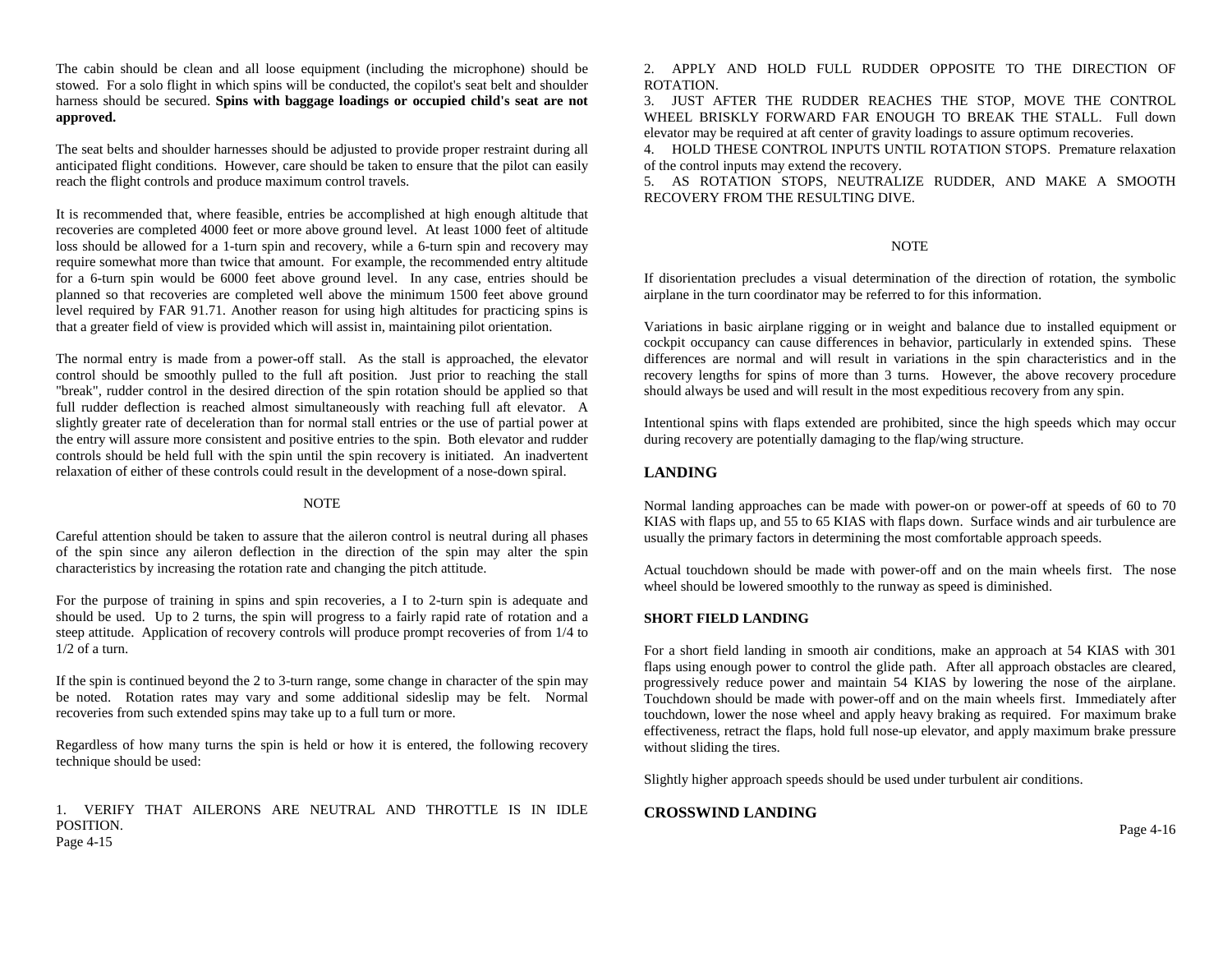When landing in a strong crosswind, use the minimum flap setting required for the field length. Use a wing low, crab, or a combination method of drift correction and land in a nearly level attitude.

#### **BALKED LANDING**

In a balked landing (go-around) climb, the wing flap setting should be reduced to 200 immediately after full power is applied. Upon reaching a safe airspeed, the flaps should be slowly retracted to the full up position.

#### **COLD WEATHER OPERATION**

Prior to starting with temperatures below freezing, it is advisable to pull the propeller through several times by hand to "break loose" or "limber" the oil, thus conserving battery energy.

#### NOTE

When pulling the propeller through by hand, treat it as if the ignition switch is turned on. A loose or broken ground wire on either magneto could cause the engine to fire.

Preheat is generally required with outside air temperatures below -18'C (OIF) and is recommended when temperatures are below -7'C (20'F)

Cold weather starting procedures are as follows: With Preheat.

- 1.Ignition Switch -- OFF.
- 2.Throttle -- CLOSED.
- 3.Mixture -- IDLE CUT-OFF.
- 4.Parking Brake -- SET.
- 5. Propeller -- PULL through by hand several revolutions.

#### **NOTE**

Caution should be used to ensure the brakes are set or a qualified person is at the controls.

- 6.Mixture RICH.
- 7.Throttle OPEN 1/2 to 3/4 INCH.
- 8.Prime -- 2 to 4 STROKES depending on temperature.
- 9. Primer -- RECHARGE for priming after engine start.
- 10. Propeller Area -- CLEAR.
- 11. Master Switch -- ON.
- 12. Ignition Switch -- START (release when engine starts).
- 13. Prime -- AS REQUIRED until the engine runs smoothly-
- 14. Throttle -- ADJUST for 1200 to 1500 RPM for approximately one minute after which the RPM can be lowered to 1000 or less.
- 15. Oil Pressure -- CHECK.
- 16. Primer -- LOCK.
- Page 4-17

#### **Without Preheat:**

The procedure for starting without preheat is the same as with preheat except the engine should be primed an additional three strokes just prior to pulling the propeller through by hand. Carburetor heat should be applied after the engine starts. Leave the carburetor heat on until the engine run., smoothly.

#### **NOTE**

If the engine fires but does not start or continue running, repeat the above starting procedure beginning with step 6. If the engine does not start during the first few attempts, or if engine firing diminishes in strength, it is possible that the spark plugs have been frosted over, in which case preheat must be used before another start is attempted.

#### **NOTE**

During cold weather operations, no indication will be apparent on the oil temperature gage prior to takeoff if outside air temperatures are very cold. After a suitable warm-up period (2 to 5 minutes at 1000 RPM), accelerate the engine several times to higher engine RPM. If the engine accelerates smoothly and oil pressure remains normal and steady, the airplane is ready for takeoff

When operating in temperatures below -18<sup>o</sup>C, avoid using partial carburetor heat. Partial heat may increase the carburetor air temperature to the  $0^{\circ}C$  to  $21^{\circ}C$  range, where icing is critical under certain atmospheric conditions.

### **NOISE ABATEMENT**

Increased emphasis on improving the quality of our environment requires renewed effort on the part of all pilots to minimize the effect of airplane noise on the public.

We, as pilots, can demonstrate our concern for environmental improvement, by application of the following suggested procedures, and thereby tend to build public support for aviation:

1. Pilots operating aircraft under VFR over outdoor assemblies of persons, recreational and park areas, and other noise-sensitive areas should make every effort to fly not less than 2000 feet above the surface, weather permitting, even though flight at a lower level may be consistent with the provisions of government regulations.

2. During departure from or approach to an airport, climb after takeoff and descent for landing should be made so as to avoid prolonged flight at low altitude near noise-sensitive areas.

#### **NOTE**

The above recommended procedures do not apply where they would conflict with Air Traffic Control clearances or instructions, or where, in the pilot's judgment, an altitude of less than 2000 feet is necessary for him to adequately exercise his duty to see and avoid other aircraft.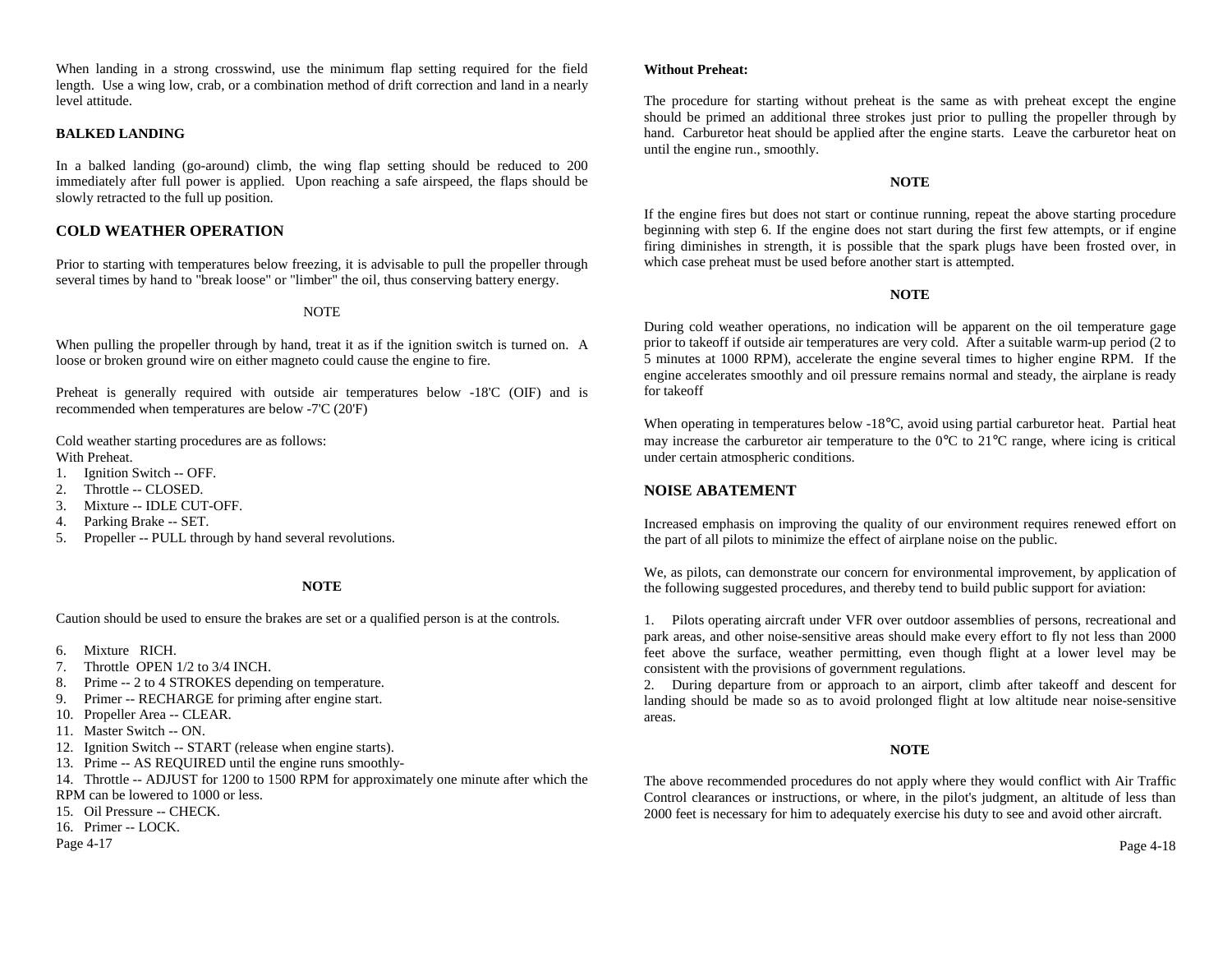The certificated noise level for the Model 152 at 1670 pounds maximum weight is 64.8 dB(A). No determination has been made by the Federal Aviation Administration that the noise levels of this airplane are or should be acceptable or unacceptable for operation at, into, or out of, any airport

# **SECTION 5**

# **PERFORMANCE**

### **TABLE OF CONTENTS**

| $5-2$ |
|-------|
|       |
|       |
|       |
|       |
|       |
|       |
|       |
|       |
|       |
|       |
|       |
|       |
|       |
|       |
|       |
|       |
|       |
|       |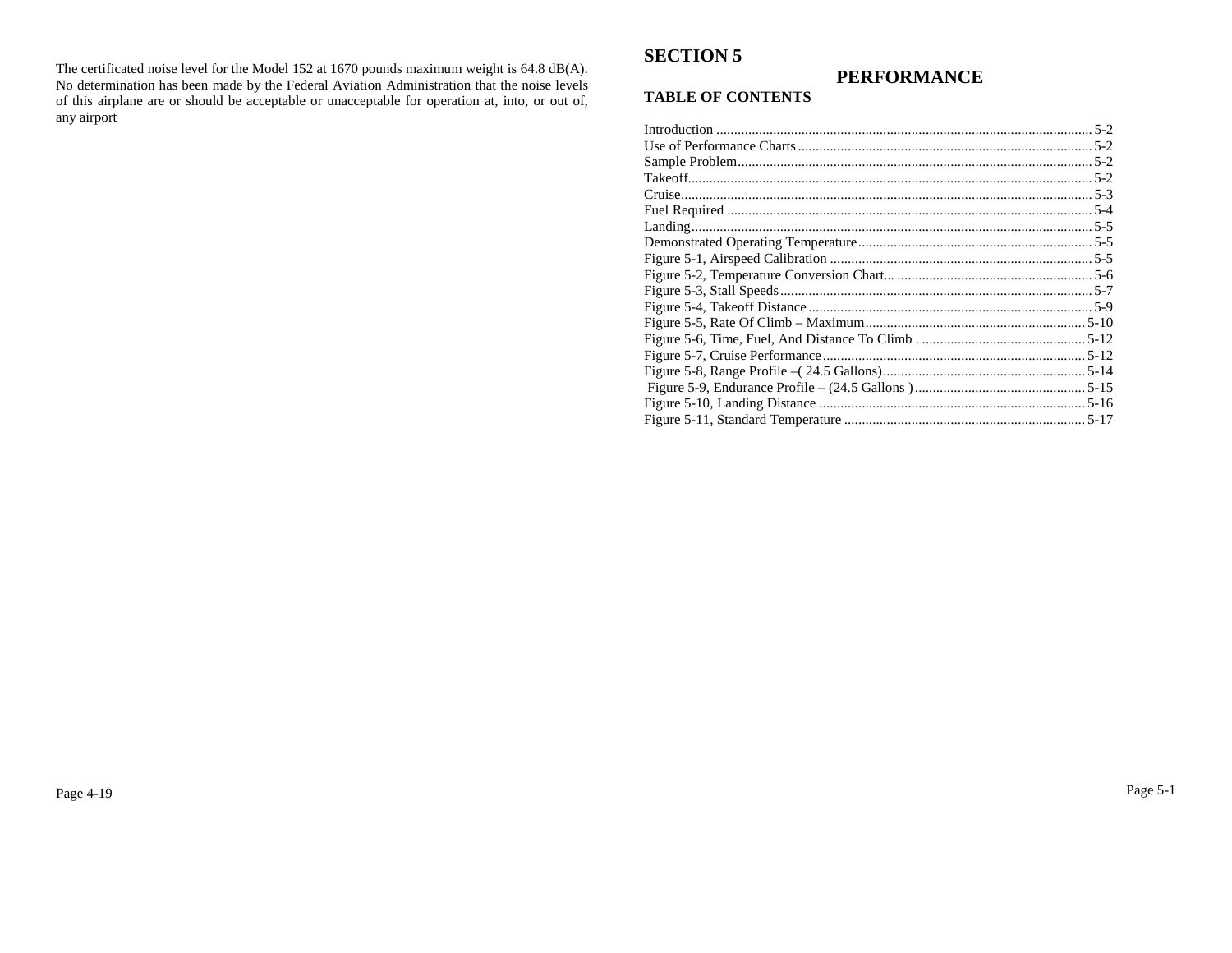# **INTRODUCTION**

Performance data charts on the following pages are presented so that you may know what to expect from the airplane under various conditions, and also, to facilitate the planning of flights in detail and with reasonable accuracy. The data in the charts has been computed from actual flight tests with the airplane and engine in good condition and using average piloting techniques.

It should be noted that the performance information presented in the range and endurance profile charts allows for 45 minutes reserve fuel based on 45% power. Fuel flow data for cruise is based on the recommended lean mixture setting. Some indeterminate variables such as mixture leaning technique, fuel metering characteristics, engine and propeller condition, and air turbulence may account for variations of 10% or more in range and endurance. Therefore, it is important to utilize all available information to estimate the fuel required for the particular flight.

### **USE OF PERFORMANCE CHARTS**

Performance data is presented in tabular or graphical form to illustrate the effect of different variables. Sufficiently detailed information is provided in the tables so that conservative values can be selected and used to determine the particular performance figure with reasonable accuracy.

### **SAMPLE PROBLEM**

The following sample flight problem utilizes information from the various charts to determine the predicted performance data for a typical flight. The following information is known:

#### AIRPLANE CONFIGURATION

| Take off weight             | 1610 Pounds                                          |
|-----------------------------|------------------------------------------------------|
| Usable fuel                 | 24.5 Gallons                                         |
|                             |                                                      |
| <b>TAKEOFF CONDITIONS</b>   |                                                      |
| Field pressure altitude     | 1500 Feet                                            |
| Temperature                 | 28 <sup>'</sup> C (16 <sup>'</sup> C above standard) |
| Wind component along runway | 12 Knot Headwind                                     |
| Field length                | 3500 Feet                                            |
| <b>CRUISE CONDITIONS</b>    |                                                      |
| Total distance              | 320 Nautical Miles                                   |
| Pressure altitude           | 5500 Feet                                            |
| Temperature                 | 20°C (16°C above standard)                           |
| Expected wind enroute       | 10 Knot Headwind                                     |

#### LANDING CONDITIONS

| Field pressure altitude | 2000 Feet |
|-------------------------|-----------|
| Temperature             | 250C      |
| Field length            | 3000 Feet |

#### **TAKEOFF**

The takeoff distance chart, figure 5-4, should be consulted, keeping in mind that the distances shown are based on the short field technique. Conservative distances can be established by reading the chart at the next higher value of altitude and temperature. For example, in this particular sample problem, the takeoff distance information presented for a pressure altitude of 2000 feet and a temperature of 30'C should be used and results in the following:

Ground roll 980 Feet Total distance to clear a 50-foot obstacle 1820 Feet

These distances are well within the available takeoff field length. However, a correction for the effect of wind may be made based on Note 3 of the takeoff chart. The correction for a 12 knot headwind is:

| $(12$ Knots/9 Knots) X .10% = 13% Decrease                   |           |
|--------------------------------------------------------------|-----------|
| This results in the following distances, corrected for wind: |           |
| Ground roll, zero wind                                       | 980       |
| Decrease in ground roll $(980 \text{ feet x } 13\%)$         | 127       |
| Corrected ground roll                                        | 853 Feet  |
| Total distance to clear a 50-foot obstacle, zero wind        | 1820      |
| Decrease in total distance (1820 feet x 13%)                 | 237       |
| Corrected total distance to clear 50-foot obstacle           | 1583 Feet |

# **CRUISE**

The cruising altitude should be selected based on a consideration of trip length, winds aloft, and the airplane's performance. A typical cruising altitude and the expected wind enroute have been given for this sample problem. However, the power setting selection for cruise must be determined based on several considerations. These include the cruise performance characteristics presented in figure 5-7, the range profile chart presented in figure 5-8. and the endurance profile chart presented in figure 5-9.

The relationship between power and range is illustrated by the range profile chart. Considerable fuel savings and longer range result when lower power settings are used.

The range profile chart indicates that use of 65% power at 5500 feet yields a predicted range of 375 nautical miles under no wind conditions. The endurance profile chart, figure 5-9, shows a corresponding 3.9 hours.

The range figure of 375 nautical miles is corrected to account for the expected 1.0 knot headwind at 5500 feet.

| Range, zero wind                 |                    | 375 |
|----------------------------------|--------------------|-----|
| Decrease in range due to wind    |                    |     |
| $(3.9$ hours x 10 knot headwind) |                    | 39  |
| Corrected range                  | 336 Nautical Miles |     |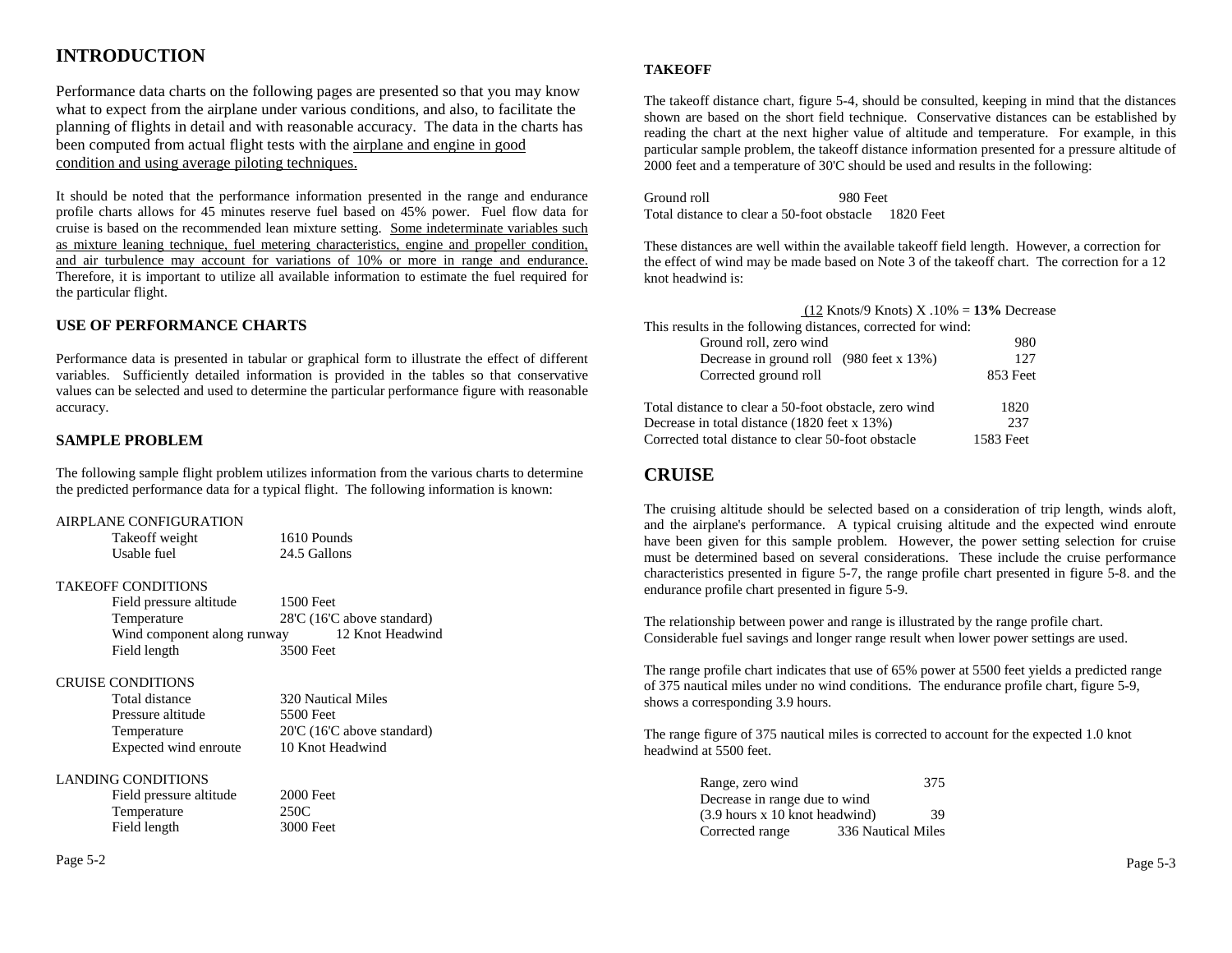This indicates that the trip can be made without a fuel stop using approximately 65 % power.

The cruise performance chart, figure 5-7, is entered at 6000 feet altitude and 20'C above standard temperature. These values most nearly correspond to the planned altitude and expected temperature conditions. The engine speed chosen is 2400 RPM, which results in the following:

| Power            | 640/c    |
|------------------|----------|
| True airspeed    | 99 Knots |
| Cruise fuel flow | 5.2 GPH  |

The power computer may be used to determine power and fuel consumption more accurately during the flight.

# **FUEL REQUIRED**

The total fuel requirement for the flight may be estimated using the performance information in figures 5-6 and 5-7. For this sample problem, figure 5-6 shows that a climb from 2000 feet to 6000 feet requires 1 gallon of fuel. The corresponding distance during the climb is 9 nautical miles. These values are for a standard temperature (as shown on the climb chart' and are sufficiently accurate for most Right planning purposes. However, a further correction for the effect of temperature may be made as noted on the climb chart. The approximate effect of a non-standard temperature is to increase the time, fuel, and distance by 1001o for each IOIC above standard temperature, due to the lower rate of climb. In this case, assuming a temperature 160C above standard, the correction would be:

 $16^{\circ}$  C /  $10^{\circ}$ C = 16% Increase

With this factor included, the fuel estimate would be calculated as follows:

| Fuel to climb, standard temperature      | 1.0 gallon   |
|------------------------------------------|--------------|
| Increase due to non-standard temperature |              |
| $(1.0 - 16\%)$                           | $0.2$ gallon |
| Corrected fuel to climb                  | 1.2 gallon   |

Using a similar procedure for the distance to climb results in 10 nautical miles.

The resultant cruise distance is:

Total distance 320Climb distance -10 Cruise distance 310 Nautical Miles

With an expected 10 knot headwind, the ground speed for cruise is predicted to be:

 $99 - 10 = 89$  knots

Therefore, the time required for the cruise portion of the trip is:

310 Nautical Miles / 89 Knots =  $3.5$  Hours

The fuel required for cruise is:

3.5 hours x 5.2 gallons/hour =  $18.2$  Gallons The total estimated fuel required is as follows:

| Engine start, taxi, and take off | 0.8     |
|----------------------------------|---------|
| Climb                            | 1.2.    |
| Cruise                           | 18.2    |
| Total fuel required 20.2         | Gallons |

This will leave a fuel reserve of:

24.5-20.24.3 Gallons

Once the flight is underway, ground speed checks will provide a more accurate basis for estimating the time enroute and the corresponding fuel required to complete the trip with ample reserve.

### **LANDING**

A procedure similar to takeoff should be used for estimating the landing distance at the destination airport. Figure 5-10 presents landing distances for various airport altitude and temperature combinations using the short field technique. The distances corresponding to 2000 feet and 30°C are as follows:

| Ground roll                                | 535 Feet  |
|--------------------------------------------|-----------|
| Total distance to clear a 50-foot obstacle | 1300 Feet |

A correction for the effect of wind may be made based on Note 2 of the landing chart using the same procedure as outlined for takeoff.

### **DEMONSTRATED OPERATING TEMPERATURE**

Satisfactory engine cooling has been demonstrated for this airplane with an outside air temperature 23'C above standard. This is not to be considered as an operating limitation. Reference should be made to Section 2 for engine operating limitations.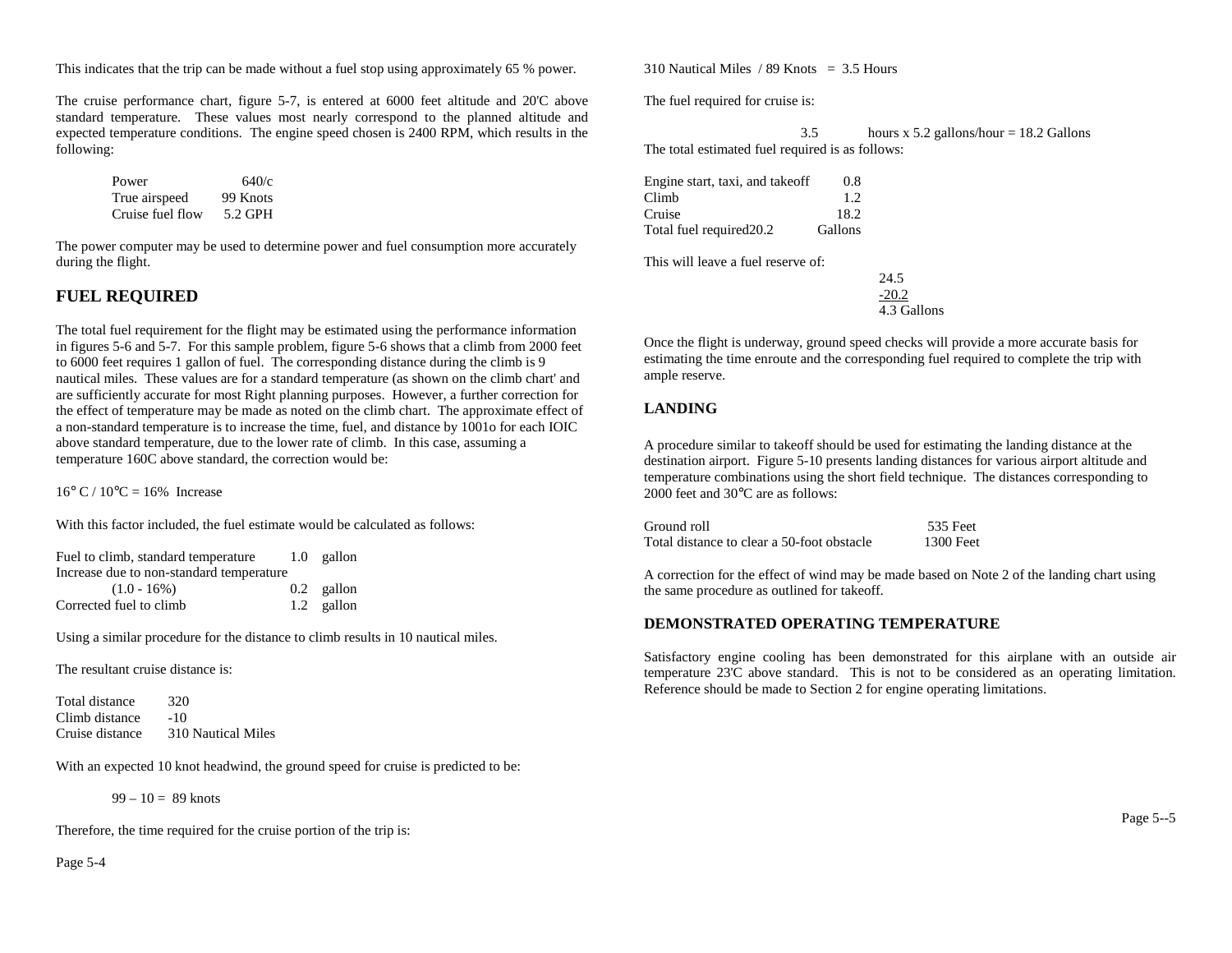#### **AIRSPEED CALIBRATION**

CONDITIONS:

Power required for level flight or maximum rated RPM dive.

| KIAS                    | 40 | 50 | 60 | 70           | 80 | 90 | 100 | 110 | 120                | 130    | $\overline{140}$ |
|-------------------------|----|----|----|--------------|----|----|-----|-----|--------------------|--------|------------------|
| Flaps Up KCAS           | 46 | 53 | 60 | 69           | 78 | 88 | 97  | 107 | . . <del>. .</del> | $\sim$ | 136              |
| Flaps $10^{\circ}$ JCAS | 44 | 52 | 61 | 70           | 80 | 84 |     |     |                    |        |                  |
| Flaps 30° JCAS          | 43 | 51 | 61 | $\mathbf{r}$ | 82 | 87 |     |     |                    |        |                  |

Figure 5-1. Airspeed Calibration

# **STALL SPEEDS**

#### Conditions:

Power Off

Notes:

Altitude loss during a stall recovery may be as much as 160 feet KIAS values are approximate and are base on airspeed calibration data with power off.

### **MOST REARWARD CENTER OF GRAVITY**

| Gross  | <b>Flap Setting</b> |             |             |             | <b>ANGLE OF BANK</b> |             |             |             |              |
|--------|---------------------|-------------|-------------|-------------|----------------------|-------------|-------------|-------------|--------------|
| Weight |                     |             | Λ0          |             | $30^\circ$           |             | $45^\circ$  |             | $60^{\rm o}$ |
|        |                     | <b>KIAS</b> | <b>KCAS</b> | <b>KIAS</b> | <b>KCAS</b>          | <b>KIAS</b> | <b>KCAS</b> | <b>KIAS</b> | <b>KCAS</b>  |
| 1670   | UP                  | 36          | 46          | 39          | 49                   | 43          | 55          | 51          | 65           |
| lbs.   | $10^{\circ}$        | 36          | 43          | 39          | 46                   | 43          | 51          | 51          | 01           |
|        | $30^{\circ}$        | 31          | 41          | 33          | 44                   | 37          | 49          | 44          | 58           |

#### **MOST FORWARD CENTER OF GRAVITY**

| Gross  | <b>Flap Setting</b> |             | <b>ANGLE OF BANK</b> |             |              |             |             |             |              |  |
|--------|---------------------|-------------|----------------------|-------------|--------------|-------------|-------------|-------------|--------------|--|
| Weight |                     |             | 0°                   |             | $30^{\circ}$ |             | 45°         |             | $60^{\circ}$ |  |
|        |                     | <b>KIAS</b> | <b>KCAS</b>          | <b>KIAS</b> | <b>KCAS</b>  | <b>KIAS</b> | <b>KCAS</b> | <b>KIAS</b> | <b>KCAS</b>  |  |
| 1670   | UP                  | 40          | 48                   | 43          | 52           | 48          | 57          | 57          | 68           |  |
| lbs.   | $10^{\circ}$        | 40          | 46                   | 43          | 49           | 48          | 55          | 57          | 65           |  |
|        | $30^{\circ}$        | 35          | 43                   | 38          | 46           | 42          | 51          | 49          |              |  |

Figure 5-3 Stall Speeds



Figure 5-2 Temperature Conversion Chart

Page 5-6

Page 5-7

#### **TEMPERATURE CONVERSION CHART**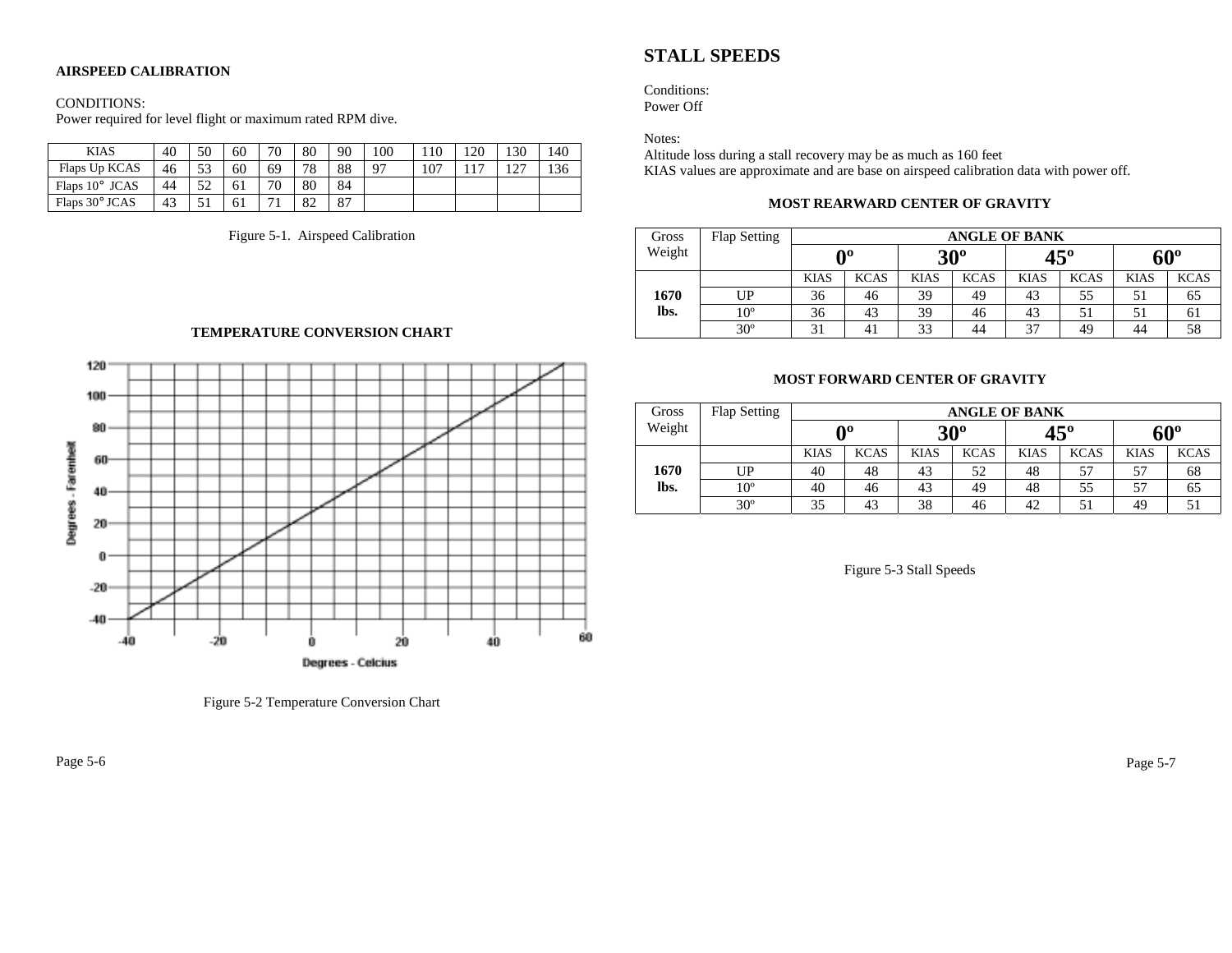### **TAKE – OFF DISTANCE SHORT FIELD**

CONDITIONS: Flaps 10º Full Throttle Prior to Brake ReleasePaved, Level Dry Runway Zero Wind

Notes:

- 1. Short Field technique as specified in Section 4
- 2. Prior to takeoff from fields above 3,000' elevation, the mixture should be leaned to give maximum RPM at full throttle, static runup
- 3. Decrease distances 10% for each 9 knots of headwind. For operation with tailwinds up to 10 knots, increase distances by 10% for each 2 knots
- 4. For operation on a dry grass runway, increase distances by 15% of the "ground roll" figure.

| WТ         |             | Takeoff              | Press  |                           | $0^{\circ}$ C      |             | $10^{\circ}$ C     |             | $20^{\circ}$ C     |             | $30^{\circ}$ C     |             | $40^{\circ}$ C     |
|------------|-------------|----------------------|--------|---------------------------|--------------------|-------------|--------------------|-------------|--------------------|-------------|--------------------|-------------|--------------------|
| <b>LBS</b> |             | Speed<br><b>KIAS</b> | Alt Ft |                           | TO<br><b>CLEAR</b> | <b>GRND</b> | TO<br><b>CLEAR</b> | <b>GRND</b> | TO<br><b>CLEAR</b> | <b>GRND</b> | TO<br><b>CLEAR</b> | <b>GRND</b> | TO<br><b>CLEAR</b> |
|            | Lift<br>off | at<br>50'            |        | <b>GRND</b><br><b>RUN</b> | 50'<br>OBS.        | <b>RUN</b>  | 50'<br>OBS.        | <b>RUN</b>  | 50'<br>OBS.        | <b>RUN</b>  | 50'<br>OBS.        | <b>RUN</b>  | 50'<br>OBS.        |
|            |             |                      | S.L.   | 640                       | 1190               | 695         | 1290               | 755         | 1390               | 810         | 1495               | 875         | 1605               |
| 1670       | 50          | 64                   | 1000   | 705                       | 1310               | 765         | 1420               | 825         | 1530               | 890         | 1645               | 960         | 1770               |
|            |             |                      | 2000   | 775                       | 1445               | 840         | 1565               | 910         | 1690               | 980         | 1820               | 1055        | 1960               |
|            |             |                      | 3000   | 885                       | 1600               | 925         | 1730               | 1000        | 1870               | 1080        | 2020               | 1165        | 2185               |
|            |             |                      | 4000   | 940                       | 1775               | 1020        | 1920               | 1100        | 2080               | 1190        | 2250               | 1285        | 2440               |
|            |             |                      | 5000   | 1040                      | 1970               | 1125        | 2140               | 1215        | 2320               | 1315        | 2525               | 1420        | 2750               |
|            |             |                      | 6000   | 1145                      | 2200               | 1245        | 2395               | 1345        | 2610               | 1455        | 2855               | 1570        | 3125               |
|            |             |                      | 7000   | 1270                      | 2470               | 1375        | 2705               | 1490        | 2960               | 1615        | 3255               | 1745        | 3590               |
|            |             |                      | 8000   | 1405                      | 2800               | 1525        | 3080               | 1655        | 3395               | 1795        | 3765               | 1940        | 4195               |

Figure 5-4 Takeoff Distance

Page 5-8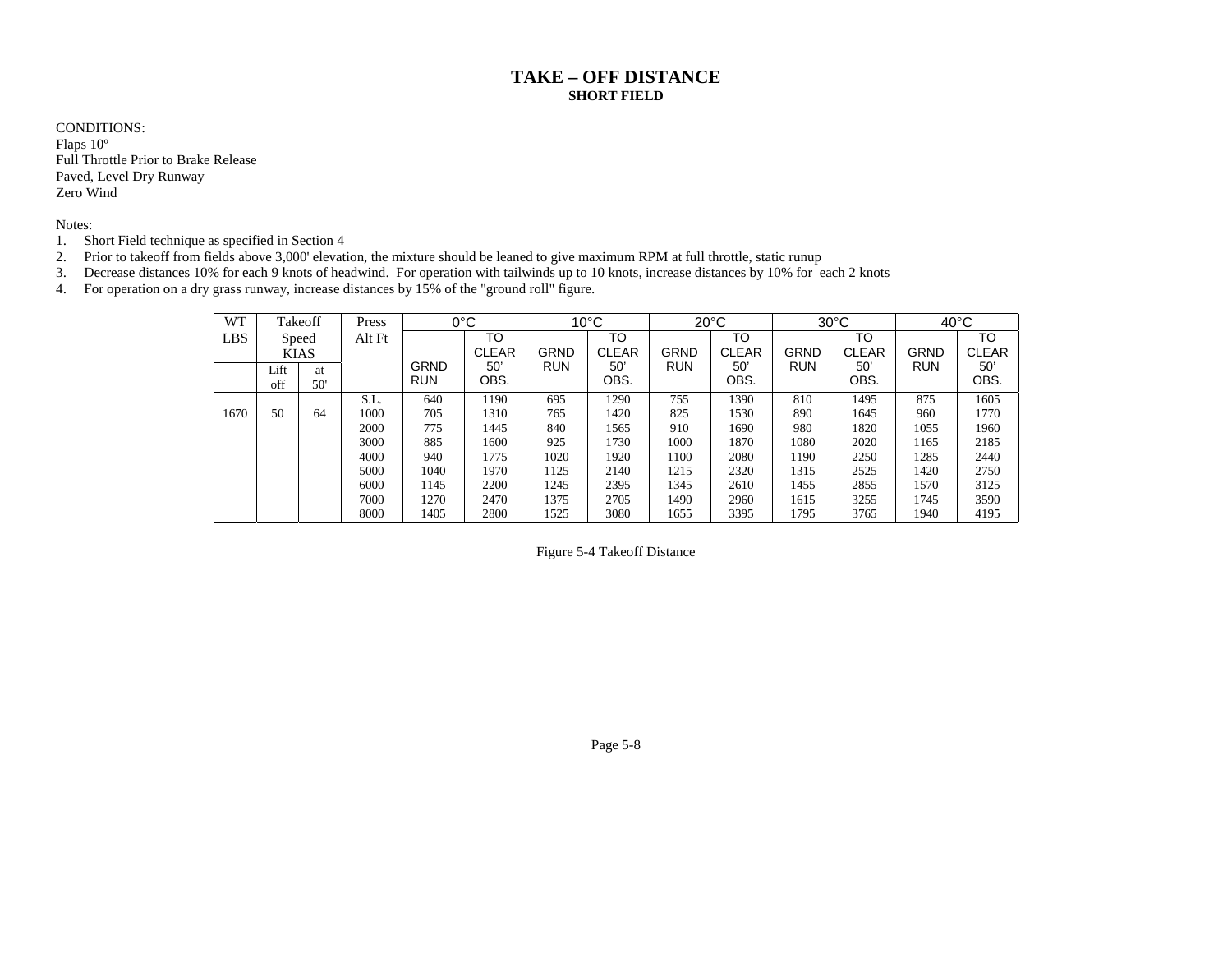#### **RATE OF CLIMB DATAMAXIMUM**

Conditions: Flaps Up Full Throttle

#### NOTE:

Mixture Leaned above 3000 for maximum RPM

| WT         | <b>PRESS</b> | <b>CLIMB</b> | <b>RATE OF CLIMB FPM</b> |     |                |                |
|------------|--------------|--------------|--------------------------|-----|----------------|----------------|
| <b>LBS</b> | ALT FT       | <b>SPEED</b> | $-20^{\circ}$ F          | 0°F | $20^{\circ}$ F | $40^{\circ}$ F |
|            |              | <b>KIAS</b>  |                          |     |                |                |
|            | S.L.         | 67           | 835                      | 765 | 700            | 630            |
|            | 2,000        | 66           | 735                      | 670 | 600            | 535            |
| 1670       | 4,000        | 65           | 635                      | 570 | 505            | 445            |
|            | 6,000        | 63           | 535                      | 475 | 415            | 355            |
|            | 8,000        | 62           | 440                      | 380 | 320            | 265            |
|            | 10,000       | 61           | 340                      | 285 | 230            | 175            |
|            | 12,000       | 60           | 245                      | 190 | 135            | 85             |

#### Figure 5-5 Rate of Climb

# **TIME FUEL AND DISTANCE TO CLIMB**

**Conditions** Flaps Up Full Throttle Standard Temperature

#### NOTES:

- 1. Add .08 gallon of fuel for engine start, taxi, and takeoff allowance
- 2.Mixture leaned above 3,000 ft for maximum RPM
- 3.Increase time, fuel and distance by 10% for each 10 degrees above standard temperature
- 4.Distances shown are based on zero wind

| <b>PRESSURE</b> | TEMPE °C | <b>CLIMB SPEED</b> | <b>RATE OF</b>   |                 | FR <sub>0</sub> |
|-----------------|----------|--------------------|------------------|-----------------|-----------------|
| <b>ALTITUDE</b> |          | <b>KIAS</b>        | <b>CLIMB FPM</b> | <b>TIME MIN</b> | F               |
| FT              |          |                    |                  |                 |                 |
| S.L.            | 15       | 67                 | 715              | 0               |                 |
| 1000            | 13       | 66                 | 675              |                 |                 |
| 2000            | 11       | 66                 | 630              | 3               |                 |
| 3000            | 9        | 65                 | 590              | 5               |                 |
| 4000            | 7        | 65                 | 550              | 6               |                 |
| 5000            | 5        | 64                 | 505              | 8               |                 |
| 6000            | 3        | 63                 | 465              | 10              |                 |
| 7000            |          | 63                 | 425              | 13              |                 |
| 8000            | $-1$     | 62                 | 380              | 15              |                 |
| 9000            | $-3$     | 62                 | 340              | 18              |                 |
| 10000           | $-5$     | 61                 | 300              | 21              |                 |
| 11000           | $-7$     | 61                 | 255              | 25              |                 |
| 12000           | $-9$     | 60                 | 215              | 29              |                 |
|                 |          |                    |                  | -----           |                 |

Figure 5-6 Time, Fuel, and Distance to Climb

G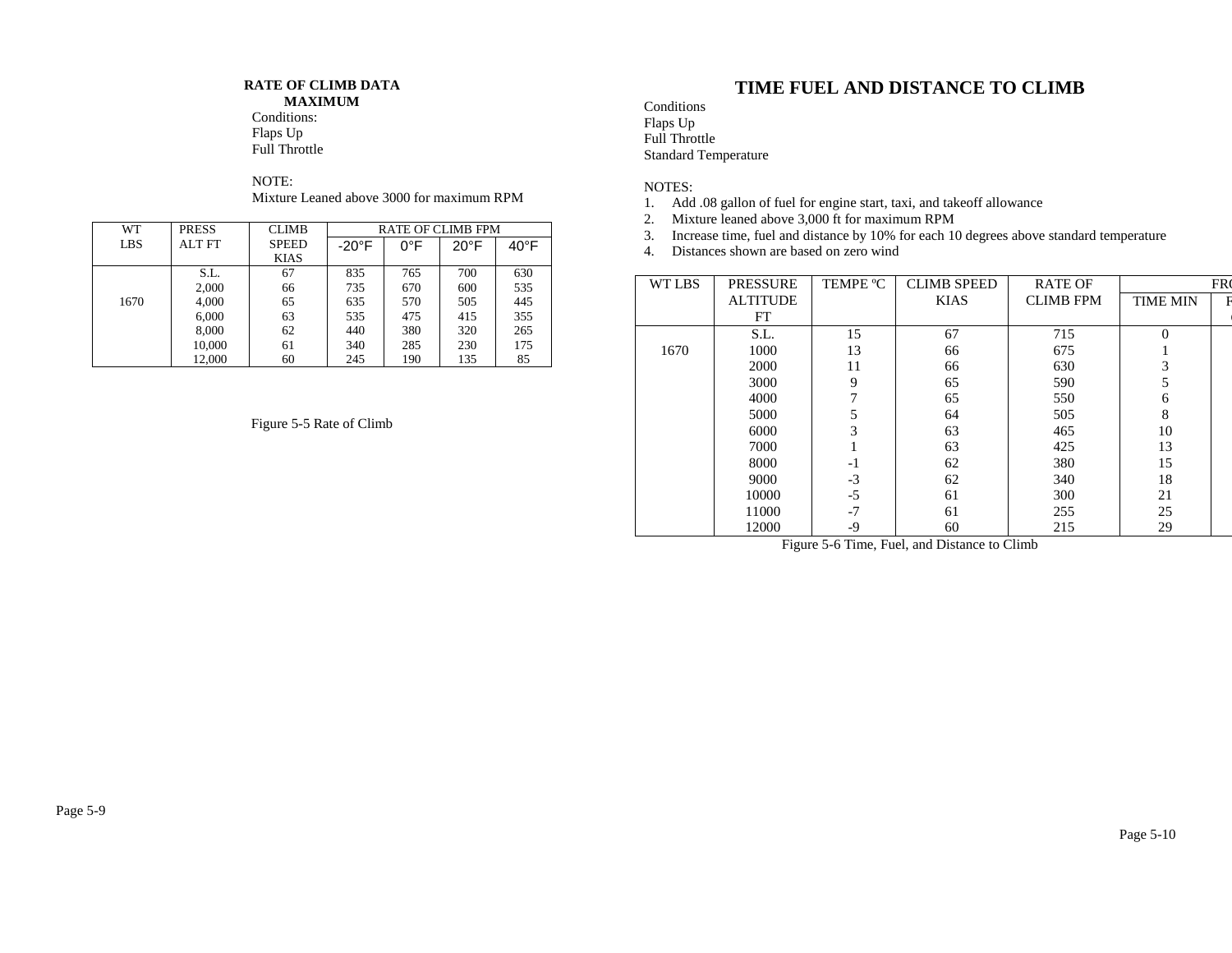## **CRUISE PERFORMANCE**

| <b>PRESSURE</b> |            | 20°C BELOW               |                          |                           | STANDARD TEMP |             | $20^{\circ}$ C |         |                |            |
|-----------------|------------|--------------------------|--------------------------|---------------------------|---------------|-------------|----------------|---------|----------------|------------|
| <b>ALTITUDE</b> |            |                          | STANDARD TEMP            |                           |               |             |                |         | ABOVE STANDARD |            |
| FT              |            |                          |                          |                           |               |             |                |         | <b>TEMP</b>    |            |
|                 | <b>RPM</b> | % bhp                    | <b>KTAS</b>              | <b>GPH</b>                | % bhp         | <b>KTAS</b> | <b>GPH</b>     | $%$ bhp | <b>KTAS</b>    | <b>GPH</b> |
| 2000            | 2400       | $---$                    | $\overline{a}$           | $\mathbb{L}^{\mathbb{L}}$ | 75            | 101         | 6.1            | 70      | 101            | 5.7        |
|                 | 2300       | 71                       | 97                       | 57                        | 66            | 96          | 5.4            | 63      | 95             | 5.1        |
|                 | 2200       | 62                       | 92                       | 5.1                       | 59            | 91          | 4.8            | 56      | 90             | 4.6        |
|                 | 2100       | 55                       | $87\,$                   | 4.5                       | 53            | 86          | 4.3            | 51      | 85             | 4.2        |
|                 | 2000       | 49                       | 81                       | 4.1                       | 47            | 80          | 3.9            | 46      | 79             | 3.8        |
|                 |            |                          |                          |                           |               |             |                |         |                |            |
| 4000            | 2450       | $---$                    | $\overline{\phantom{a}}$ | $\overline{\phantom{a}}$  | 75            | 103         | 6.1            | 70      | 102            | 5.7        |
|                 | 2400       | 76                       | 102                      | 6.1                       | 71            | 101         | 5.7            | 67      | 100            | 5.4        |
|                 | 2300       | 67                       | 96                       | 5.4                       | 63            | 95          | 5.1            | 60      | 95             | 4.9        |
|                 | 2200       | 60                       | 91                       | 4.8                       | 56            | 90          | 4.6            | 54      | 89             | 4.4        |
|                 | 2100       | 53                       | 86                       | 4.4                       | 51            | 85          | 4.2            | 49      | 84             | 4.0        |
|                 | 2000       | 48                       | 81                       | 3.9                       | 46            | 80          | 3.8            | 45      | 79             | 3.7        |
|                 |            |                          |                          |                           |               |             |                |         |                |            |
| 6000            | 2500       | $\overline{\phantom{a}}$ | $\overline{\phantom{a}}$ | $\overline{\phantom{m}}$  | 75            | 105         | 6.1            | 71      | 104            | 5.7        |
|                 | 2400       | 72                       | 101                      | 5.8                       | 67            | 100         | 5.4            | 64      | 99             | 5.2        |
|                 | 2300       | 64                       | 96                       | 5.2                       | 60            | 95          | 4.9            | 57      | 94             | 4.7        |
|                 | 2200       | 57                       | 90                       | 4.6                       | 554           | 89          | 4.4            | 52      | 88             | 4.3        |
|                 | 2100       | 51                       | 85                       | 4.2                       | 49            | 84          | 4.0            | 48      | 83             | 3.9        |
|                 | 2000       | 46                       | $80\,$                   | 3.8                       | 45            | 79          | 3.7            | 44      | 77             | 3.6        |
|                 |            |                          |                          |                           |               |             |                |         |                |            |
| 8000            | 2550       | $\overline{\phantom{a}}$ | $\overline{\phantom{a}}$ | $\overline{\phantom{a}}$  | 75            | 107         | 6.1            | 71      | 106            | 5.7        |
|                 | 2500       | 76                       | 105                      | 6.2                       | 71            | 104         | 5.8            | 67      | 103            | 5.4        |
|                 | 2400       | 68                       | 100                      | 5.5                       | 64            | 99          | 5.2            | 61      | 98             | 4.9        |
|                 | 2300       | 61                       | 95                       | 5.0                       | 58            | 94          | 4.7            | 55      | 93             | 4.5        |
|                 | 2200       | 55                       | 90                       | 4.5                       | 52            | 89          | 4.3            | 51      | 87             | 4.2        |
|                 | 2100       | 49                       | 84                       | 4.1                       | 48            | 83          | 3.9            | 46      | 82             | 3.8        |
|                 |            |                          |                          |                           |               |             |                |         |                |            |
| 10000           | 2500       | 72                       | 105                      | 5.8                       | 68            | 103         | 5.5            | 64      | 103            | 5.2        |
|                 | 2400       | 65                       | 99                       | 5.3                       | 61            | 98          | 5.0            | 58      | 97             | 4.8        |
|                 | 2300       | 58                       | 94                       | 4.7                       | 56            | 93          | 4.5            | 53      | 92             | 4.4        |
|                 | 2200       | 53                       | 89                       | 4.3                       | 51            | 88          | 4.2            | 49      | 86             | 4.0        |
|                 | 2100       | 48                       | 83                       | 4.0                       | 46            | 82          | 3.9            | 45      | 81             | 3.8        |
|                 |            |                          |                          |                           |               |             |                |         |                |            |
| 12000           | 2450       | 65                       | 101                      | 5.3                       | 62            | 100         | 5.0            | 59      | 99             | 4.8        |
|                 | 2400       | 62                       | 99                       | 5.0                       | 59            | 97          | 4.8            | 56      | 96             | 4.6        |
|                 | 2300       | 56                       | 93                       | 4.6                       | 54            | 92          | 4.4            | 52      | 91             | 4.3        |
|                 | 2200       | 51                       | 88                       | 4.2                       | 49            | 87          | 4.1            | 48      | 85             | 4.0        |
|                 | 2100       | 47                       | 82                       | 3.9                       | 45            | 81          | 3.8            | 44      | 79             | 3.7        |
|                 |            |                          |                          |                           |               |             |                |         |                |            |

Figure 5-7 Cruise Performance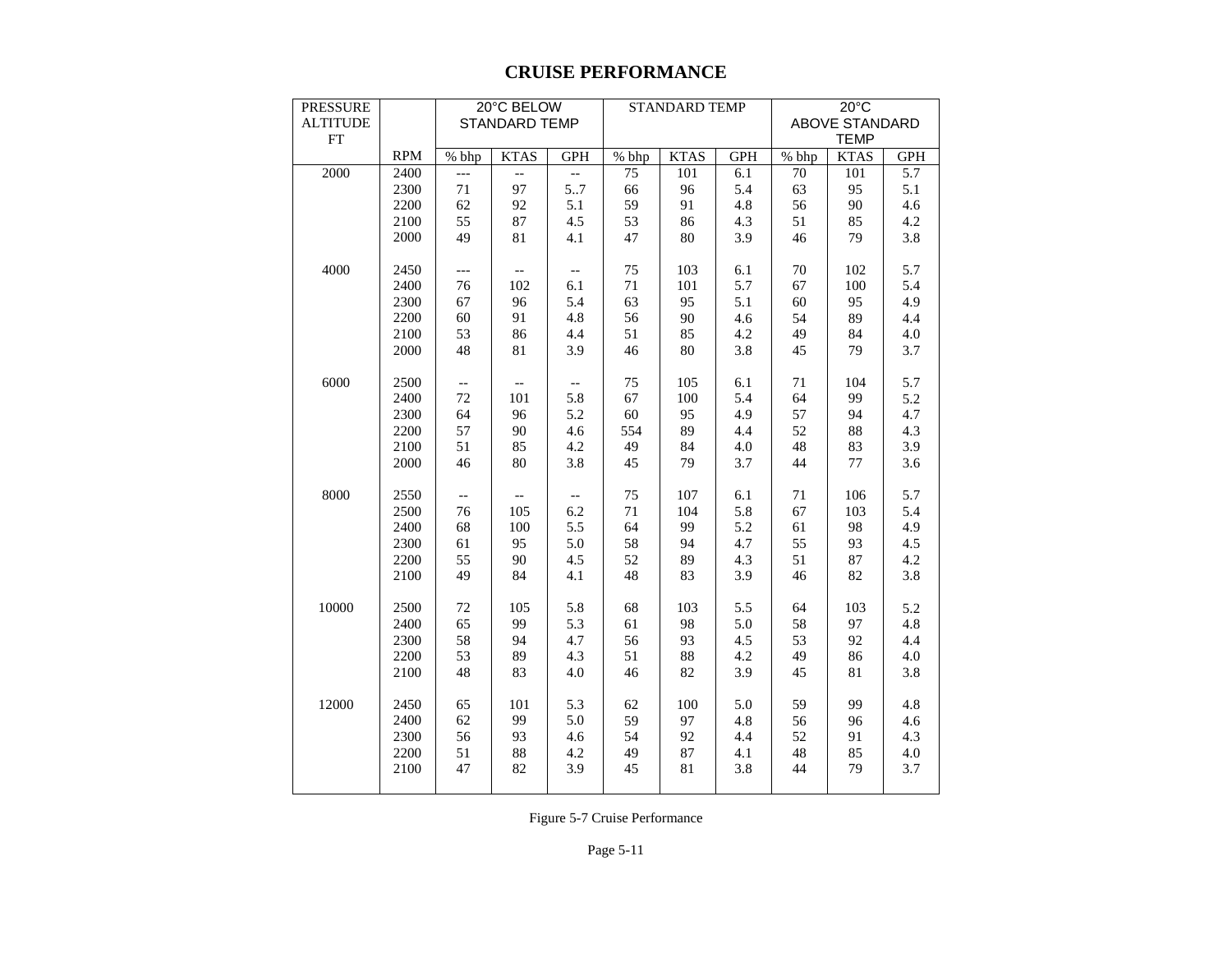#### **RANGE PROFILE45 MINUTES RESERVE24.5 GALLONS USABLE FUEL**

Conditions1670 PoundsRecommended Lean Mixture for CruiseStandard Temperature Zero Wind

### NOTES:

- 1. This chart allows for the fuel used for engine start, taxi, takeoff, and climb, and distance during climb as shown in figure 5-6
- 2. Reserve fuel is based on 45 minutes at 45% BHP and is 2.8 gallons
- 3. Performance is shown for an airplane equipped with speed fairings which increases the cruise speeds by approximately two knots.



| <b>KTAS</b> | Sea Level | $4.000$ ft | $8.000$ ft | $12,000$ ft. |
|-------------|-----------|------------|------------|--------------|
| 75 % power  | 100       | 103        | 107        | $102 *$      |
| 65% power   | 94        | 07         | 100        | $102 *$      |
| 55% power   |           | 89         |            | 94           |
| 45% power   |           | 78         | 79         | 80           |

\* Full Throttle

**ENDURANCE PROFILE45 MINUTES RESERVE24.5 GALLONS USABLE FUEL**

**Conditions**  1670 PoundsRecommended Lean Mixture for Cruise Standard Temperature

### NOTES:

- 1. This chart allows for the fuel used for engine start, taxi, takeoff, and climb, and distance during climb as shown in figure 5-6
- 2. Reserve fuel is based on 45 minutes at 45% BHP and is 2.8 gallons



Figure 5-9 Endurance Profile

Figure 5-8 Range Profile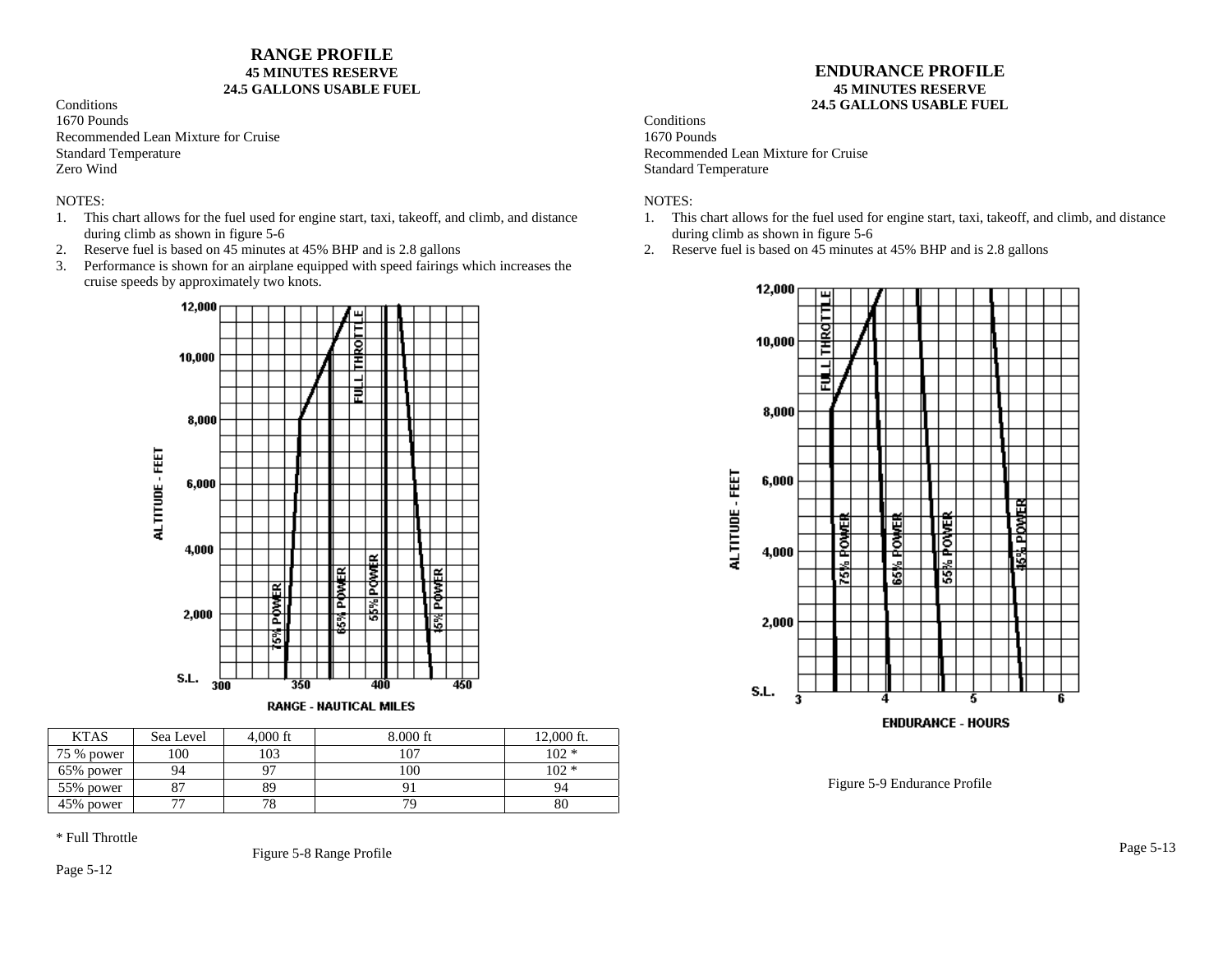# **LANDING DISTANCE**

Conditions Flaps 30º Power Off Maximum Braking Paved, Level, Dry Runway Zero Wind

### NOTES:

1. Short field technique as specified in Section 4

- 2. Decrease distances 10% for each 9 knots headwind. For operation with tailwinds up to 10 knots, increase distances by 10% for each 2 knots
- 3. For operation on a dry, grass runway, increase distances by 45% of the "ground roll" figure/

| <b>WT</b>  | Speed       | Press  |             | 0°C          |             | $10^{\circ}$ C |            | $20^{\circ}$ C |            | $30^{\circ}$ C |             | $40^{\circ}$ C |
|------------|-------------|--------|-------------|--------------|-------------|----------------|------------|----------------|------------|----------------|-------------|----------------|
| <b>LBS</b> | at $50'$    | Alt Ft |             | TO           |             | <b>TO</b>      |            | TO             |            | TO             |             | TO             |
|            | <b>KIAS</b> |        |             | <b>CLEAR</b> | <b>GRND</b> | <b>CLEAR</b>   | GRND       | <b>CLEAR</b>   | GRND       | <b>CLEAR</b>   | <b>GRND</b> | <b>CLEAR</b>   |
|            |             |        | <b>GRND</b> | 50'          | <b>RUN</b>  | 50             | <b>RUN</b> | 50'            | <b>RUN</b> | 50'            | <b>RUN</b>  | 50'            |
|            |             |        | <b>RUN</b>  | OBS.         |             | OBS.           |            | OBS.           |            | OBS.           |             | OBS.           |
|            |             | S.L.   | 450         | 1160         | 465         | 1187           | 485        | 1215           | 500        | 1240           | 515         | 1265           |
| 1670       | 54          | 1000   | 465         | 1185         | 486         | 1215           | 500        | 1240           | 520        | 1270           | 535         | 1295           |
|            |             | 2000   | 486         | 1215         | 500         | 1240           | 520        | 1270           | 535        | 1300           | 555         | 1330           |
|            |             | 3000   | 500         | 1240         | 520         | 1275           | 540        | 1305           | 560        | 1335           | 575         | 1360           |
|            |             | 4000   | 520         | 1275         | 540         | 1305           | 560        | 1335           | 580        | 1370           | 600         | 1400           |
|            |             | 5000   | 540         | 1305         | 560         | 1335           | 580        | 1370           | 600        | 1400           | 620         | 1435           |
|            |             | 6000   | 560         | 1340         | 580         | 1370           | 605        | 1410           | 625        | 1440           | 645         | 1475           |
|            |             | 7000   | 585         | 1375         | 605         | 1410           | 625        | 1441           | 660        | 1480           | 670         | 1515           |
|            |             | 8000   | 605         | 1410         | 630         | 1450           | 650        | 1480           | 675        | 1520           | 695         | 1555           |

Figure 5-10 Landing distance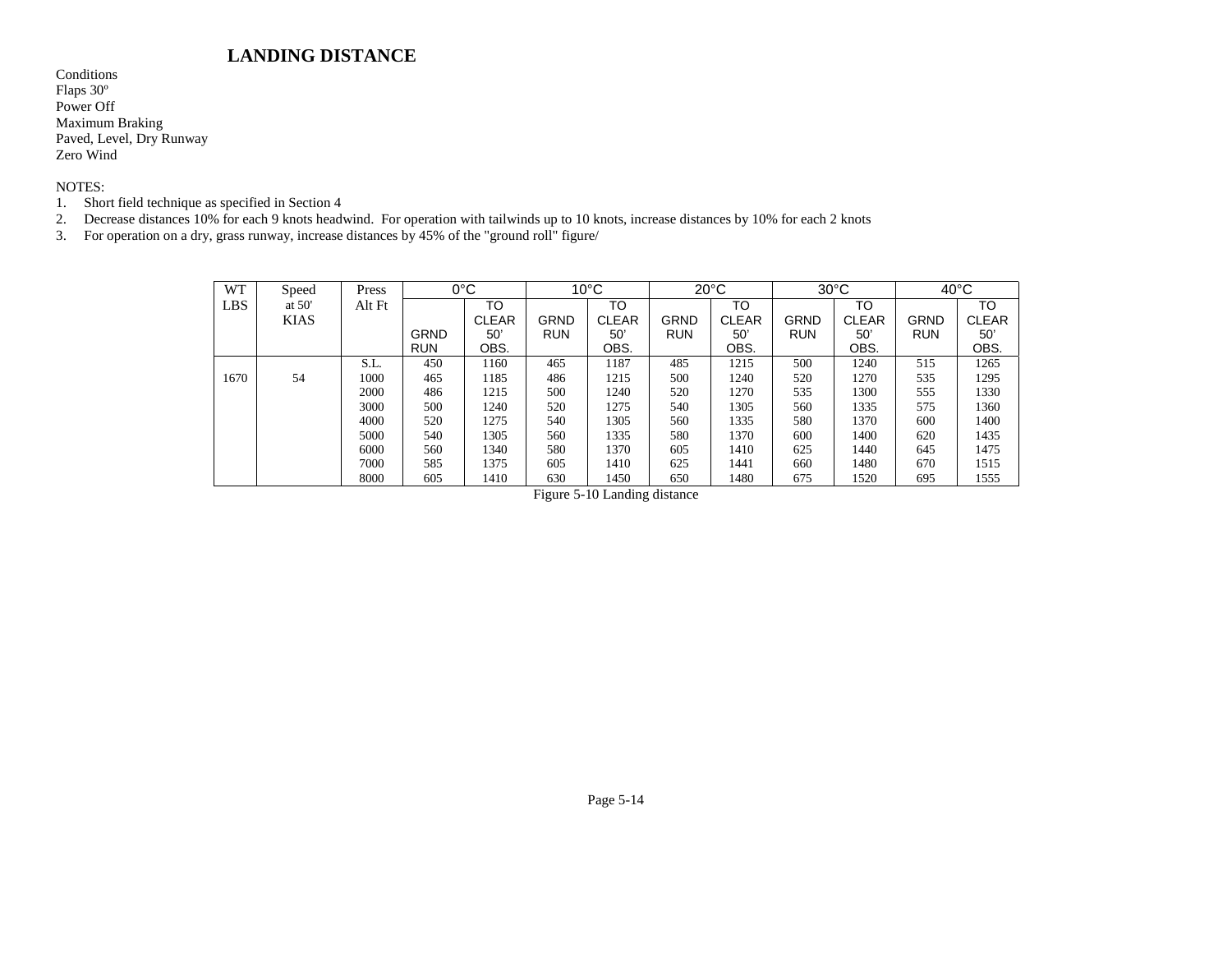# **Standard Temperature Chart**

**(added)**

# **SECTION 6 WEIGHT & BALANCE / EQUIPMENT LIST**

# **TABLE OF CONTENTS**

| Temp $(C)$ | Temp $(F)$ |
|------------|------------|
| 15         | 59         |
| 13         | 55.5       |
| 11         | 52         |
| 9          | 48.5       |
| 7          | 45         |
| 5          | 41.5       |
| 3          | 38         |
| 1          | 34.5       |
| $-1$       | 31         |
| $-3$       | 27.5       |
| $-5$       | 24         |
| $-7$       | 20.5       |
| $-9$       | 17         |
| $-11$      | 13.5       |
| $-13$      | 10         |
| $-15$      | 6.5        |
| $-17$      | 3          |
| $-19$      | $-0.5$     |
| $-21$      | $-4$       |
| $-23$      | $-7.5$     |
| $-25$      | $-11$      |
|            |            |

Figure 5-11 - Standard Temperature

Page 5-15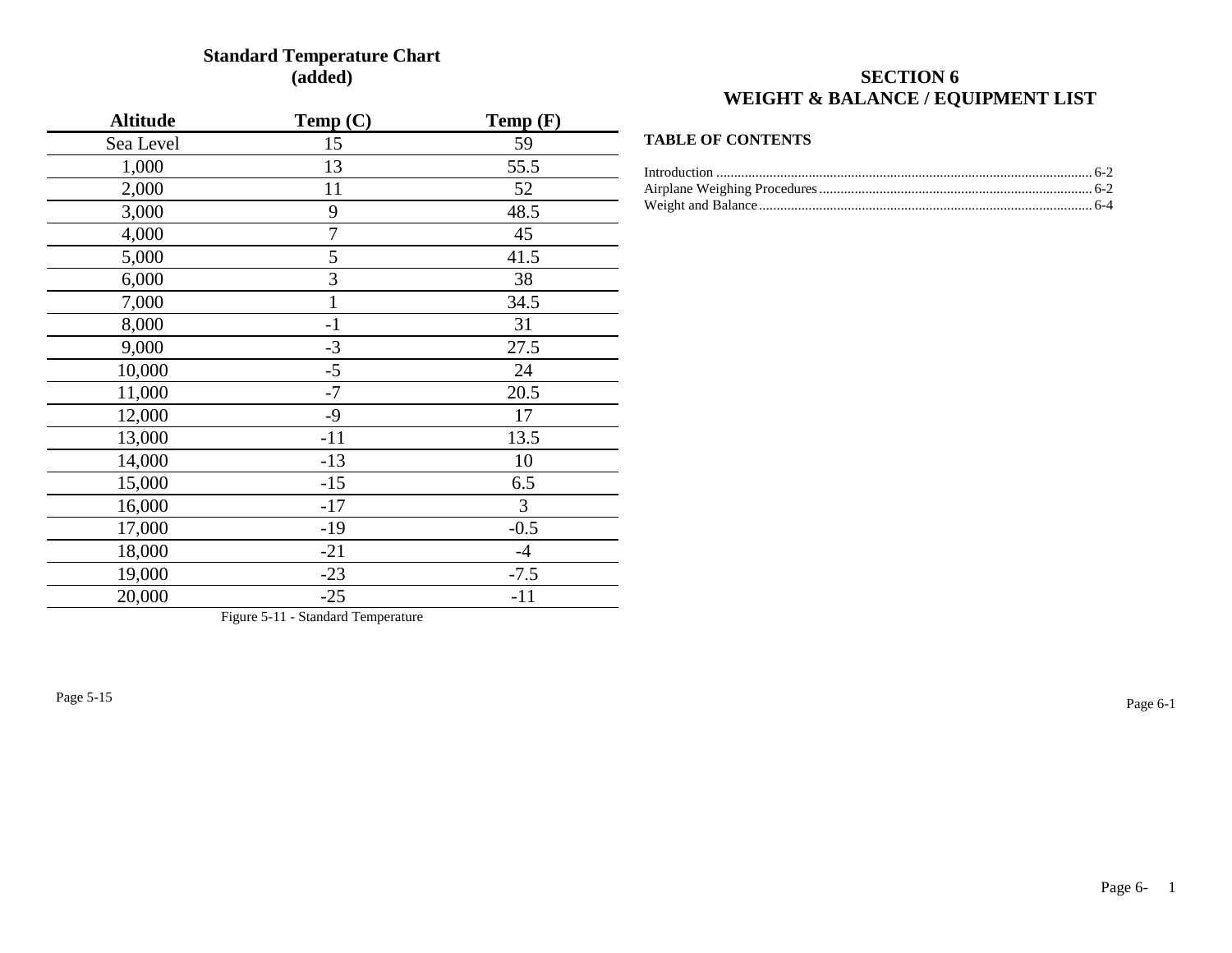# **INTRODUCTION**

This section describes the procedure for establishing the basic empty weight and moment of the airplane. Sample forms are provided for reference. Procedures for calculating the weight and moment for various operations are also provided.

It should be noted that specific information regarding the weight, arm, moment and installed equipment list for this airplane can only be found in the appropriate weight and balance records carried in the airplane.

It is the responsibility of the pilot to ensure that the airplane is loaded properly.

# **AIRPLANE WEIGHING PROCEDURES**

- 1. Preparation:
	- a. Inflate tires to recommended operating pressures.
	- b. Remove the fuel tank sump quick-drain fittings and fuel line drain plug to drain all fuel.
	- c. Remove oil sump drain plug to drain all oil.
	- d. Move sliding seats to the most forward position.
	- e. Raise flaps to the fully retracted position.
	- f. Place all control surfaces in neutral position.
- 2. Leveling:
	- a. Place scales under each wheel (500# minimum capacity for scales).
	- b. Deflate nose tire and/ or lower or raise the nose strut to center bubble on level (see figure 6-1).
- 3. Weighing:
	- a. With the airplane level and brakes released, record the weight shown on each scale. Deduct the tare, if any, from each reading.
- 4. Measuring:
	- a. Obtain measurement A by measuring horizontally (along the airplane center line) from a line stretched between the main wheel centers to a plumb bob dropped from the firewall.
	- b. Obtain measurement B by measuring horizontally and parallel to the airplane center line, from center of nose wheel axle, left side, to a plumb bob dropped from the line between the main wheel centers. Repeat on right side and average the measurements.
- 5. Using weights from item 3 and measurements from item 4, the airplane weight and C.G. can be determined.
- 5.Basic Empty Weight may be determined by completing figure 6-1.

# Datum (Firewall, Front Face) STa. 0.0 **Level on Leveling Screws**



**L&R** 

N

| <b>Scale Position</b>         | Scale Reading | Tare | Symbol | Net Weight |
|-------------------------------|---------------|------|--------|------------|
| Left Wheel                    |               |      |        |            |
| Right Wheel                   |               |      |        |            |
| Nose Wheel                    |               |      |        |            |
| Sum of Weights, (as weighted) |               |      | W      |            |

$$
X=ARM=A-\frac{(N) X(B)}{(w)} = (-) - \frac{(N) X(0)}{(w)} = (-) IN.
$$

| Item                                                  | Weight (Lbs) X C.G. Arm (in.) = Moment/1000 Lb - in. |         |  |  |
|-------------------------------------------------------|------------------------------------------------------|---------|--|--|
| Airplane Weight (From Iem 5, Page)                    |                                                      |         |  |  |
| $6 - 3$                                               |                                                      |         |  |  |
| Add Oil:                                              |                                                      | $-14.7$ |  |  |
| No Oil Fliter (6 Qts $@ 7.5$ lb/gal)                  |                                                      | $-14.7$ |  |  |
| W\ Oil Fliter $(7 \text{ qts } @ 7.5 \text{ lb/gal})$ |                                                      |         |  |  |
| Add Unusable Fuel:                                    |                                                      | 40.0    |  |  |
| Std Tanks $(1.5$ Gal at 6 lb $\gamma$ al)             |                                                      | 40.0    |  |  |
| L. R Tanks $(1.5$ Gal at 6 lb\gal)                    |                                                      |         |  |  |
| <b>Equipment Changes</b>                              |                                                      |         |  |  |
| Airplane Basic Empty Weight                           |                                                      |         |  |  |

Figure 6-1 Sample Ariplane Weighing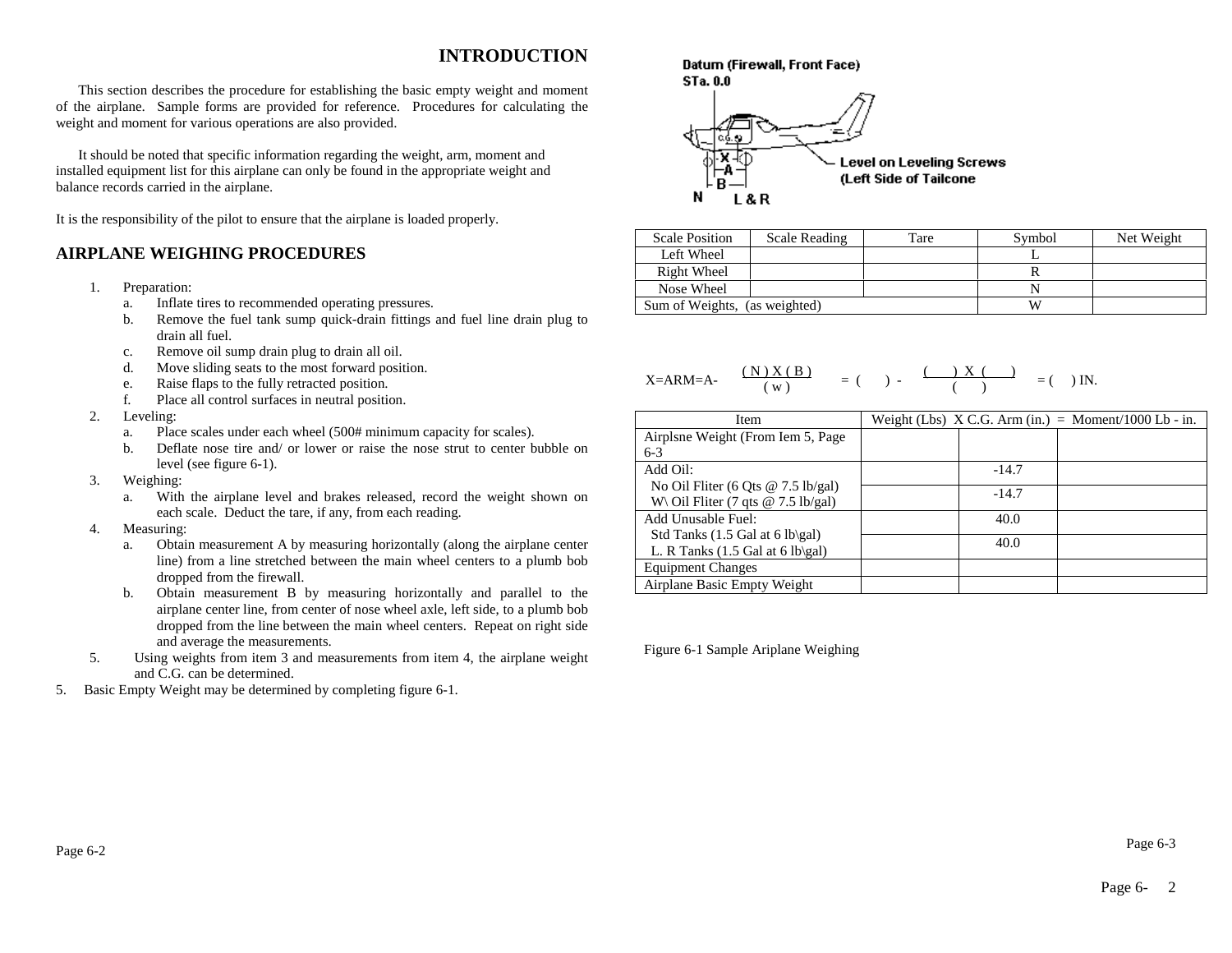# **WEIGHT AND BALANCE**

The following information will enable you to operate your Cessna within the prescribed weight and center of gravity limitations. To figure weight and balance, use the Sample Problem, Loading Graph, and Center of Gravity Moment Envelope as follows-

Take the basic empty weight and moment from appropriate weight and balance records carried in your airplane, and enter them in the column titled YOUR AIRPLANE on the Sample Loading Problem.

#### **NOTE**

In addition to the basic empty weight and moment noted on these records, the C.G. arm (fuselage station) is also shown, but need not be used on the Sample Loading Problem. The moment which is shown must be divided by 1000 and this value used as the moment/ 1000 on the loading problem.

Use the Loading Graph to determine the moment/ 1000 for each additional item to be carried; then list these on the loading problem.

#### NOTE

Loading Graph information for the pilot, passengers and baggage is based on seats positioned for average occupants and baggage loaded in the center of the baggage areas as shown on the Loading Arrangements diagram. For loadings which may differ from these, the Sample Loading Problem lists fuselage stations for these items to indicate their forward and aft C.G. range limitation (seat travel and baggage area limitation). Additional moment calculations, based on the actual weight and C.G. arm (fuselage station) of the item being loaded, must be made if the position of the load is different from that shown on the Loading Graph.

Total the weights and moments/ 1000 and plot these values on the Center of Gravity Moment Envelope to determine whether the point falls within the envelope, and if the loading is acceptable.



Figure 6-3. Loading Arrangements



Figure 6-4. Baggage Loading and Tie-Down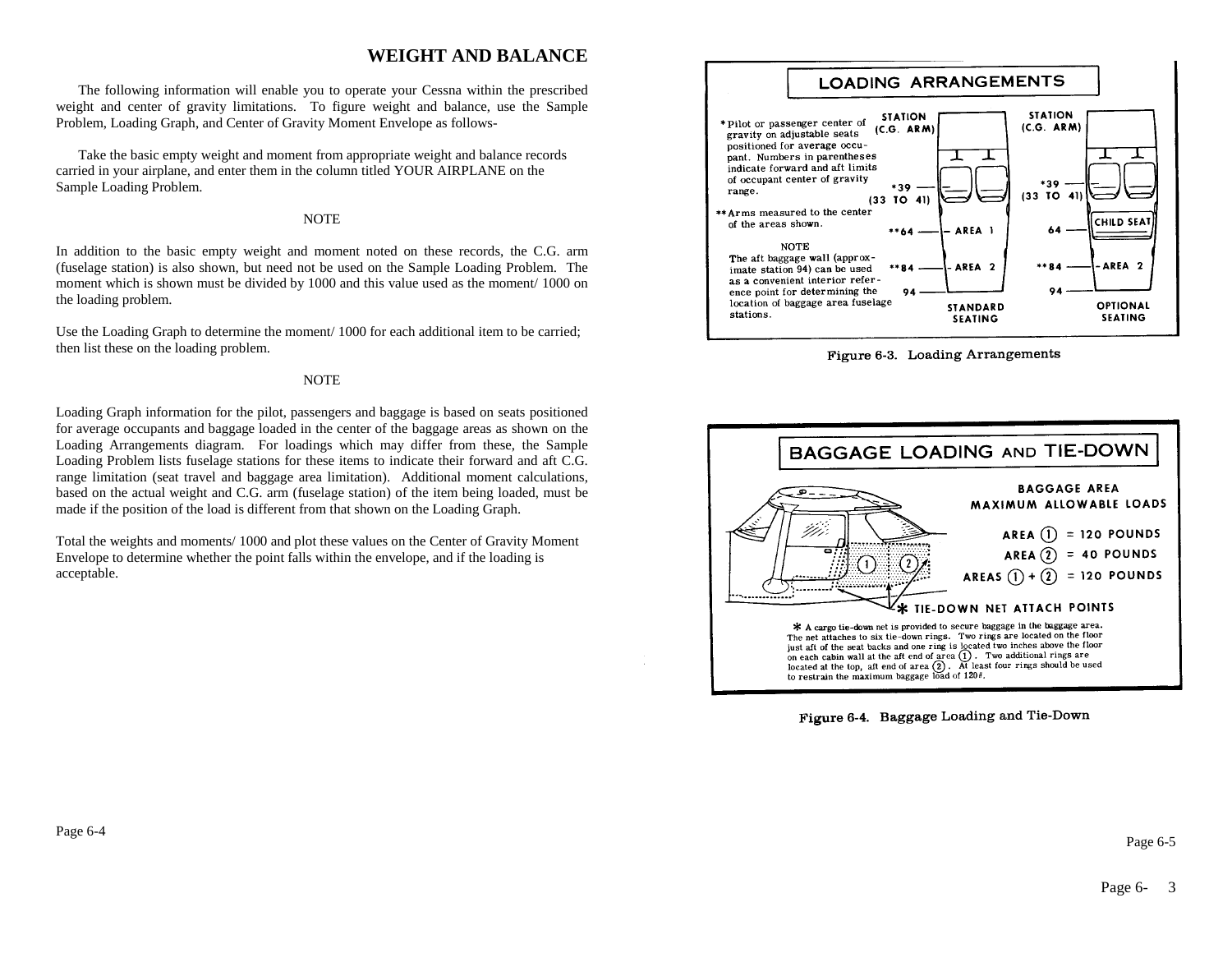

CABIN WIDTH MEASUREMENTS



Figure 6-5. Internal Cabin Dimensions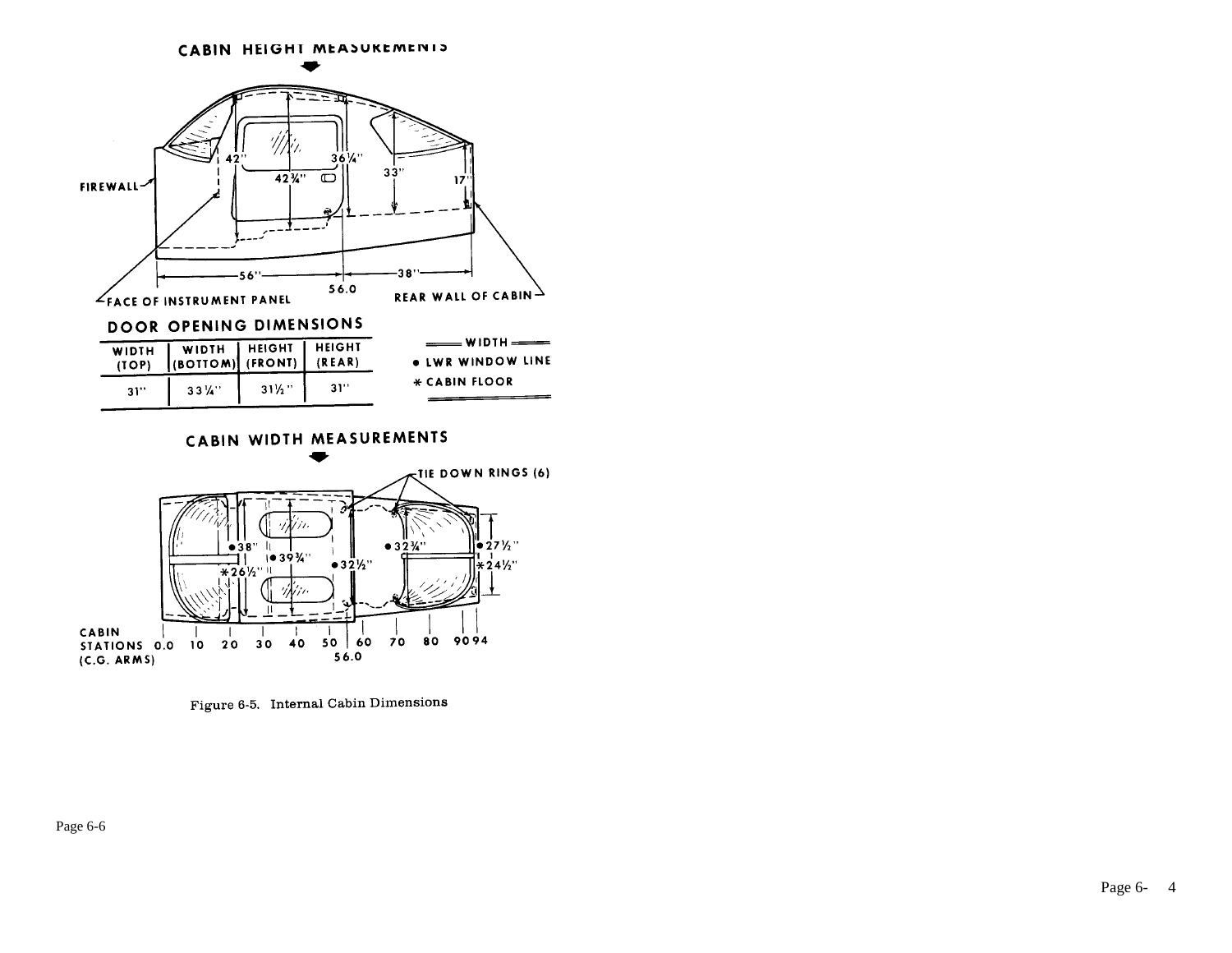| <b>SAMPLE LOADING PROBLEM</b>                       | <b>SAMPLE AIRPLANE</b> |                | <b>YOUR AIRPLANE</b> |                |
|-----------------------------------------------------|------------------------|----------------|----------------------|----------------|
|                                                     | <b>WT</b>              | Moment (lb-in) | WT                   | Moment (lb-in) |
|                                                     | (lbs)                  | /1000          | (lbs)                | (1000)         |
| Basic Empty Weight. Use the data pertaining to      | 1136                   | 34.0           |                      |                |
| your airplane as it is presently equipped. Includes |                        |                |                      |                |
| unusable fuel and full oil)                         |                        |                |                      |                |
| Usable Fuel (At 6 lb \ gal                          | 22.                    | $-.03$         |                      |                |
| Standard Tanks (24.5 gal maximum                    |                        |                |                      |                |
| Long Range tanks (37.5 Gal maximum                  |                        |                |                      |                |
| Reduce Fuel (As limited by maximum weight)          |                        |                |                      |                |
| Pilot and Passenger (station 33 to 41               | 340                    | 13.3           |                      |                |
| * Baggage Area 1 station 50 - 76, 120 $\#$ max      | 52                     | 3.3            |                      |                |
| * Baggage Area 2 station 76 - 94, 40 $\#$ max       |                        |                |                      |                |
| <b>RAMP WEIGHT AND MOMENT</b>                       | 1675                   | 56.8           |                      |                |
| Fuel allowance for engine start and runup           | $-5$                   | $-0.2$         |                      |                |
| <b>TAKEOFF WEIGHT AND MOMENT</b>                    | 1670                   | 56.6           |                      |                |

Locate this point (1670 at 56.6) on the Center of Gravity envelope chart and since this falls within the envelope, the loading is acceptable.

 $\bullet$ The maximum allowable combined weight capacity for baggage areas 1 and 2 is 210 pounds

Figure 6-6 Sample Loading Problem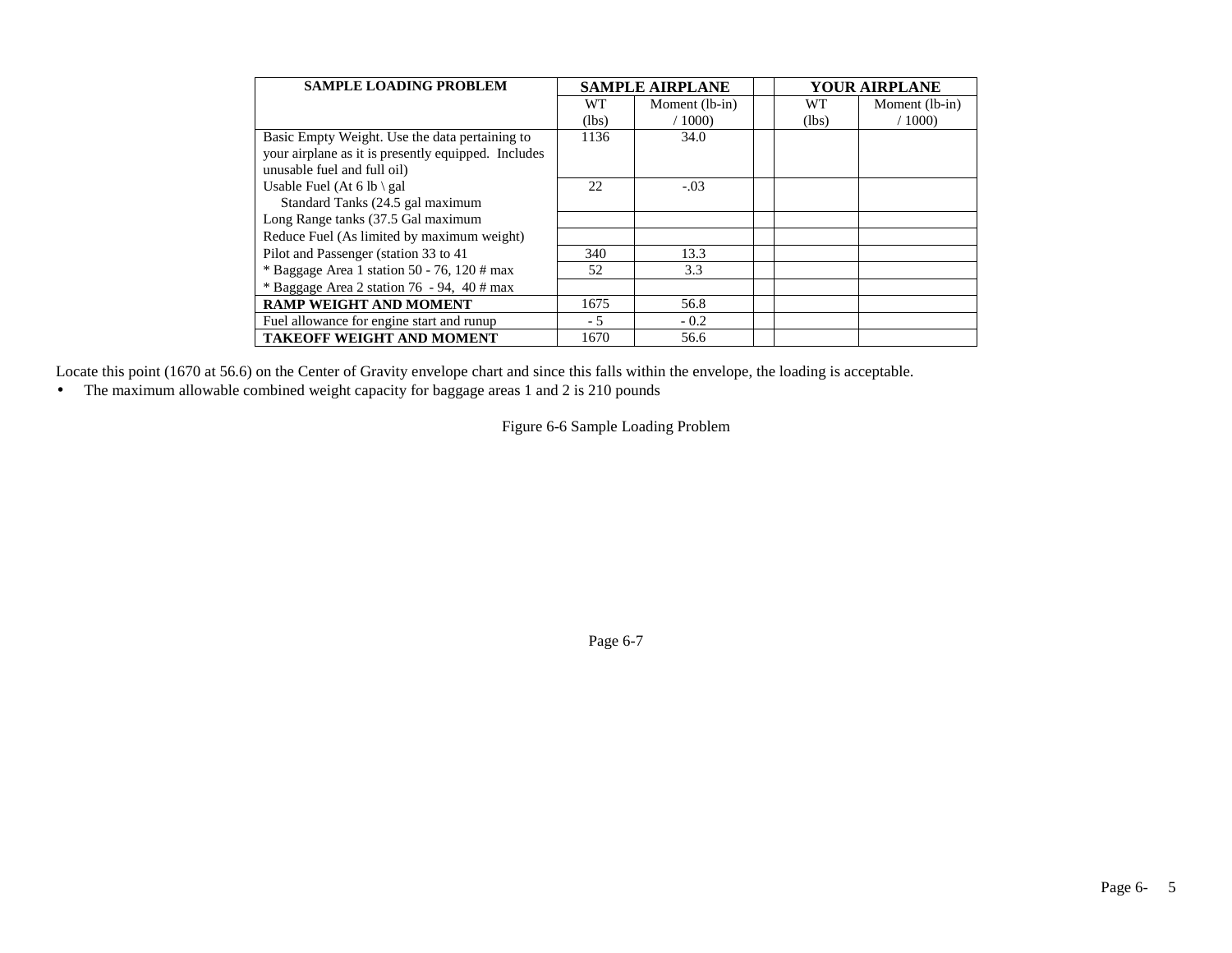

Figure 6-7 Loading Graph

Figure 6-8 Center of Gravity Moment Envelope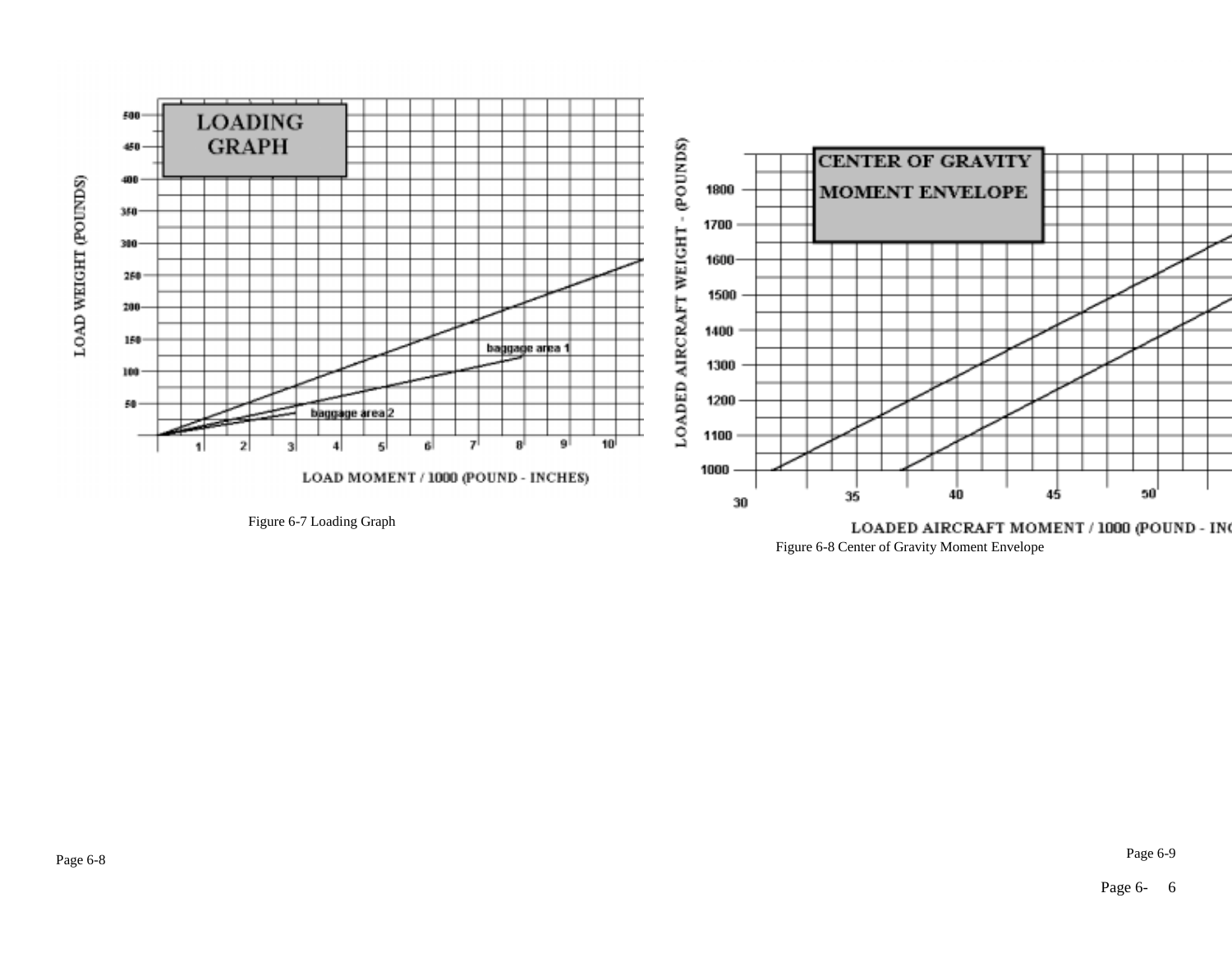

# **TABLE OF CONTENTS**

| Integrated Seat Belt/Shoulder Harnesses With Inertia Reels  7-14 |  |
|------------------------------------------------------------------|--|
|                                                                  |  |
|                                                                  |  |
|                                                                  |  |
|                                                                  |  |
|                                                                  |  |
|                                                                  |  |
|                                                                  |  |
|                                                                  |  |
|                                                                  |  |
|                                                                  |  |
|                                                                  |  |
|                                                                  |  |
|                                                                  |  |
|                                                                  |  |
|                                                                  |  |
|                                                                  |  |
|                                                                  |  |
| Alternator Control Unit And Low-Voltage Warning Light7-21        |  |
|                                                                  |  |
|                                                                  |  |
|                                                                  |  |
|                                                                  |  |
|                                                                  |  |
|                                                                  |  |
|                                                                  |  |
|                                                                  |  |
|                                                                  |  |
|                                                                  |  |



Figure 6-9 Center of Gravity Limits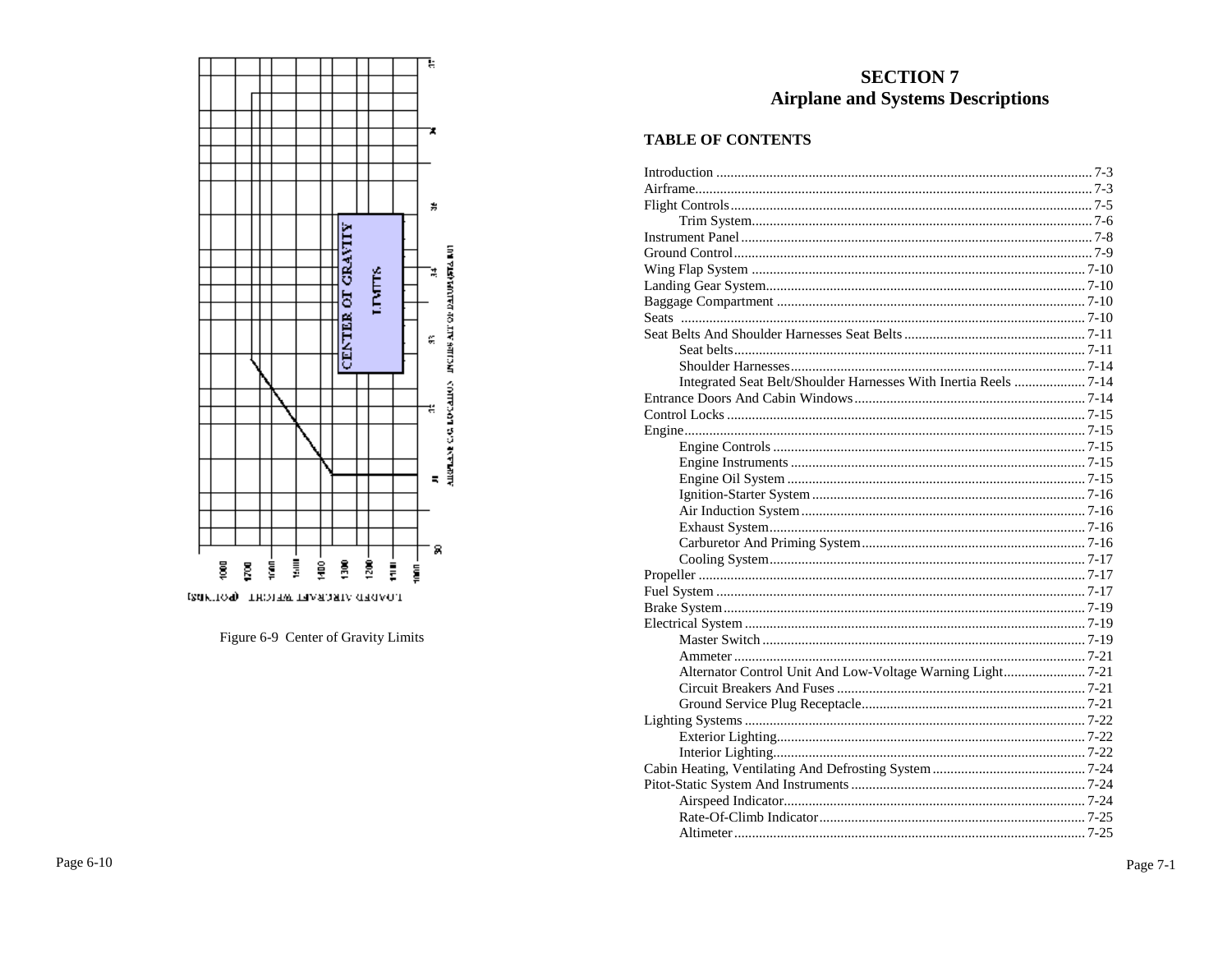### **INTRODUCTION**

This section provides description and operation of the airplane and its systems. Some equipment described herein is optional and may not be installed in the airplane.

# **AIRFRAME**

The airplane is an all-metal, two-place, high-wing, single-engine airplane equipped with tricycle landing gear and designed for general utility purposes.

The construction of the fuselage is a conventional formed sheet metal bulkhead, stringer, and skin design referred to as semimonocoque. Major items of structure are the front and rear carry-through spars to which the wings are attached, a bulkhead and forgings for main landing gear attachment at the base of the rear doorposts, and a bulkhead with attaching plates at the base of the forward door posts for the lower attachment of the wing struts. Four engine mount stringers are also attached to the forward doorposts and extend forward to the firewall.

The externally braced wings, containing the fuel tanks, are constructed of a front and rear spar with formed sheet metal ribs, doublers, and stringers. The entire structure is covered with aluminum skin. The front spars are equipped with wing-to-fuselage and wing-to-strut attach fittings. The aft spars are equipped with wing-to-fuselage attach fittings, and are partial-span spars. Conventional hinged ailerons and single-slotted flaps are attached to the trailing edge of the wings. The ailerons are constructed of a forward spar containing balance weights, formed sheet metal ribs and "V" type corrugated aluminum skin joined together at the trailing edge. The flaps are constructed basically the same as the ailerons, with the exception of the balance weights and the addition of a formed sheet metal leading edge section.

The empennage (tail assembly) consists of a conventional vertical stabilizer, rudder, horizontal stabilizer, and elevator. The vertical stabilizer consists of a spar, formed sheet metal ribs and reinforcements, a wraparound skin panel, formed leading edge skin and a dorsal. The rudder is constructed of a formed leading edge skin containing hinge halves, a wraparound skin panel and ribs, and a formed trailing edge skin with a ground adjustable trim tab at its base. The top of the rudder incorporates a leading edge extension which contains a balance weight. The horizontal stabilizer is constructed of a forward spar, main spar, formed sheet metal ribs and stiffeners, a wrap-around skin panel, and formed leading edge skins. The horizontal stabilizer also contains the elevator trim tab actuator. Construction of the elevator consists of a main spar and bellcrank, left and right wrap-around skin panels, and a formed trailing edge skin on the left half of the elevator; the entire trailing edge of the right half is hinged and forms the elevator trim tab. The leading edge of both left and right elevator tips incorporate extensions which contain balance weights.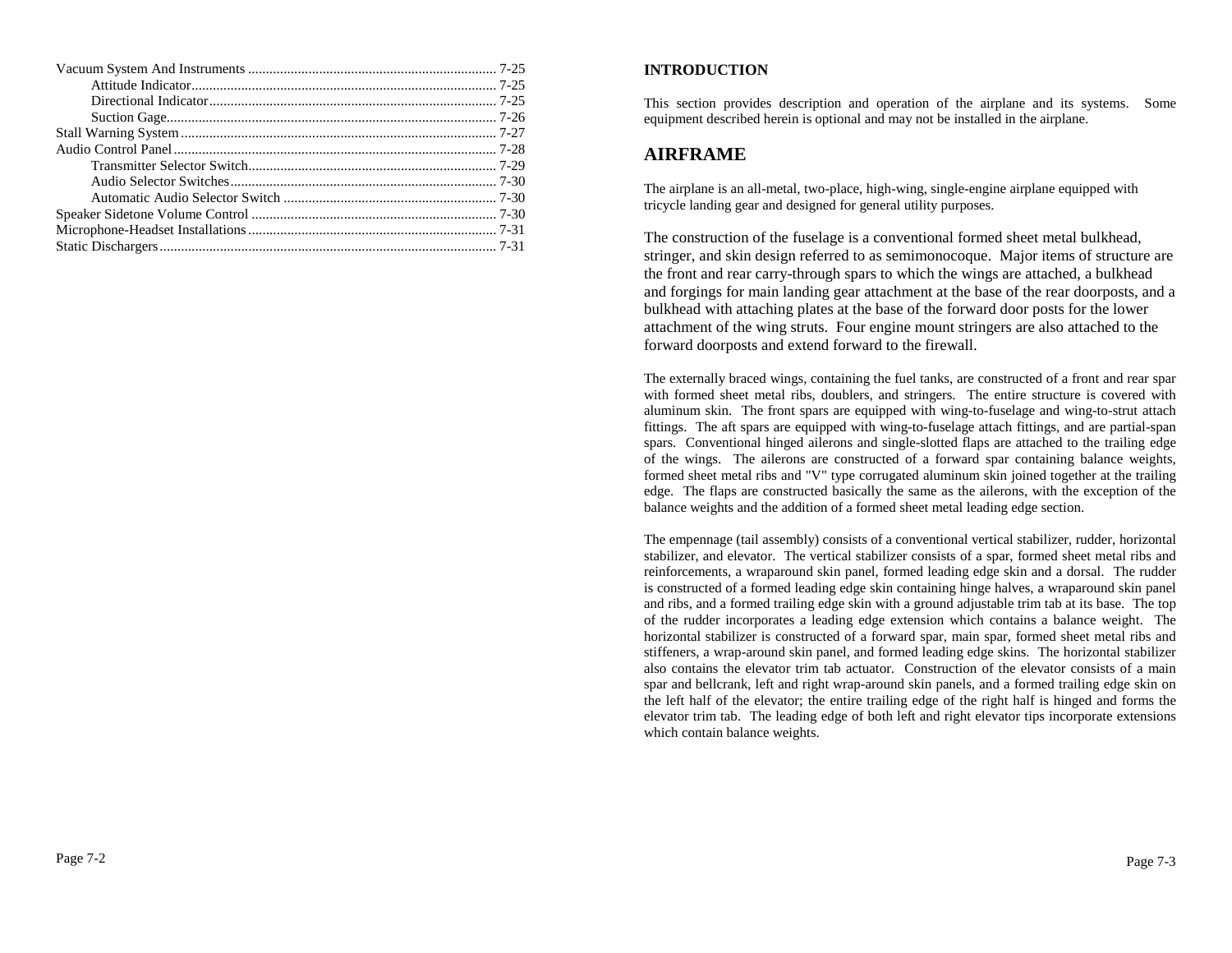

Figure 7-1. Flight Control and Trim Systems (Sheet 1 of 2)



Figure 7-1. Flight Control and Trim Systems (Sheet 2 of 2)

### **FLIGHT CONTROLS**

The airplane's flight control system (see figure 7-1) consists of conventional aileron, rudder, and elevator control surfaces. The control surfaces are manually operated through mechanical linkage using a control wheel for the ailerons and elevator, and rudder/brake pedals for the rudder.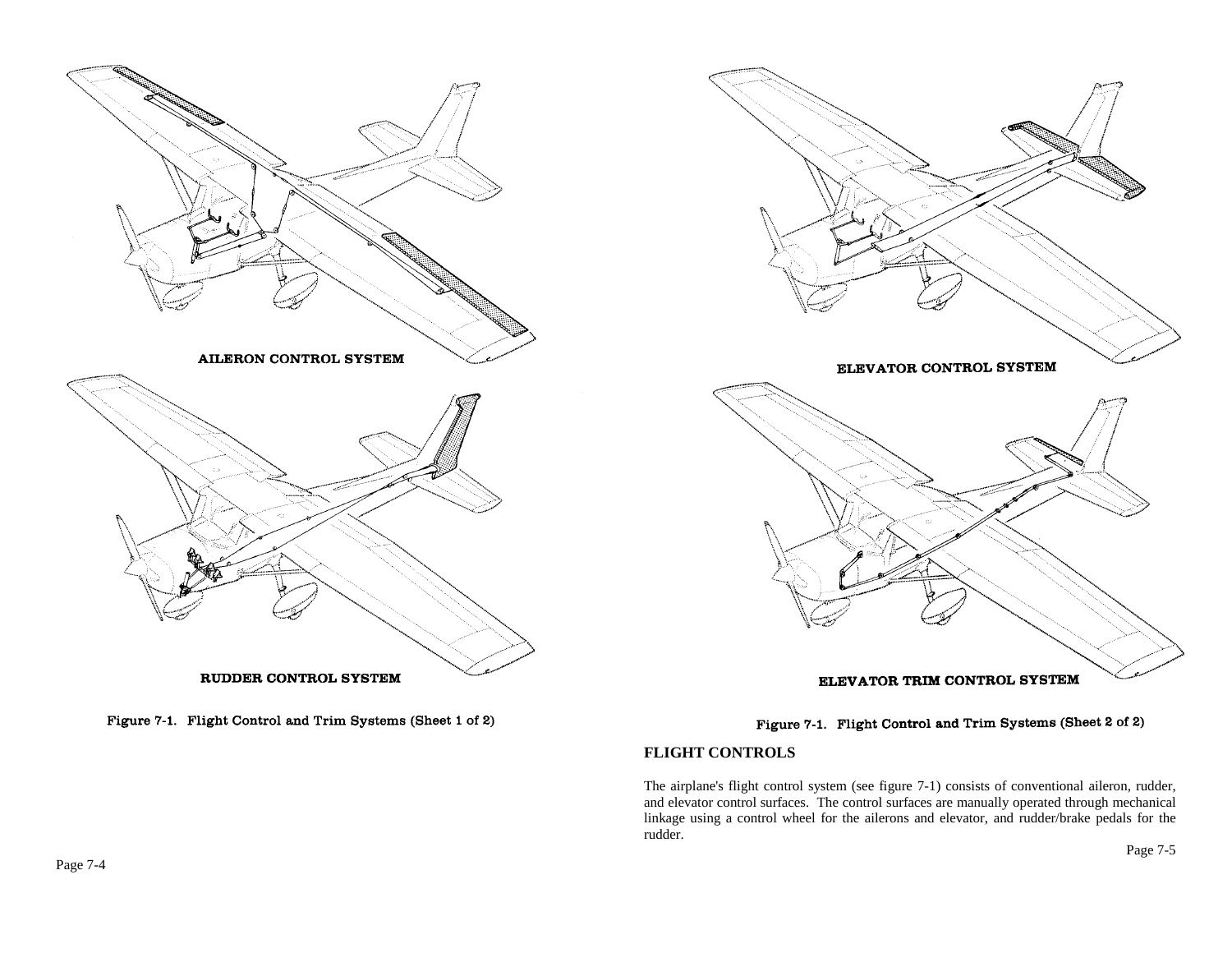Extensions are available for the rudder/ brake pedals. They consist of a rudder pedal face, two spacers and two spring clips. To install an extension, place the clip on the bottom of the extension under the bottom of the rudder pedal and snap the top clip over the top of the rudder pedal. Check that the extension is firmly in place. To remove the extensions, reverse the above procedures.

#### **TRIM SYSTEM**

A manually operated elevator trim tab is provided. . Elevator trimming is accomplished through the elevator trim tab by utilizing the vertically mounted trim control wheel. Forward rotation of the trim wheel will trim nose-down; conversely, aft rotation will trim nose-up.



Figure 7-2. Instrument Panel (Sheet 1 of 2)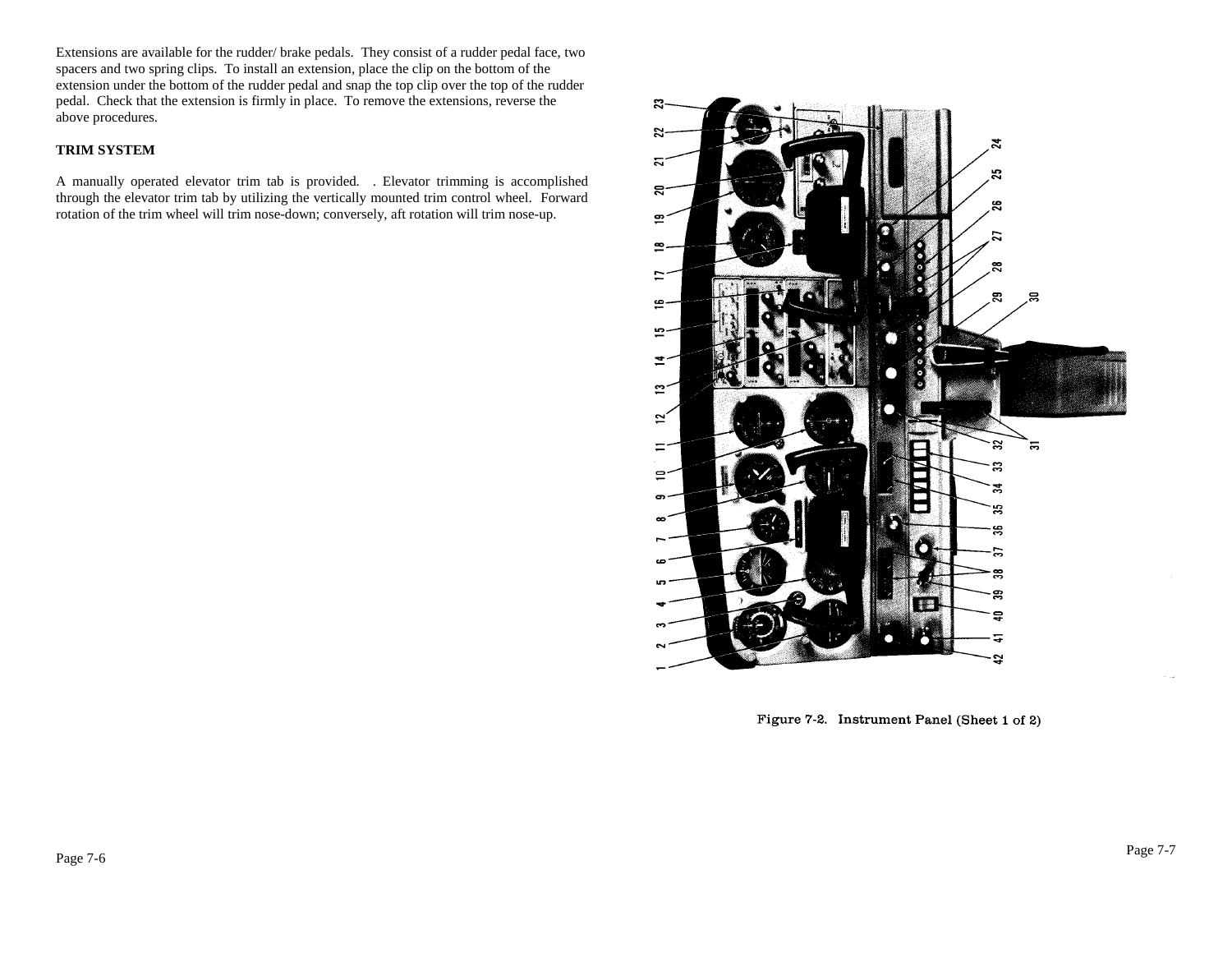S Glide Slope

The instrument panel (see figure 7-2) is designed to place the primary flight instruments directly in front of the pilot. The gyro-operated flight instruments are arranged one above the other, slightly to the left of the control column. To the left of these instruments is the airspeed indicator, turn coordinator, and suction gage. The clock, altimeter, rate-of-climb indicator, and navigation instruments are above and/or to the right of the control column. Avionics equipment is stacked approximately on the centerline of the panel, with space for additional equipment on the lower right side of the instrument panel. The right side of the panel also contains the tachometer, ammeter, low-voltage light, and additional instruments such as a flight hour recorder. The left switch and control panel, under the primary instrument panel, contains the fuel quantity indicators, cigar lighter, and engine instruments positioned below the pilot's control wheel. The electrical switches, panel and radio light rheostat knob, ignition and master switches, primer, and parking brake control are located around these instruments. The engine controls, wing flap switch, and cabin air and heat control knobs are to the right of the pilot, at the center of the switch and control panel. Directly below these controls are the elevator trim control wheel, trim position indicator, microphone, and circuit breakers. A map compartment is on the extreme right side of the switch and control panel.

For details concerning the instruments, switches, circuit breakers, and controls on this panel, refer in this section to the description of the systems to which these items are related.

#### **GROUND CONTROL**

Effective ground control while taxiing is accomplished through nose wheel steering by using the rudder pedals; left rudder pedal to steer left and right rudder pedal to steer right. When a rudder pedal is depressed, a spring-loaded steering bungee (which is connected to the nose gear and to the rudder bars) will turn the nose wheel through an arc of approximately 8.51 each side of center. By applying either left or right brake, the degree of turn may be increased up to 301 each side of center.



Figure 7-3. Wing Flap System

# Low-Voltage Warning Light Marker Beacon Indicator<br>Lights and Switches Flight Hour Recorder Number Lights Audio **ADF** ADF 191199858 <u>ល្អ</u> <u>ෆ</u> ₹

ransponder

Radio

1 Nav/Com Panel

Control

2 Nav/Com Radio

Bearing Indicator

Ammeter

hometer Radio

raci

Figure 7-2. Instrument Panel (Sheet 2 of 2)

#### **INSTRUMENT PANEL**

| Course Deviation and ILS Glide<br>Indicators (Number 1 Nav/Com)<br>Airplane Registration Number<br><b>Course Deviation Indicator</b><br>Rate-of-Climb Indicator<br>(Number 2 Nav/Com)<br>Altimeter<br>Clock | $\vec{r}$<br>Υ, |
|-------------------------------------------------------------------------------------------------------------------------------------------------------------------------------------------------------------|-----------------|
|                                                                                                                                                                                                             |                 |
|                                                                                                                                                                                                             | တ               |
|                                                                                                                                                                                                             | oó              |
|                                                                                                                                                                                                             |                 |
|                                                                                                                                                                                                             | ಠ               |
| Attitude Indicator                                                                                                                                                                                          | າບຸ             |
| Directional Indicator                                                                                                                                                                                       | 4.              |
| Suction Gage                                                                                                                                                                                                |                 |
| Arspeed Indicator                                                                                                                                                                                           | αi              |

Turn Coordinator

 $\div$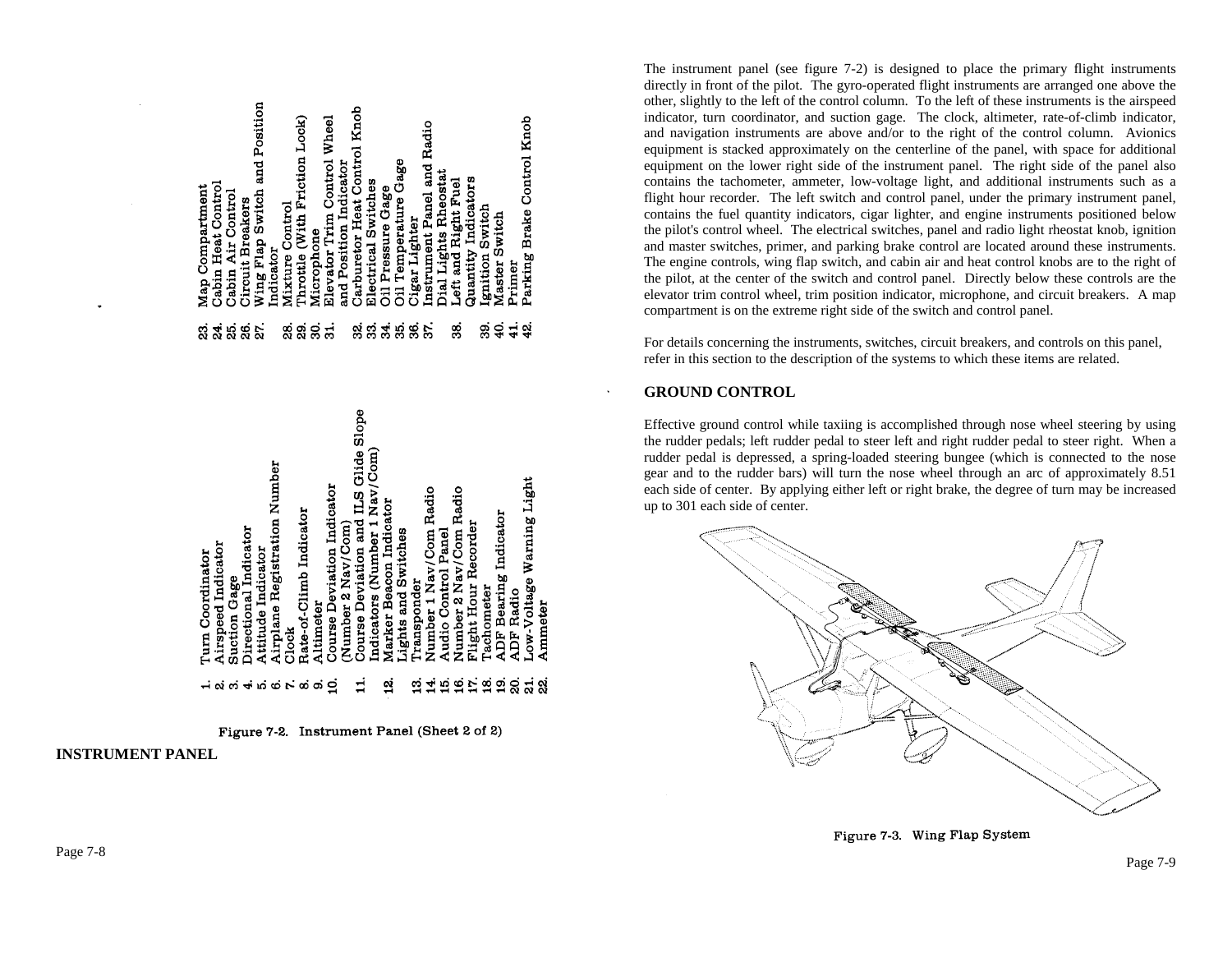Moving the airplane by hand is most easily accomplished by attaching a tow bar to the nose gear strut. If a tow bar is not available, or pushing is required, use the wing struts as push points. Do not use the vertical or horizontal surfaces to move the airplane. If the airplane is to be towed by vehicle, never turn the nose wheel more than 300 either side of center or structural damage to the nose gear could result.

The minimum turning radius of the airplane, using differential braking and nose wheel steering during taxi, is approximately 24 feet 8 inches. To obtain a minimum radius turn during ground handling, the airplane may be rotated around either main landing gear by pressing down on the tailcone just forward of the vertical stabilizer to raise the nose wheel off the ground.

### **WING FLAP SYSTEM**

The wing flaps are of the single-slot type (see figure 7-3), and are extended or retracted by positioning the wing flap switch lever on the instrument panel to the desired flap deflection position. The switch lever is moved up or down in a slot in the instrument panel that provides mechanical stops at the 10º and 20º positions. For flap settings greater than 10º, move the switch lever to the right to clear the stop and position it as desired. A scale and pointer on the left side of the switch lever indicates flap travel in degrees. The wing flap system circuit is protected by a 15 ampere circuit breaker, labeled FLAP, on the right side of the instrument panel.

### **LANDING GEAR SYSTEM**

The landing gear is of the tricycle type with a steerable nose wheel and two main wheels. The landing gear may be equipped with wheel fairings. Shock absorption is provided by the tubular spring-steel main landing gear struts and the air/oil nose gear shock strut. Each main gear wheel is equipped with a hydraulically actuated disc-type brake on the inboard side of each wheel. When wheel fairings are installed an aerodynamic fairing covers each brake.

### **BAGGAGE COMPARTMENT**

The baggage compartment consists of the area from the back of the pilot and passenger's seats to the aft cabin bulkhead. Access to the baggage compartment is gained from within the airplane cabin. A baggage net with six tie-down straps is provided for securing baggage and is attached by tying the straps to tie-down rings provided in the airplane. When loading the airplane, children should not be placed or permitted in the baggage compartment, unless a child's seat is installed, and any material that might be hazardous to the airplane or occupants should not be placed anywhere in the airplane. For baggage area dimensions, refer to Section 6.

### **SEATS**

The seating arrangement consists of two separate adjustable seats for the pilot and passenger and, if installed, a child's seat in the rear cabin area. The pilot's and passenger's seats are available in two designs: four way and six-way adjustable.

Page 7-10

Four-way seats may be moved forward or aft, and the seat back angle changed. To position either seat, lift the lever under the inboard comer of the seat, slide the seat into position, release the lever, and check that the seat is locked in place. To adjust the seat back, pull forward on the knob under the center of the seat and apply pressure to the back. To return the seat back to the upright position, pull forward on the exposed portion of the seat back frame. Both seat backs will also fold full forward.

The six-way seats may be moved forward or aft, adjusted for height, and the seat back angle changed. Position either seat by lifting the tubular handle under the inboard front corner of the seat bottom and slide the seat to the desired position. Release the lever and check that the seat is locked in place. To raise or lower the seat, rotate the crank located under the outboard comer of each seat. Seat back angle is adjustable by rotating a lever on the rear inboard comer of each seat. To adjust either seat back, rotate the lever aft and apply pressure against the back until it stops moving; then release the lever. The seat back may be returned to the upright position by pulling forward on the exposed portion of the lower seat back frame. Check that the release lever has returned to its vertical position. Both seat backs will fold full forward.

A child's seat is available for installation in the rear of the cabin. The seat back is secured tothe cabin sidewalls, and the seat bottom is attached to brackets on the floor. This seat is nonadjustable.

### **SEAT BELTS AND SHOULDER HARNESSES**

All seat positions are equipped with seat belts (see figure 7-4). The pilot's and passenger's seats are also equipped with separate shoulder harnesses. Integrated seat belt/ shoulder harnesses with inertia reels can be furnished for the pilot's and passenger's seat positions if desired.

### **SEAT BELTS**

The seat belts used with the pilot's seat, passenger's seat, and the child's seat (if installed) are attached to fittings on the floorboard. The buckle half of the seat belt is inboard of each seat and has a fixed length; the link half of the belt is outboard and is the adjustable part of the belt.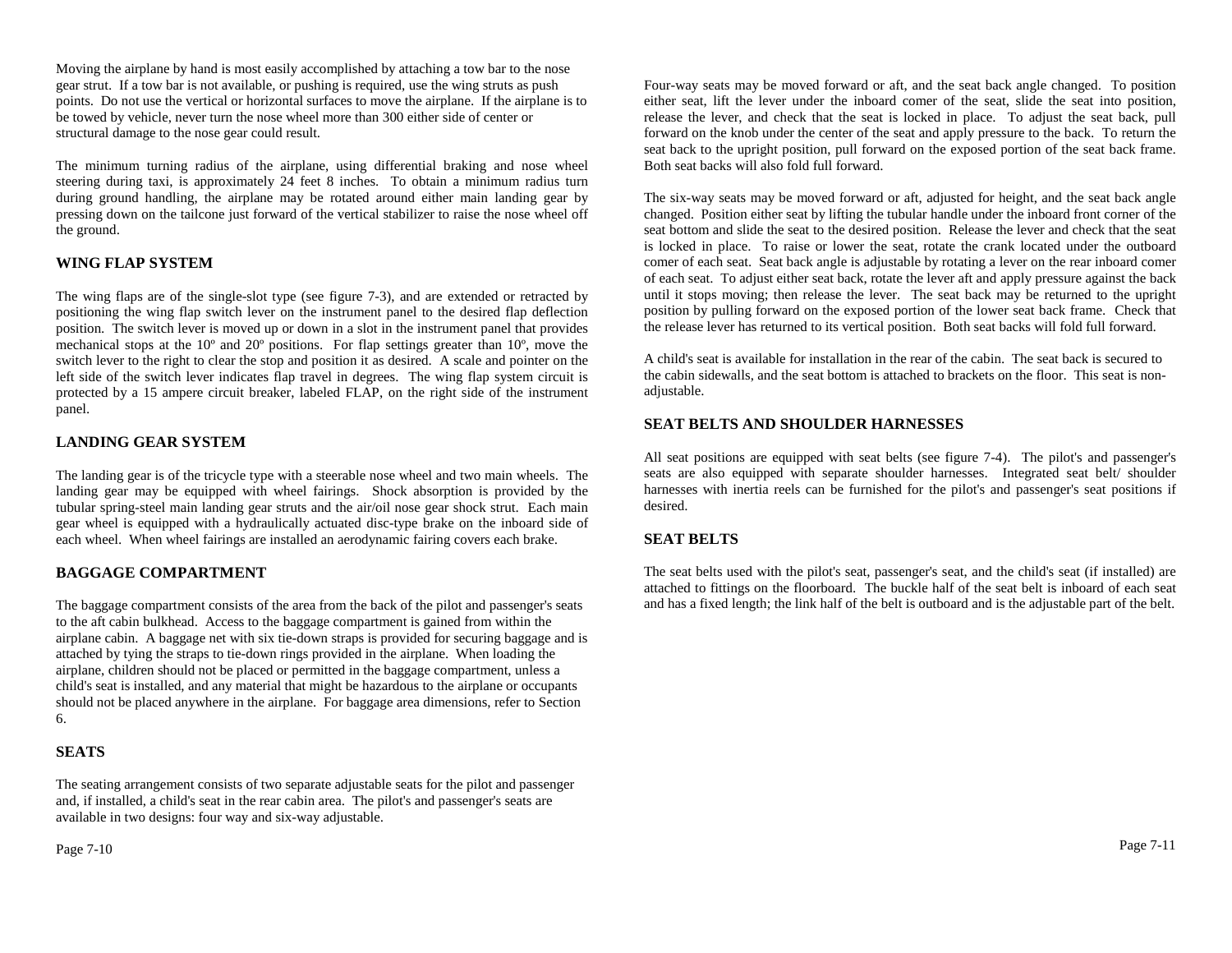

Figure 7-4. Seat Belts and Shoulder Harnesses

To use the seat belts for the pilot's and passenger's seats, position the seat as desired, and then lengthen the link half of the belt as needed by grasping the sides of the link and pulling against the belt. Insert and lock the belt link into the buckle. Tighten the belt to a snug fit by pulling the free end of the belt. The seat belt for the child's seat (if installed) is used in the same manner as the belts for the pilot's and passenger's seats. To release the seat belts, grasp the top of the buckle opposite the link and pull upward.

## **SHOULDER HARNESSES**

Each shoulder harness is attached to a rear doorpost above the window line and is stowed behind a stowage sheath above the cabin door. To stow the harness, fold it and place it behind the sheath. No harness is available for the child's seat.

The shoulder harnesses are used by fastening and adjusting the seat belt first. Then, lengthen the harness as required by pulling on the connecting link on the end of the harness and the narrow release strap. Snap the connecting link firmly onto the retaining stud on the seat belt link half. Then adjust to length. Removing the harness is accomplished by pulling upward on the narrow release strap and removing the harness connecting link from the stud on the seat belt link. In an emergency, the shoulder harness may be removed by releasing the seat belt first and allowing the harness, still attached to the link half of the seat belt, to drop to the side of the seat.

Adjustment of the shoulder harness is important. A properly adjusted harness will permit the occupant to lean forward enough to sit completely erect, but prevent excessive forward movement and contact with objects during sudden deceleration. Also, the pilot will want the freedom to reach all controls easily.

### **INTEGRATED SEAT BELT/SHOULDER HARNESSES WITH INERTIAREELS**

Integrated seat belt/ shoulder harnesses with inertia reels are available for the pilot and front seat passenger. The seat belt/ shoulder harnesses extend from inertia reels located in the uppercabin sidewall just aft of each cabin door to attach points outboard of the front seats. A separate seat belt half and buckle is located inboard of the seats. Inertia reels allow complete freedom of body movement. However, in the event of a sudden deceleration, they will lock automatically to protect the occupants.

To use the seat belt/ shoulder harness, position the adjustable metal link on the harness at about shoulder level, pull the link and harness downward, and insert the link in the seat belt buckle. Adjust belt tension across the lap by pulling upward on the shoulder harness. Removal is accomplished by releasing the seat belt buckle, which will allow the inertia reel to pull the harness outboard of the seat.

# **ENTRANCE DOORS AND CABIN WINDOWS**

Entry to, and exit from the airplane is accomplished through either of two entry doors, one on each side of the cabin (refer to Section 6 for cabin and cabin door dimensions). The doors incorporate a recessed exterior and interior door handle, a key-operated door lock (left door only), a door stop mechanism, and an operable window.

To open the doors from outside the airplane, utilize the recessed door handle near the aft edge of each door. Grasp the forward edge of the handle and pull out. To close or open the doors from inside the airplane, use the recessed door handle and arm rest. Both cabin doors should be checked for security prior to flight, and should not be opened intentionally during flight.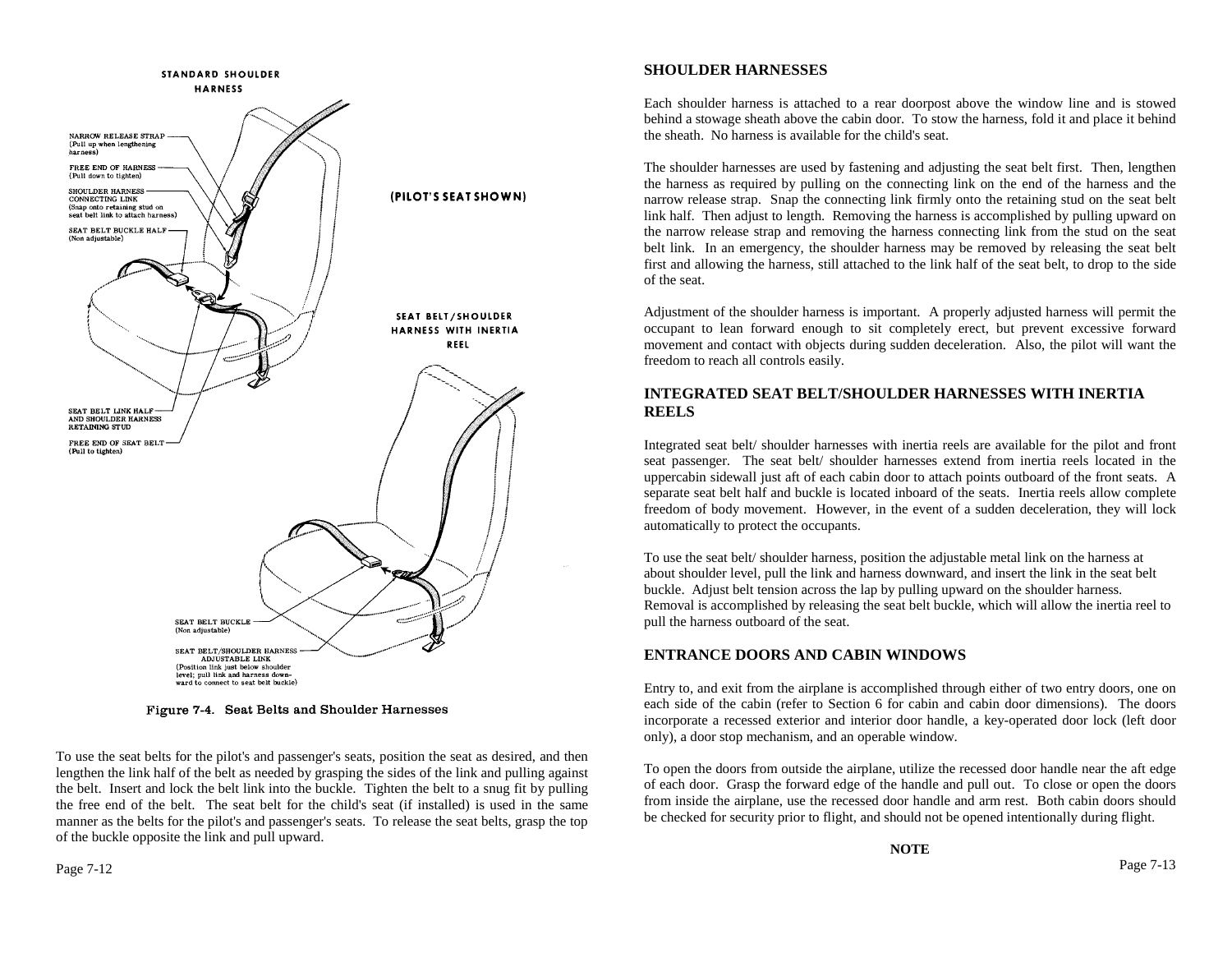Accidental opening of a cabin door in flight due to improper closing does not constitute a need to land the airplane. The best procedure is to set up the plane in a trimmed condition at approximately 65 KIAS, momentarily shove the door outward slightly, and forcefully close the door.

Exit from the airplane is accomplished by grasping the forward edge of the door handle and pulling. To lock the airplane, lock the right cabin door from the inside by lifting up on the lever near the aft edge of the door, close the left cabin door, and using the ignition key, lock the door.

Both cabin doors are equipped with operable windows. The windows are held in the closed position by a detent equipped latch on the lower edge of the window frame. To open either window, rotate the latch upward. The windows are equipped with a spring-loaded retaining arm which will help rotate the window outward, and hold it there. If required, the windows may be opened at any speed up to 149 KIAS. All other cabin windows are of the fixed type and cannot be opened. Two additional fixed windows may be installed in the cabin top.

### **CONTROL LOCKS**

A control lock is provided to lock the ailerons and elevator control surfaces in a neutral position and prevent damage to these systems by wind buffeting while the airplane is parked. The lock consists of a shaped steel rod with a red metal flag attached to it. The flag is labeled CONTROL LOCK, REMOVE BEFORE STARTING ENGINE. To install the control lock, align the hole in the top of the pilot's control wheel shaft with the hole in the top of the shaft collar on the instrument panel and insert the rod into the aligned holes. Proper installation of the lock will place the red flag over the ignition switch. In areas where high or gusty winds occur, a control surface lock should be installed over the vertical stabilizer and rudder. The control lock and any other type of locking device should be removed prior to starting the engine.

### **ENGINE**

The airplane is powered by a horizontally-opposed, four-cylinder, overhead-valve, air-cooled, carbureted engine with a wet sump oil system. The engine is a Lycoming Model 0-235-L2C and is rated at 110 horsepower at 2550 RPM. Major engine accessories (mounted on the front of the engine) include a starter, a belt-driven alternator, and an oil cooler. Dual magnetos are mounted on an accessory drive pad on the rear of the engine. Provisions are also made for a vacuum pump and full flow oil filter.

### **ENGINE CONTROLS**

Engine power is controlled by a throttle located on the lower center portion of the instrument panel. The throttle operates in a conventional manner; in the full forward position, the throttle is open, and in the full aft position, it is closed. A friction lock, which is a round knurled disk, is located at the base of the throttle and is operated by rotating the lock clockwise to increase friction or counterclockwise to decrease it.

The mixture control, mounted above the right corner of the control pedestal, is a red knob with raised points around the circumference and is equipped with a lock button in the end of the knob. The rich position is full forward, and full aft is the idle cut-off position. For small adjustments, the control may be moved forward by rotating the knob clockwise, and aft by rotating the knob counterclockwise. For rapid or large adjustments, the knob may be moved forward or aft by depressing the lock button in the end of the control, and then positioning the control as desired.

### **ENGINE INSTRUMENTS**

Engine operation is monitored by the following instruments: oil pressure gage, oil temperature gage, and a tachometer.

The oil pressure gage, located on the left switch and control panel, is operated by oil pressure. A direct pressure oil line from the engine delivers oil at engine operating pressure to the oil pressure gage. Gage markings indicate that minimum idling pressure is 25 PSI (red line), the normal operating range is 60 to 90 PSI (green arc), and maximum pressure is 100 PSI (red line).

Oil temperature is indicated by a gage located on the left switch and control panel. The gage is operated by an electrical-resistance type temperature sensor which receives power from the airplane electrical system. Oil temperature limitations are the normal operating range (green arc) which is IOOIF (380C) to 245OF (1180C), and the maximum (red line) which is 245OF (1180C).

The engine-driven mechanical tachometer is located near the upper center portion of the instrument panel. The instrument is calibrated in increments of 100 RPM and indicates both engine and propeller speed. An hour meter below the center of the tachometer dial records elapsed engine time in hours and tenths. Instrument markings include a normal operating range (green arc) of 1900 to 2550 RPM, and a maximum (red line) of 2550 RPM. The upper end of the green arc is "stepped" to indicate approximate RPM for 750/c engine power at sea level (2350 RPM), at 4000 feet (2450 RPM), and at 8000 feet (2550 RPM).

### **ENGINE OIL SYSTEM**

Oil for engine lubrication is supplied from a sump on the bottom of the engine. The capacity of the engine sump is six quarts (one additional quart is required if a full flow oil filter is installed). Oil is drawn from the sump through an oil suction strainer screen into the enginedriven oil pump. From the pump, oil is routed directly to the oil cooler and returns to the engine where it passes through the pressure screen, if the engine does not incorporate a full flow oil filter. If the engine is equipped with a full flow oil filter, oil passes from the pump to a thermostatically controlled bypass valve. If the oil is cold, the bypass valve allows the oil to bypass the oil cooler and flow directly to the filter. If the oil is hot, the bypass valve routes the oil from the accessory case forward through a flexible hose to the engine oil cooler mounted on the left forward side of the engine. Returning to the accessory case, the oil passes through the filter. The filtered oil then enters a pressure relief valve which regulates engine oil pressure by allowing excessive oil to return to the sump, while the balance of the pressure oil is circulated to various engine parts for lubrication. Residual oil returns to the sump by gravity flow.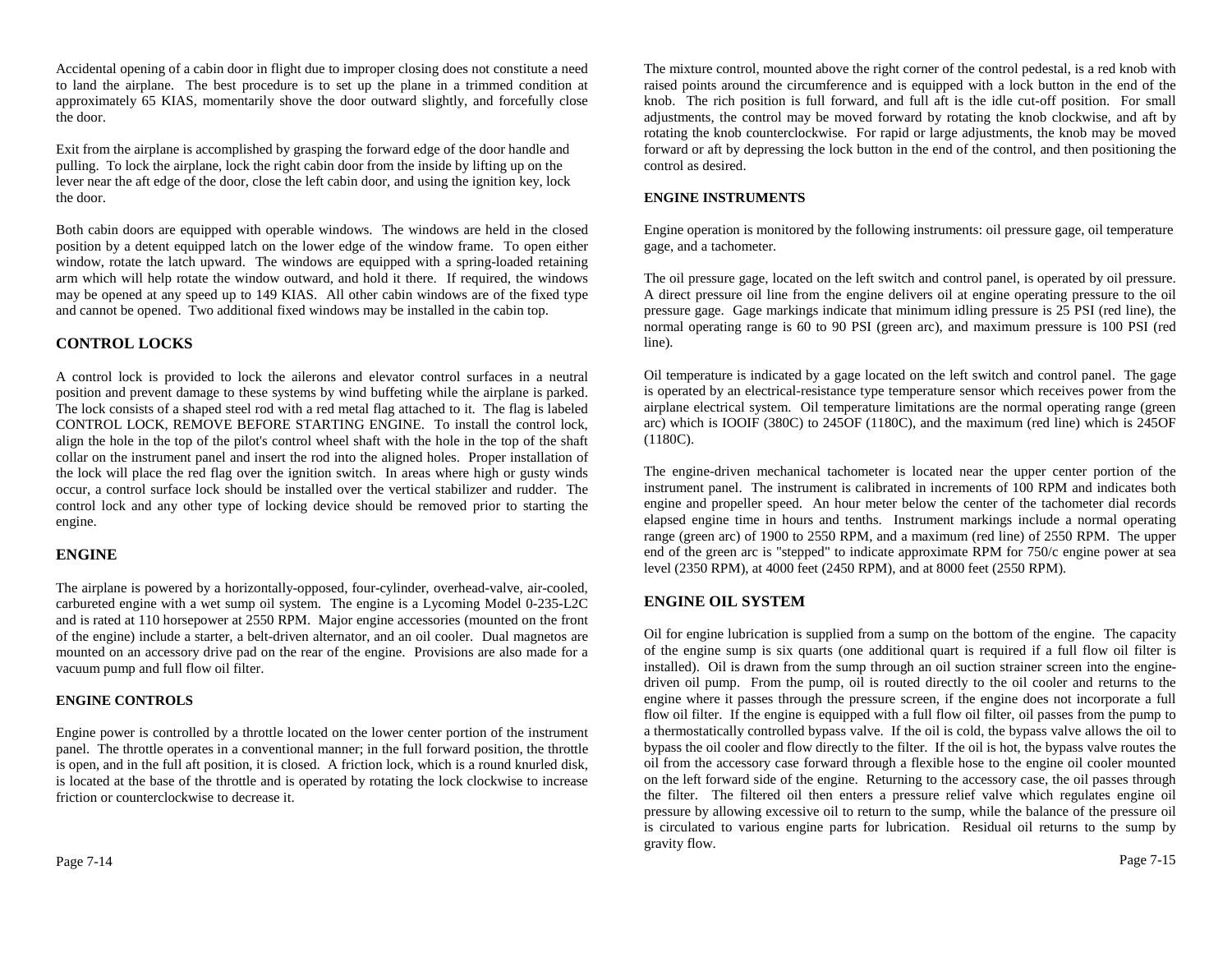An oil filler cap/ oil dipstick is located at the rear of the engine on the right side. The filler cap/ dipstick is accessible through an access door in the engine cowling. The engine should not be operated on less than four quarts of oil. To minimize loss of oil through the breather, fill to five quarts for normal flights of less than three hours. For extended flight, fill to six quarts (dipstick indication only). For engine oil grade and specifications, refer to Section 8 of this handbook.

An oil quick-drain valve is available to replace the drain plug in the oil sump drain port, and provides quicker, cleaner draining of the engine oil. To drain the oil with this valve installed, slip a hose over the end of the valve and push upward on the end of the valve until it snaps into the open position. Spring clips will hold the valve open. After draining, use a suitable tool to snap the valve into the extended (closed) position and remove the drain hose.

#### **IGNITION-STARTER SYSTEM**

Engine ignition is provided by two engine-driven magnetos, and two spark plugs in each cylinder. The right magneto fires the lower right and the upper left spark plugs, and the left magneto fires the lower left and upper right spark plugs. Normal operation is conducted with both magnetos due to the more complete burning of the fuel-air mixture with dual ignition.

Ignition and starter operation is controlled by a rotary type switch located on the left switch and control panel. The switch is labeled clockwise, OFF, R, L, BOTH, and START. The engine should be operated on both, magnetos (BOTH position) except for magneto checks. The R and L positions are for checking purposes and emergency use only. When the switch is rotated to the spring-loaded START position, (with the master switch in the ON position), the starter contactor is energized and the starter will crank the engine. When the switch is released, it will automatically return to the BOTH position.

#### **AIR INDUCTION SYSTEM**

The engine air induction system receives ram air through an intake in the lower portion of the engine cowling. The intake is covered by an air filter which removes dust and other foreign matter from the induction air. Airflow passing through the filter enters an airbox. After passing through the airbox, induction air enters the inlet in the carburetor which is under the engine, and is then ducted to the engine cylinders through intake manifold tubes. In the event carburetor ice is encountered or the intake filter becomes blocked, alternate heated air can be obtained from the muffler shroud through a duct to a valve, in the airbox, operated by the carburetor heat control on the instrument panel. Heated air from the muffler shroud is obtained from an unfiltered outside source. Use of full carburetor heat at full throttle willresult in a loss of approximately 150 to 200 RPM.

#### **EXHAUST SYSTEM**

Exhaust gas from each cylinder passes through riser assemblies to a muffler and tailpipe on the underside of the engine. The muffler is constructed with a shroud around the outside which forms a heating chamber for carburetor heat and cabin heater air.

#### **CARBURETOR AND PRIMING SYSTEM**

The engine is equipped with an up-draft, float-type ,fixed jet carburetor mounted on the bottom of the engine. The carburetor has an idle cut-off mechanism and a manual mixture control. Fuel is delivered to the carburetor **by** gravity flow from the fuel system. In the carburetor, fuel is atomized, proportionally mixed with intake air, and delivered to the cylinders through intake manifold tubes. The proportion of atomized fuel to **air** is controlled, within limits, by the mixture control on the instrument panel.

For starting, the engine is equipped with a manual priming system. The primer is actually a small pump which draws fuel from the fuel strainer when the plunger is pulled out, and injects it into the cylinder intake ports when the plunger is pushed back in. The plunger knob, on the instrument panel, is equipped with a lock and, after being pushed full in, must be rotated either left or right until the knob cannot be pulled out.

#### **COOLING SYSTEM**

Ram air for engine cooling enters through two intake openings in the front of the engine cowling. The cooling air is directed around the cylinders and other areas **of** the engine by baffling, and is then exhausted through an opening at the bottom aft edge of the cowling. No manual cooling system control is provided.

#### **PROPELLER**

The airplane is equipped with a two-bladed, fixed-pitch, one-piece forged aluminum alloy propeller which is anodized to retard corrosion. The propeller is 69 inches in diameter.

#### **FUEL SYSTEM**

The airplane is equipped with either a standard fuel system (see figure 7-6). The system consists of two vented fuel tanks (one in each wing), a fuel shutoff valve, fuel strainer, manual primer, and carburetor. Refer to figure 7-5 for fuel quantity data.

| FUEL QUANTITY DATA (U. S. GALLONS) |                                                        |                 |               |  |  |
|------------------------------------|--------------------------------------------------------|-----------------|---------------|--|--|
| <b>TANKS</b>                       | <b>TOTAL FUEL</b><br><b>TOTAL USABLE FUEL</b><br>TOTAL |                 |               |  |  |
|                                    | ALL FLIGHT                                             | <b>UNUSABLE</b> | <b>VOLUME</b> |  |  |
|                                    | <b>CONDITIONS</b>                                      | FUEL            |               |  |  |
| STANDARD (13 Gal. Each)            | 24.5                                                   |                 | 26.0          |  |  |

#### Figure 7-5. Fuel Quantity Data

Fuel flows by gravity from the two wing tanks to a fuel shutoff valve. With the valve in the ON position, fuel flows through a strainer to the carburetor. From the carburetor, mixed fuel and air flows to the cylinders through intake manifold tubes. The manual primer draws its fuel from the fuel strainer and injects it into the cylinder intake ports.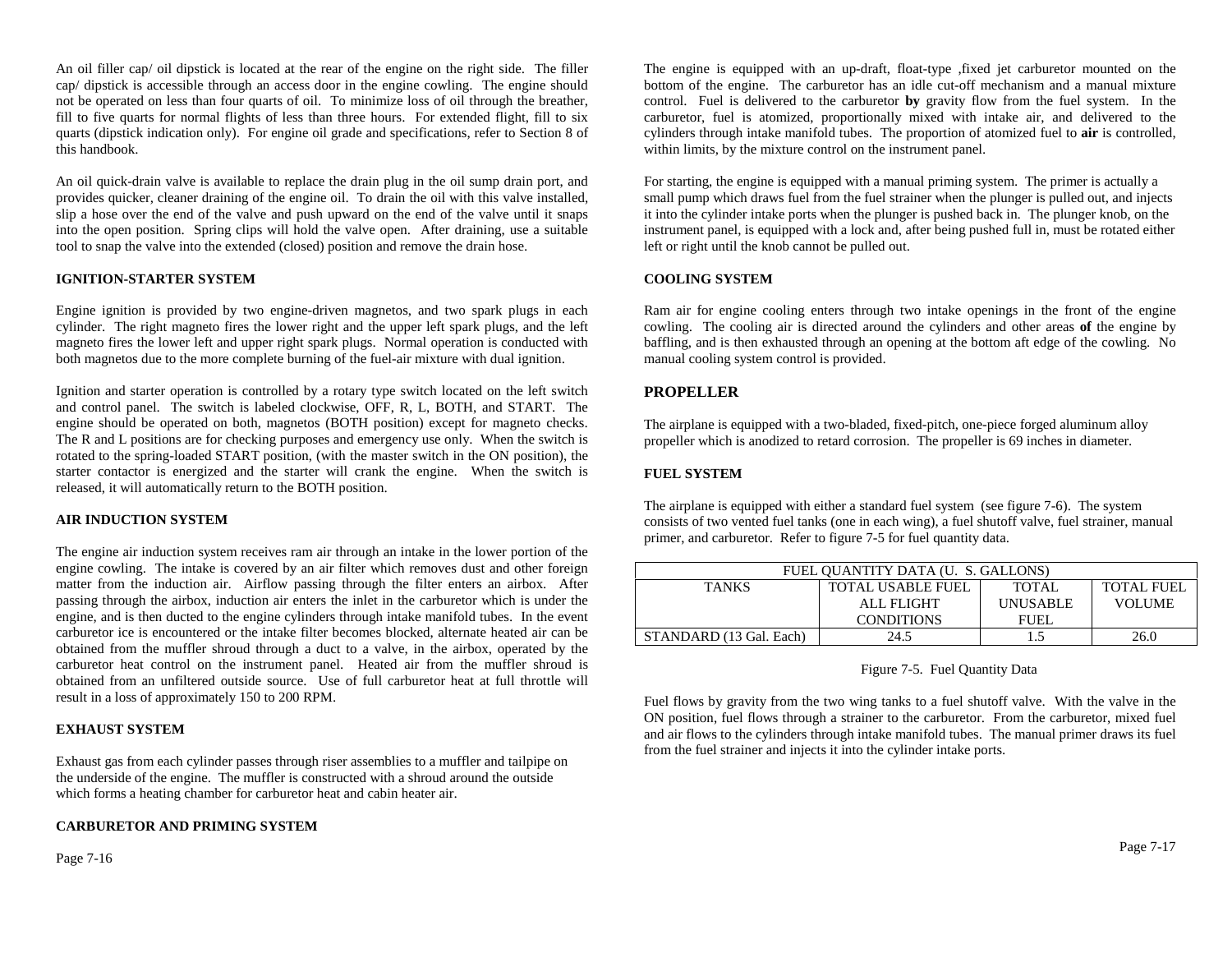Fuel system venting is essential to system operation. Blockage of the venting system will result in a decreasing fuel flow and eventual engine stoppage. Venting is accomplished by an interconnecting line from the right fuel tank to the left tank. The left tank is vented overboard through a vent line which is equipped with a check valve, and protrudes from the bottom surface of the left wing near the wing strut attach point. The right fuel tank filler cap is also vented.





Fuel quantity is measured by two float-type fuel quantity transmitters (one in each tank) and indicated by two electrically-operated fuel quantity indicators on the lower left portion of the instrument panel. An empty tank is indicated by a red line and the letter E. When an indicator shows an empty tank, approximately.75 gallon remains in either a standard or long range tank as unusable fuel. The indicators cannot be relied upon for accurate readings during skids, slips, or unusual attitudes.

The amount of unusable fuel is relatively small due to the dual outlets at each tank. The maximum unusable fuel quantity, as determined from the most critical flight condition, is about 1.5 gallons total. This quantity was not exceeded by any other reasonable flight condition, including prolonged 30 second full-rudder sideslips in the landing configuration. Takeoffs have not been demonstrated with less than 2 gallons total fuel (1 gallon per tank).

The fuel system is equipped with drain valves to provide a means for the examination of fuel in the system for contamination and grade. The system should be examined before the first flight of every day and after each refueling, by using the sampler cup provided to drain fuel from the wing tank sumps, and by utilizing the fuel strainer drain under an access panel on the right side of the engine cowling. The fuel tanks should be filled after each flight to prevent condensation.

### **BRAKE SYSTEM**

The airplane has a single-disc, hydraulically-actuated brake on each main landing gear wheel. Each brake is connected, by a hydraulic line ,to a master cylinder attached to each of the pilot's rudder pedals. The brakes are operated by applying pressure to the top of either the left (pilot's) or right (copilot's) set of rudder pedals, which are interconnected. When the airplane is parked, both main wheel brakes may be set by utilizing the parking brake which is operated by a knob on the lower left side of the instrument panel. For maximum brake life, keep the brake system properly maintained. and minimize brake usage during taxi operations and landings.

Some of the symptoms of impending brake failure are: gradual decrease in braking action after brake application, noisy or dragging brakes, soft or spongy pedals, and excessive travel and weak braking action. If any of these symptoms appear, the brake system is in need of immediate attention. If, during taxi or landing roll, braking action decreases, let up on the pedals and then re-apply the brakes with heavy pressure. If the brakes become spongy or pedal travel increases, pumping the pedals should build braking pressure. If one brake becomes weak or fails, use the other brake sparingly while using opposite rudder, as required, to off set the good brake.

# **ELECTRICAL SYSTEM**

The airplane is equipped with a 28-volt, direct-current electrical system (see figure 7-7). This system uses a 24-volt battery mounted on the right forward side of the firewall as the source of electrical energy and an engine-driven 60-amp alternator to maintain the battery's state of charge. Power is supplied to a bus bar, and a master switch controls this power to all circuits, except the engine ignition system, clock, and flight hour recorder (if installed).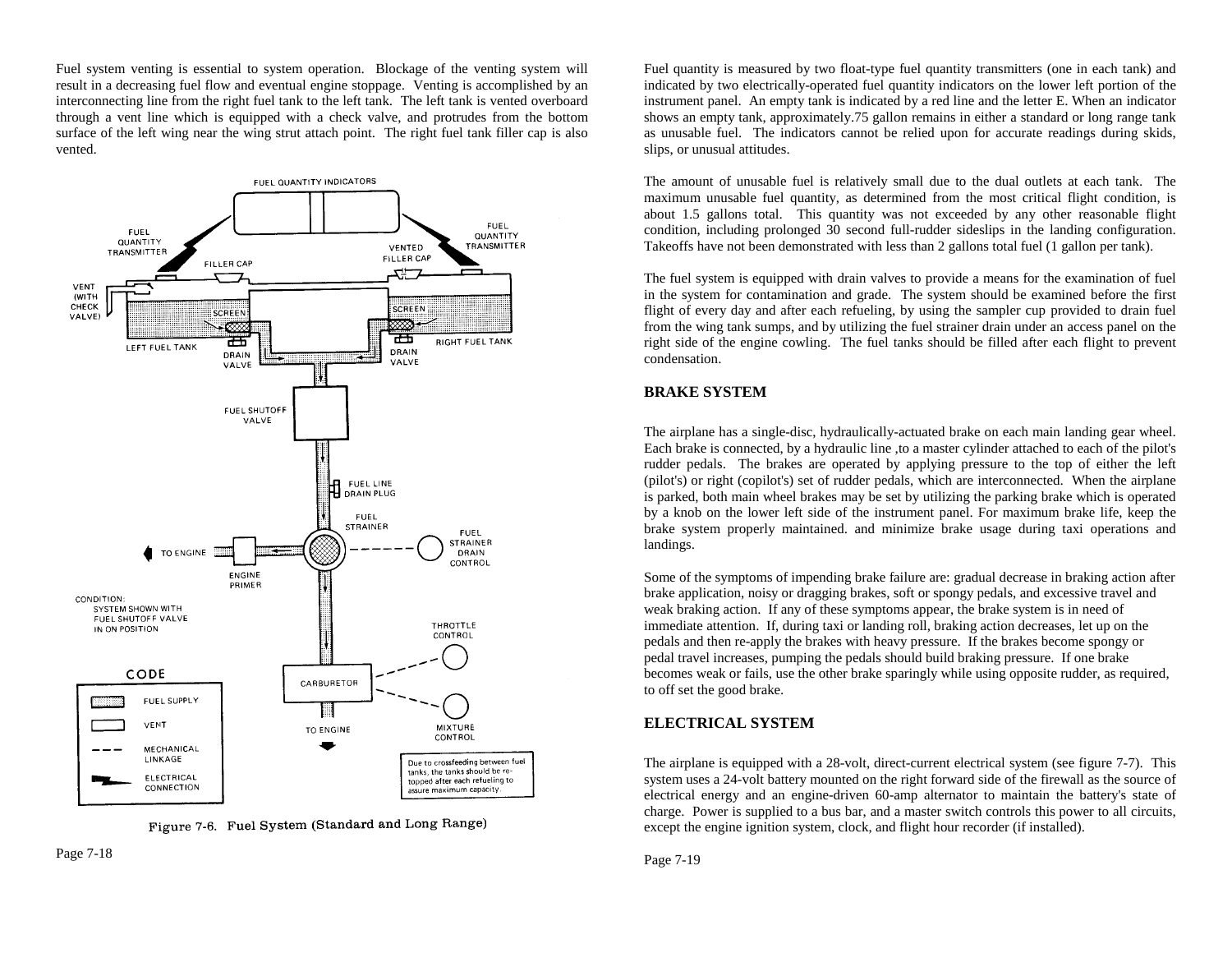The flight hour recorder receives power through activation of an oil pressure switch whenever the engine is operating, and the clock is supplied with current at all times. All avionics equipment should be turned off prior to starting the engine or using an external power source to prevent harmful transient voltages from damaging the transistors in this equipment.

### **MASTER SWITCH**

The master switch is a split-rocker type switch labeled MASTER, and is ON in the up position and OFF in the down position. The right half of the switch, labeled BAT, controls all electrical power to the airplane. The left half, labeled ALT, controls the alternator.



Figure 7-7. Electrical System

Normally, both sides of the master switch should be used simultaneously; however, the BAT side of the switch could be turned ON separately to check equipment while on the ground. The ALT side of the switch, when placed in the OFF position, removes the alternator from the electrical system. With this switch in the OFF position, the entire electrical load is placed on the battery. Continued operation with the alternator switch in the OFF position will reduce battery power low enough to open the battery contactor, remove power from the alternator field, and prevent alternator restart.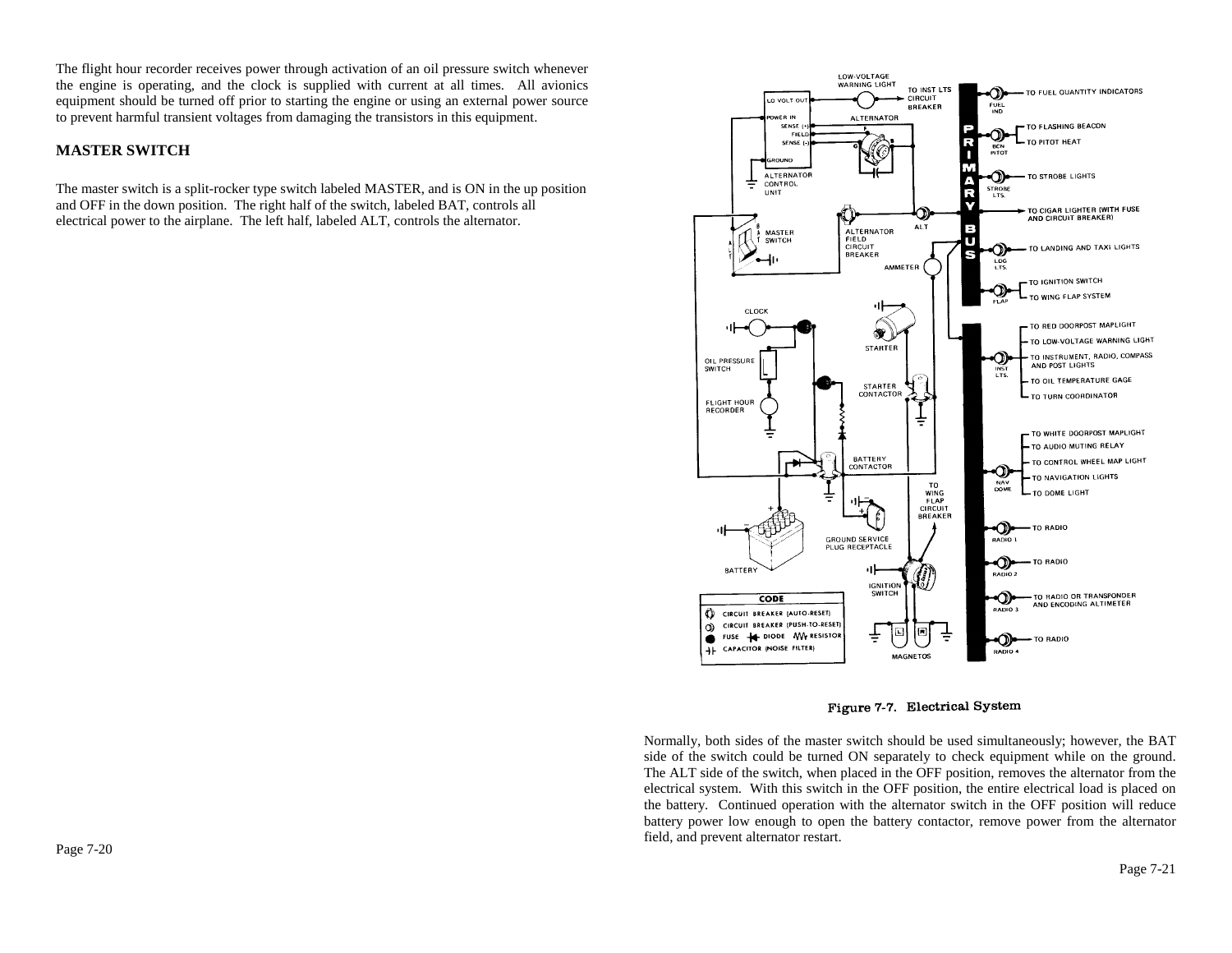#### **AMMETER**

The ammeter, located on the upper right side of the instrument panel, indicates the flow of current, in amperes, from the alternator to the battery or from the battery to the airplane electrical system. When the engine is operating and the master switch is turned on, the ammeter indicates the charging rate applied to the battery. In the event the alternator is not functioning or the electrical load exceeds the output of the alternator, the ammeter indicates the battery discharge rate.

### **ALTERNATOR CONTROL UNIT AND LOW-VOLTAGE WARNINGLIGHT**

The airplane is equipped with a combination alternator regulator high-low voltage control unit mounted on the engine side of the firewall and a red warning light, labeled LOW VOLTAGE, under the ammeter on the instrument panel.

In the event an over-voltage condition occurs, the alternator control unit automatically removes alternator field current which shuts down the alternator. The battery will then supply system current as shown by a discharge rate on the ammeter. Under these conditions, depending on electrical system load, the low-voltage warning light will illuminate when system voltage drops below normal. The alternator control unit may be reset by turning the master switch off and back on again. If the warning light does not illuminate, normal alternator charging has resumed; however, if the light does illuminate again, a malfunction has occurred, and the flight should be terminated as soon as practicable.

### **NOTE**

Illumination of the low-voltage light and ammeter discharge indications may occur during low RPM conditions with an electrical load on the system, such as during a low RPM taxi. Under these conditions, the light will go out at higher RPM. The master switch need not be recycled since an over-voltage condition has not occurred to de-activate the alternator system.

The warning light may be tested by turning on the landing lights and momentarily turning off the ALT portion of the master switch while leaving the BAT portion turned on.

#### **CIRCUIT BREAKERS AND FUSES**

Most of the electrical circuits in the airplane are protected by "push-to reset" circuit breakers mounted under the engine controls on the instrument panel. The cigar lighter is equipped with a manually-reset type circuit breaker located on the back of the lighter and a fuse behind the instrument panel. The control wheel map light (if installed) is protected by the NAV/DOME circuit breaker, and a fuse behind the instrument panel. Electrical circuits which are not protected by circuit breakers are the battery contactor closing (external power) circuit, clock circuit, and flight hour recorder circuit. These circuits are protected by fuses mounted adjacent to the battery.

#### **GROUND SERVICE PLUG RECEPTACLE**

A ground service plug receptacle may be installed to permit the use of an external power source for cold weather starting and during lengthy maintenance work on the electrical and electronic equipment

#### **LIGHTING SYSTEMS**

#### **EXTERIOR LIGHTING**

Conventional navigation lights are located on the wing tips and top of the rudder. Additional lighting is available and includes a single or dual landing/taxi light mounted in the cowling nose cap, a flashing beacon located on top of the vertical fin, and a strobe light installed on each wing tip. Details of the strobe light system are presented in Section 9, Supplements.

All exterior lights are controlled by rocker switches on the left switch and control panel. The switches are ON in the up position and OFF in the down position.

The flashing beacon should not be used when flying through clouds or overcast; the flashing light reflected from water droplets or particles in the atmosphere, particularly at night, can produce vertigo and loss of orientation.

#### **INTERIOR LIGHTING**

Instrument and control panel lighting is provided by flood lighting, integral lighting, and post lighting (if installed). Two concentric rheostat control knobs on the left switch and control panel, labeled PANEL LT and RADIO LT, control intensity of the instrument and control panel lighting. A slide-type switch (if installed) on the overhead console, labeled PANEL LIGHTS, is used to select flood lighting in the FLOOD position, post lighting in the POST position, or a combination of post and flood lighting in the BOTH position.

Instrument and control panel flood lighting consists of a single red flood light in the forward part of the overhead console. To use the flood lighting, rotate the PANEL LT rheostat control knob clockwise to the desired intensity.

The instrument panel may be equipped with post lights which are mounted at the edge of each instrument and provide direct lighting. The lights are operated by placing the PANEL LIGHTS selector switch, located in the overhead console, in the POST position and adjusting light intensity with the PANEL LT rheostat control knob. By placing the PANEL LIGHTS selector switch in the BOTH position, the post lights can be used in combination with the standard flood lighting.

The engine instrument cluster (if post lighting is installed), radio equipment, and magnetic compass have integral lighting and operate independently of post or flood lighting. Light intensity of the radio lighting is controlled by the RADIO LT rheostat control knob. The integral compass and engine instrument cluster light intensity is controlled by the PANEL LT rheostat control knob.

A cabin dome light, in the overhead console, is operated by a switch on the left switch and control panel. To turn the light on. move the switch to the ON position.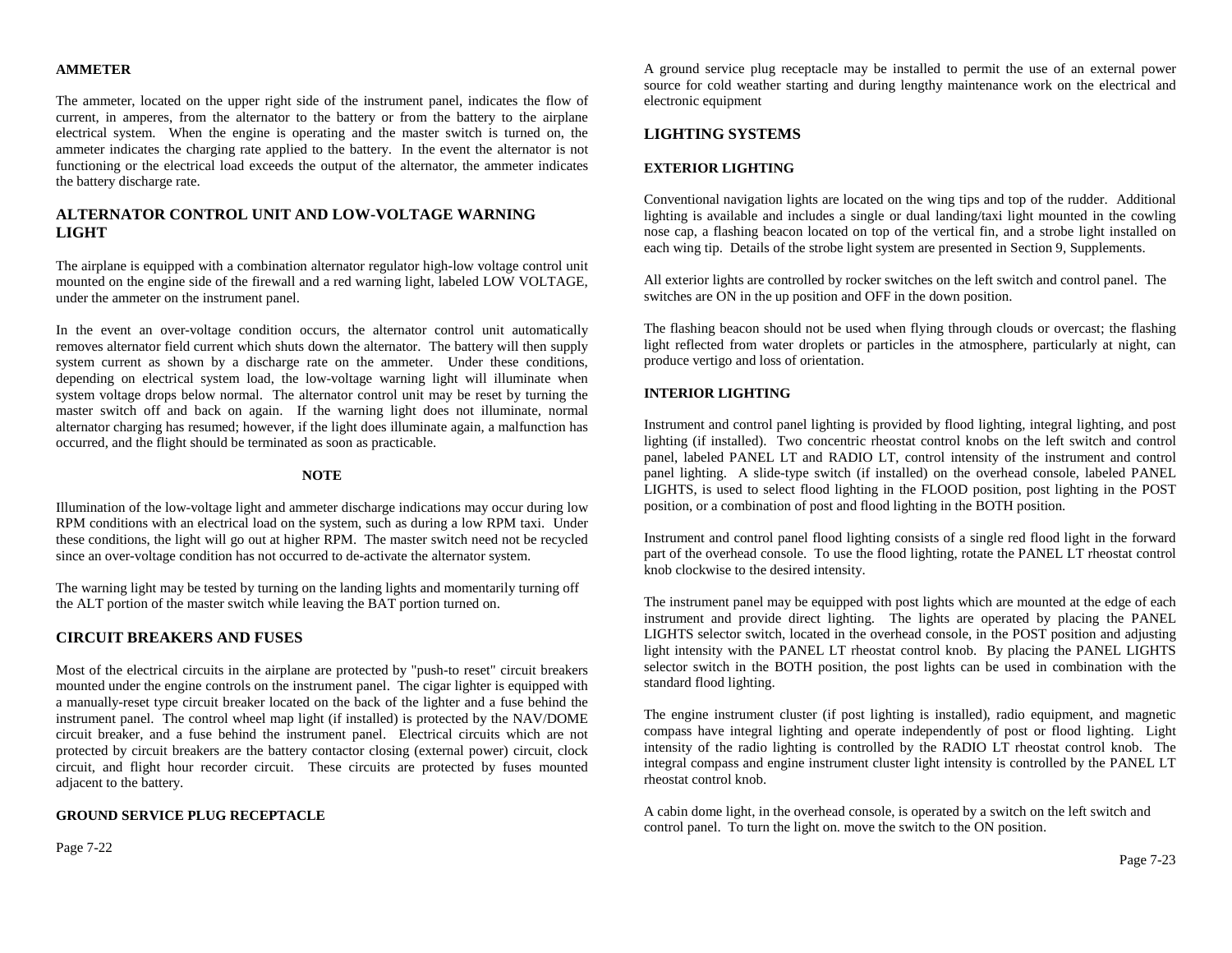A control wheel map light is available and is mounted on the bottom of the pilot's control wheel. The light illuminates the lower portion of the cabin just forward of the pilot and is helpful when checking maps and other flight data during night operations. To operate the light, first turn on the NAV LT switch; then adjust the map light's intensity with the rheostat control knob located at the bottom of the control wheel.

A doorpost map light is available, and is located on the left forward doorpost. It contains both red and white bulbs and may be positioned to illuminate any .area desired by the pilot. The light is controlled by a switch, above the light, which is labeled RED, OFF, and WHITE. Placing the switch in the top position will provide a red light. In the bottom position. standard



Figure 7-8. Cabin Heating, Ventilating, and Defrosting System

white lighting is provided. In the center position, the map light is turned off. Light intensity of the red light is controlled by the PANEL LT rheostat 'I,- control knob.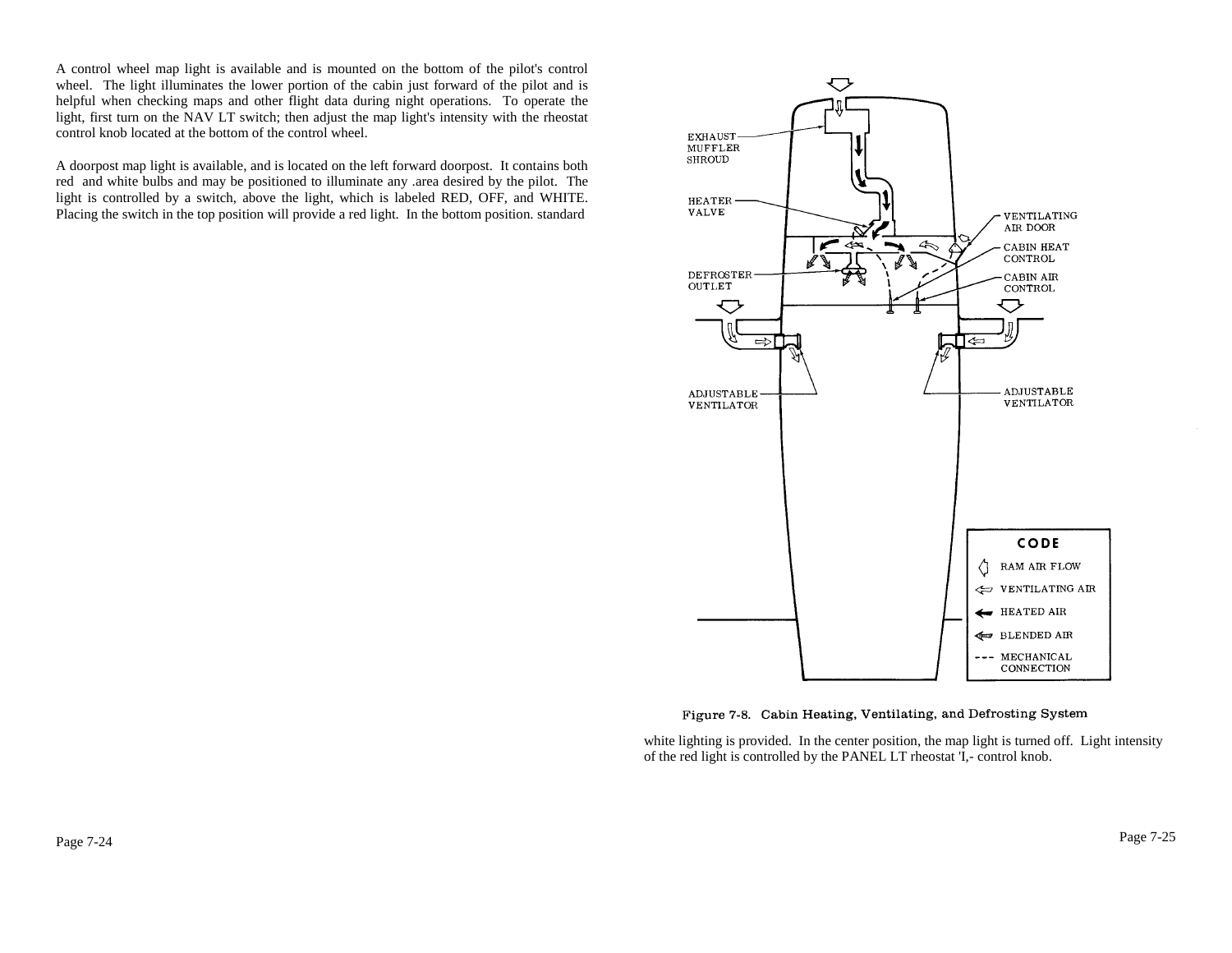The most probable cause of a light failure is a burned out bulb; however, in the event any of the lighting systems fail to illuminate when turned on, check the appropriate circuit breaker. If the circuit breaker has opened (white button popped out), and there is no obvious indication of a short circuit (smoke or odor), turn off the light switch of the affected lights, reset the breaker, and turn the switch on again. If the breaker opens again, do not reset it.

# **CABIN HEATING, VENTILATING AND DEFROSTING SYSTEM**

The temperature and volume of airflow into the cabin can be regulated by manipulation of the push-pull CABIN HT and CABIN AIR control knobs (see figure 7-8).

Heated fresh air and outside air are blended in a cabin manifold just aft of the firewall by adjustment of the heat and air controls; this air is then vented into the cabin from outlets in the cabin manifold near the pilot's and passenger's feet. Windshield defrost air is also supplied by a duct leading from the manifold.

For cabin ventilation, pull the CABIN AIR knob out. To raise the air temperature, pull the CABIN HT knob out approximately  $1/4$  to  $1/2$  inch for a small amount of cabin heat. Additional heat is available by pulling the knob out farther; maximum heat is available with the CABIN HT knob pulled out and the CABIN AIR knob pushed full in. When no heat is desired in the cabin, the CABIN HT knob is pushed full in.

Additional ventilation air may be obtained by opening the adjustable ventilators near the upper left and right corners of the windshield.

### **PITOT-STATIC SYSTEM AND INSTRUMENTS**

The pitot-static system supplies ram air pressure to the airspeed indicator and static pressure to the airspeed indicator, rate-of-climb indicator and altimeter. The system is composed of either an unheated or heated pitot tube mounted on the lower surface of the left wing, an external static port on the lower left side of the forward fuselage, and the associated plumbing necessary to connect the instruments to the sources.

#### **WARNING**

#### PITOT HEATER MUST BE ON WHEN OPERATING BELOW 40OF ININSTRUMENT METEROLOGICAL CONDITIONS

The heated pitot system consists of a heating element in the pitot tube, a rocker-type switch labeled PITOT HT on the left switch and control panel, a 15-amp circuit breaker under the engine controls on the instrument panel, and associated wiring. When the pitot heat switch is turned on, the element in the pitot tube is heated electrically to maintain proper operation in possible icing conditions. Pitot heat should be used only as required.

### **AIRSPEED INDICATOR**

The airspeed indicator is calibrated in knots and miles per hour. Limitation and range markings (in KIAS) include the white arc (35 to 85 knots), green arc (40 to 111 knots), yellow arc (111 to 149 knots), and a red line (149 knots),

If a true airspeed indicator is installed, it is equipped with a rotatable ring which works in conjunction with the airspeed indicator dial in a manner similar to the operation of a flight computer. To operate the indicator, first rotate the ring until pressure altitude is aligned with outside air temperature in degrees Fahrenheit. Pressure altitude should not be confused with indicated altitude. To obtain pressure altitude, momentarily set the barometric scale on the altimeter to 29.92 and read pressure altitude on the altimeter. Be sure to return the altimeter barometric scale to the original barometric setting after pressure altitude has been obtained. Having set the ring to correct for altitude and temperature, read the true airspeed shown on the rotatable ring by the indicator pointer. For best accuracy, the indicated airspeed should be corrected to calibrated airspeed by referring to the Airspeed Calibration chart in Section 5. Knowing the calibrated airspeed, read true airspeed on the ring opposite the calibrated airspeed.

### **RATE-OF-CLIMB INDICATOR**

The rate-of-climb indicator depicts airplane rate of climb or descent in feet per minute. The pointer is actuated by atmospheric pressure changes resulting from changes of altitude as supplied by the static source.

### **ALTIMETER**

Airplane altitude is depicted by a barometric type altimeter. A knob near the lower left portion of the indicator provides adjustment of the instrument's barometric scale to the current altimeter setting.

### **VACUUM SYSTEM AND INSTRUMENTS**

An engine-driven vacuum system (see figure 7-9) is available and provides the suction necessary to operate the attitude indicator and directional indicator. The system consists of a vacuum pump mounted on the engine, a vacuum relief valve and vacuum system air filter on the aft side of the firewall below the instrument panel, and instruments (including a suction gage) on the left side of the instrument panel.

### **ATTITUDE INDICATOR**

An attitude indicator is available and gives a visual indication of flight attitude. Bank attitude is presented by a pointer at the top of the indicator relative to the bank scale which has index marks at 101, 201, 30', 601, and 901 either side of the center mark. Pitch and roll attitudes are presented by a miniature airplane in relation to the horizon bar. A knob at the bottom of the instrument is provided for in-flight adjustment of the miniature airplane to the horizon bar for a more accurate flight attitude indication.

### **DIRECTIONAL INDICATOR**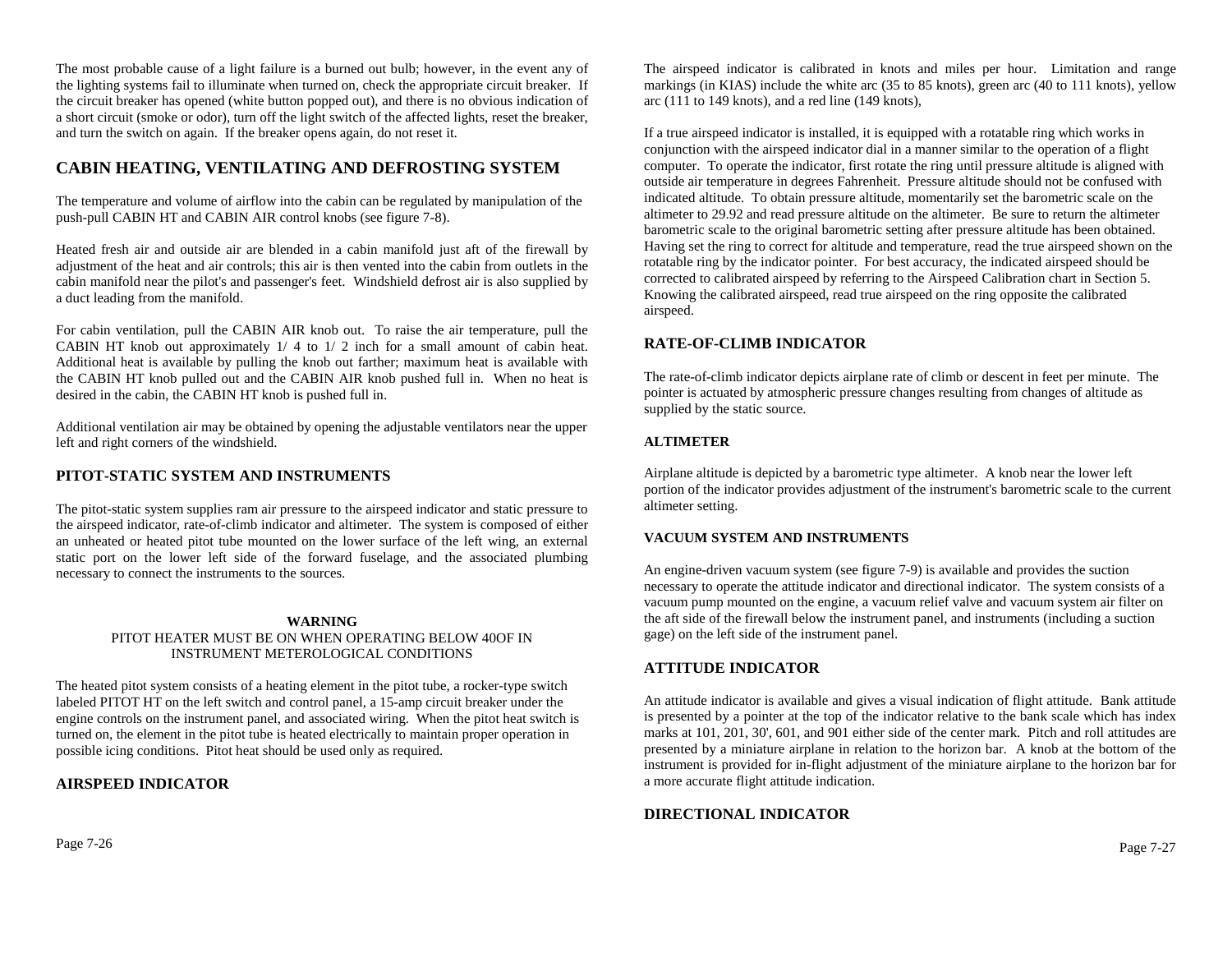A directional indicator is available and displays airplane heading on a compass card in relation to a fixed simulated airplane image and index. The directional indicator will precess slightly over a period of time. Therefore, the compass card should be set in accordance with the magnetic compass just prior to takeoff, and occasionally re-adjusted on extended flights. A knob on the lower left edge of the instrument is used to adjust the compass card to correct for any precession.

#### **SUCTION GAGE**

A suction gage is located on the left side of the instrument panel when the airplane is equipped with a vacuum system. Suction available for operation of the attitude indicator and directional indicator is shown by this gage, which is calibrated in inches of mercury. The desired suction range is 4.5 to 5.4 inches of mercury. A suction reading below this range may indicate a system malfunction or improper adjustment, and in this case, the indicators should not be considered reliable.



Figure 7-9. Vacuum System

### **STALL WARNING SYSTEM**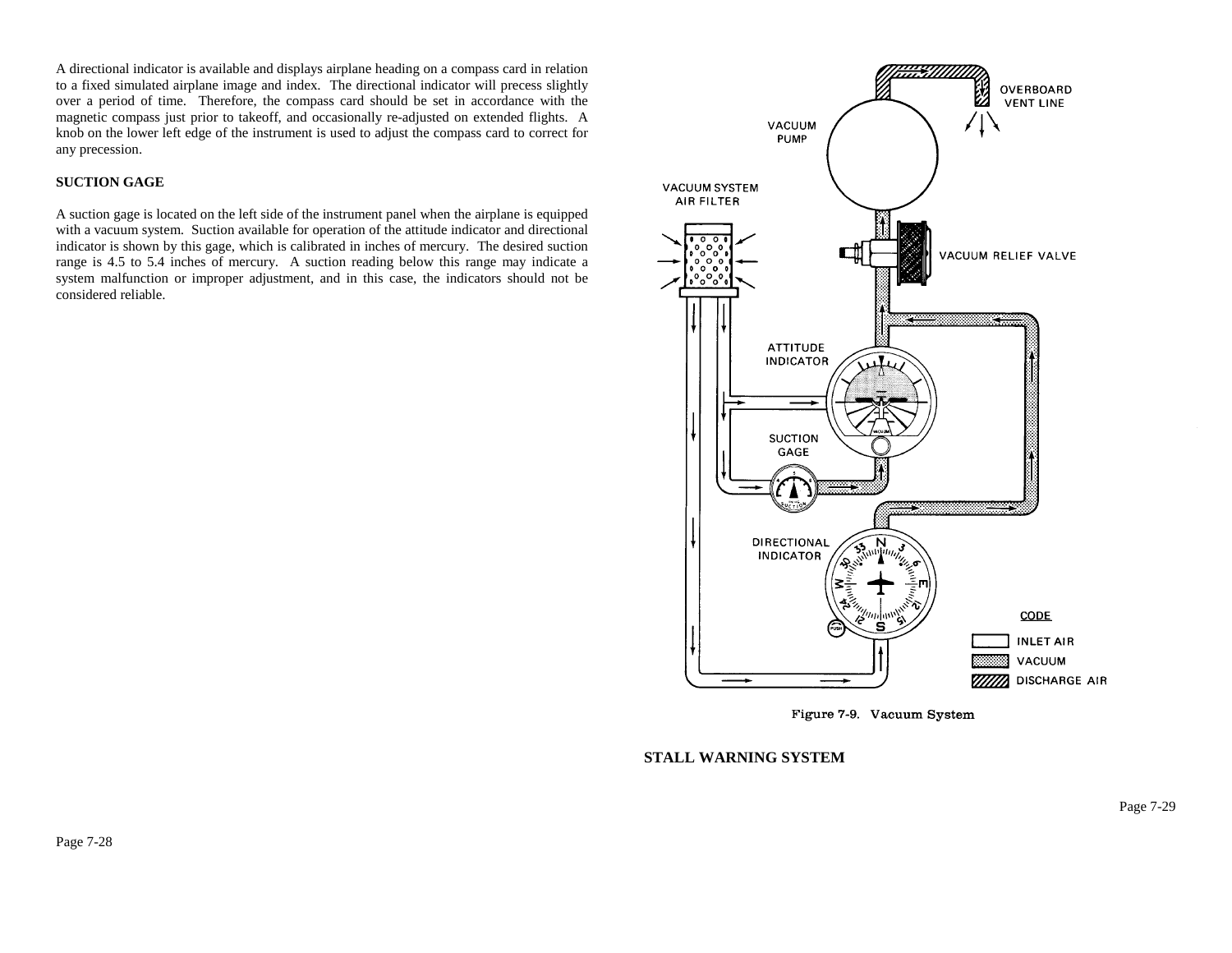The airplane is equipped with a pneumatic-type stall warning system consisting of an inlet in the leading edge of the left wing, an air-operated horn near the upper left corner of the windshield, and associated plumbing. As the airplane approaches a stall, the low pressure on the upper surface of the wings moves forward around the leading edge of the wings. This low pressure creates a differential pressure in the stall warning system which draws air through the warning horn, resulting in an audible warning at 5 to 10 knots above stall in all flight conditions.

The stall warning system should be checked during the preflight inspection by placing a clean handkerchief over the vent opening and applying suction. A sound from the warning horn will confirm that the system is operative.

### **AUDIO CONTROL PANEL**

If an audio control panel (see figure 7- 10) is installed in the airplane, it will be one of two types, either with or without marker beacon controls. The features of both audio control panels are similar and are discussed in the following paragraphs.







### **TRANSMITTER SELECTOR SWITCH**

When more than one NAV/ COM radio is installed in the airplane, it is necessary to select the radio unit the pilot desires to use for transmitting. To accomplish this, a transmitter selector switch is provided on the audio control panel. The switch is either a two-position toggle-type or a three-position rotary-type depending on which audio control panel is installed. Both switches are labeled with numbers which correspond to the top (number 1) or the bottom (number 2) NAV/COM radio. Position 3 is not used in this airplane.